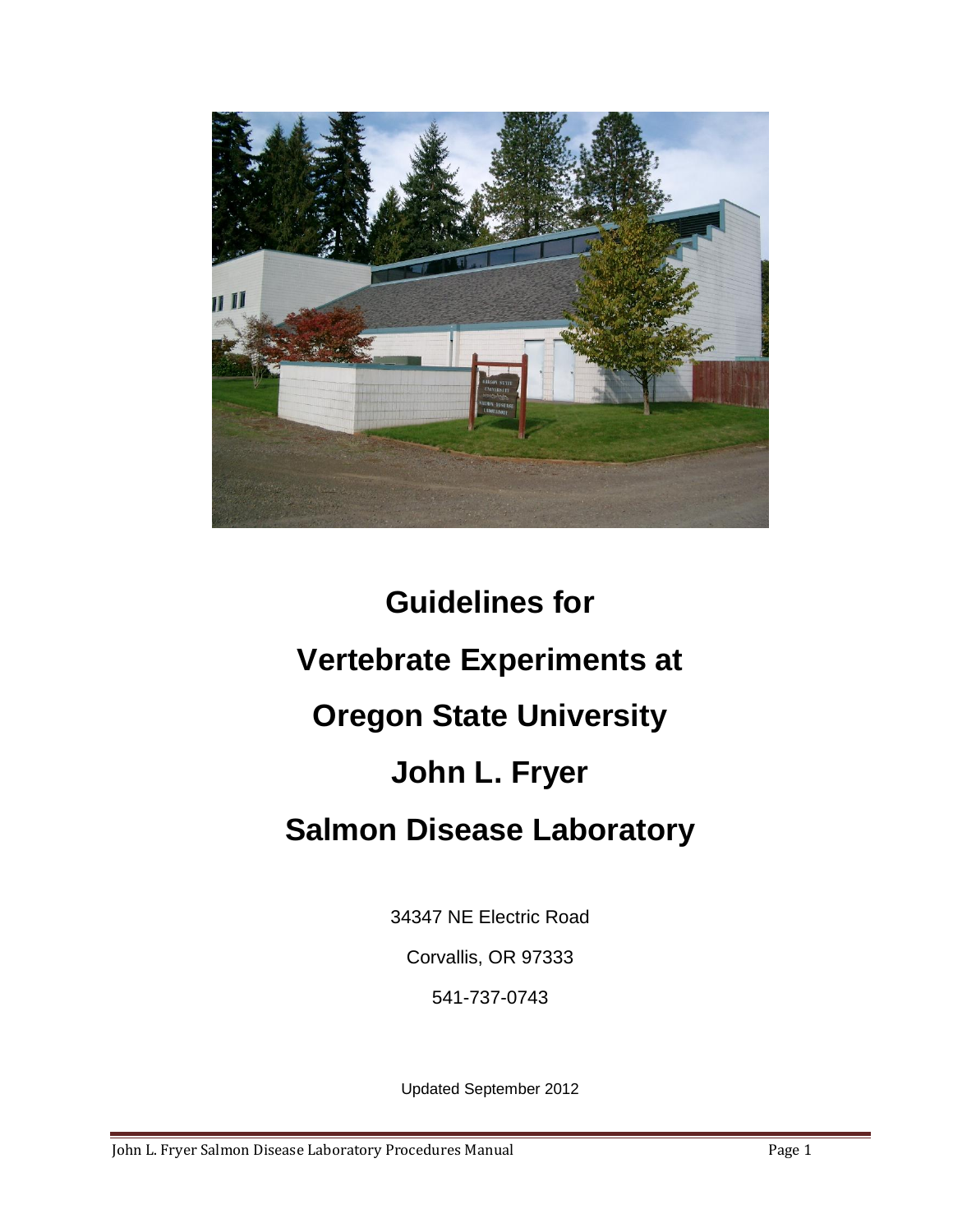# **Table of Contents**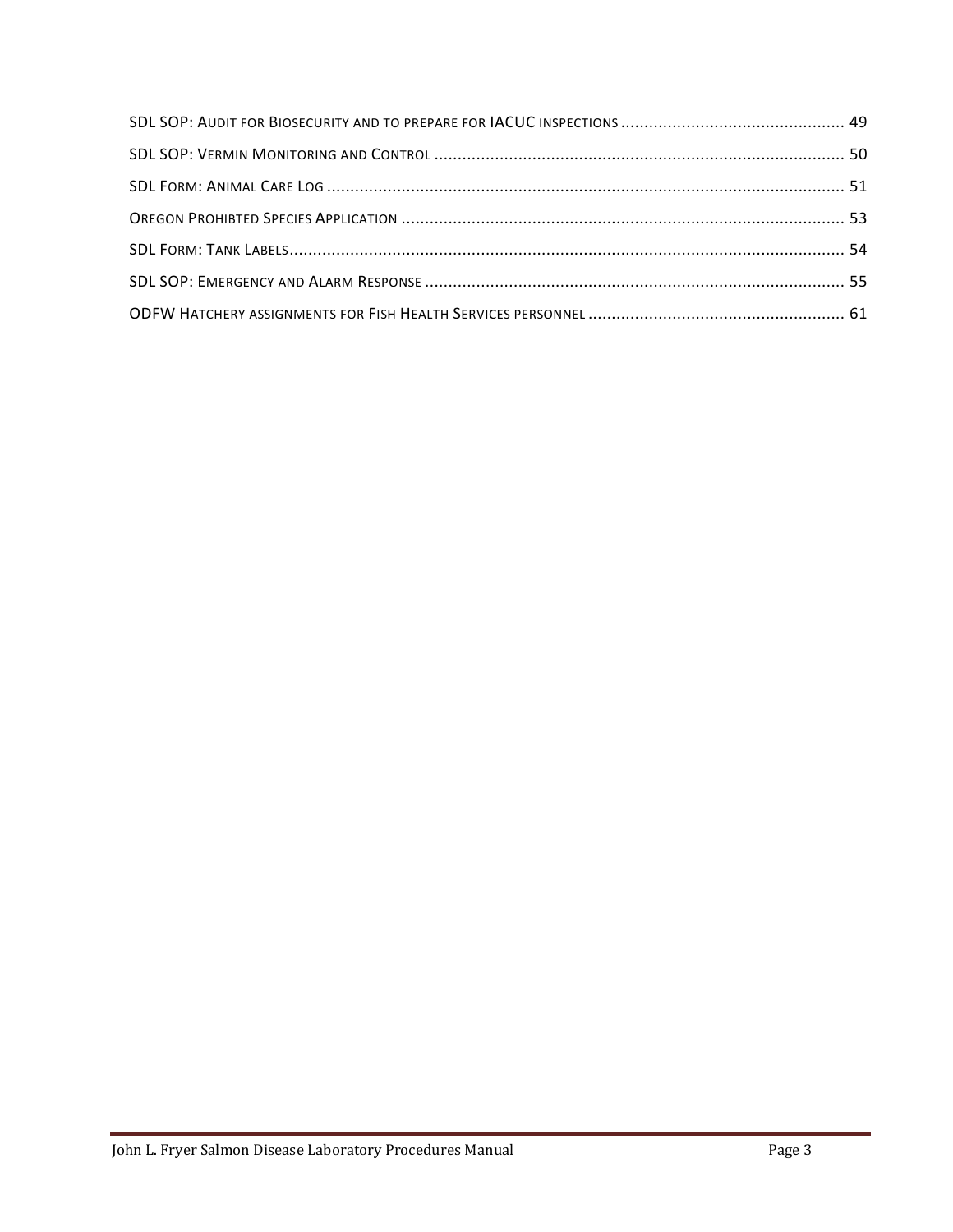# **1.**EMERGENCY CONTACT NUMBERS

<span id="page-3-0"></span>In the case of an Emergency contact the [Manager](#page-3-1) straight away anytime of the day or night.

Refer to **Emergency Response Procedures** SOP for action to be taken in the event of an emergency.

<span id="page-3-2"></span><span id="page-3-1"></span>

| <b>Name and Email</b>                                                   | <b>Designation</b>                  | <b>Office Phone</b> | <b>Cell Phone</b> |
|-------------------------------------------------------------------------|-------------------------------------|---------------------|-------------------|
| <b>Security Alarm Company</b>                                           | Acct. 10771                         | 541-967-6200        | 541-928-2107      |
| Jerri Bartholomew                                                       |                                     | 541-737-1856        | 541-758-7508      |
| bartholj@science.oregonstate.edu                                        | Director of SDL                     |                     | 541-224-2743      |
| <b>Ruth Milston-Clements</b>                                            |                                     | 541-737-0743        | 541-908-3857      |
| sdl.manager@science.oregonstate.edu<br>milstonr@science.oregonstate.edu | <b>SDL Manager</b>                  |                     | 541-908-3312      |
| <b>Campus Security</b>                                                  | <b>Facilities</b>                   | 541-737-7000        |                   |
|                                                                         | Services after<br>hours             |                     |                   |
| <b>OSU Facilities Services</b>                                          | <b>Facilities</b>                   | 541-737-2969        |                   |
|                                                                         | Services in<br>hours                |                     |                   |
| Dr. Helen Diggs                                                         | Attending<br>Veterinarian/          | 541-737-6462        | 510-363-5228      |
| Helen.Diggs@oregonstate.edu                                             | <b>Director LARC</b>                |                     |                   |
| Tim Miller-Morgan, DVM                                                  | Clinical                            | 541-867-0265        | 541-270-4218      |
| tim.miller-morgan@oregonstate.edu                                       | Veterinarian-<br>Aquatics<br>(HMSC) |                     |                   |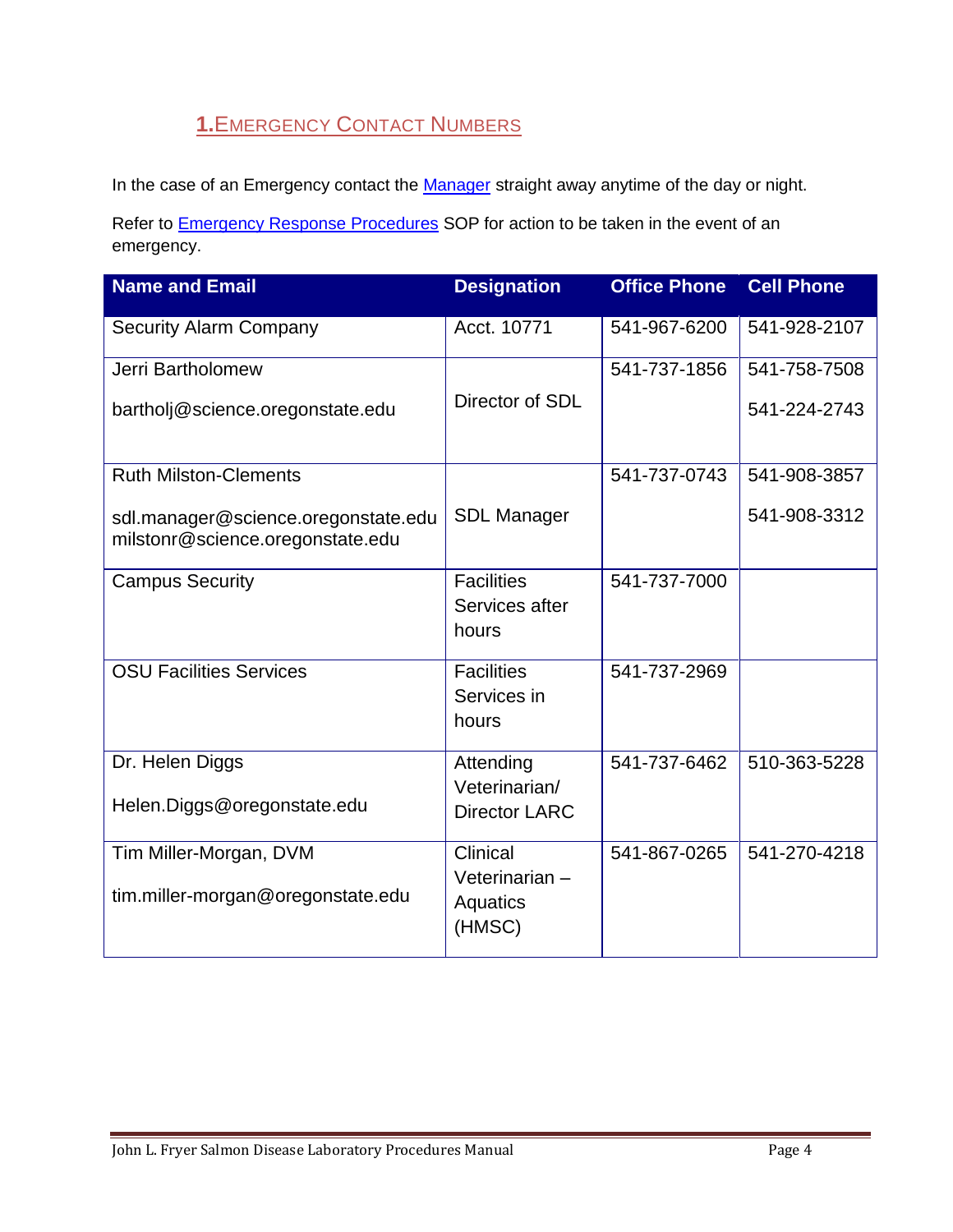# <span id="page-4-0"></span>**2. DIRECTIONS TO SDL**

From Corvallis, go east on Hwy. 34, cross the Willamette River. In .3 miles turn left at NE Electric Road (Trysting Tree Golf Course). Follow .8 mile, road turns right at Peach Place, left at T, and right at Y. You'll see a sign for our facility.

# **SDL physical address:**

34347 NE Electric Road Corvallis, OR 97333

541-737-0743

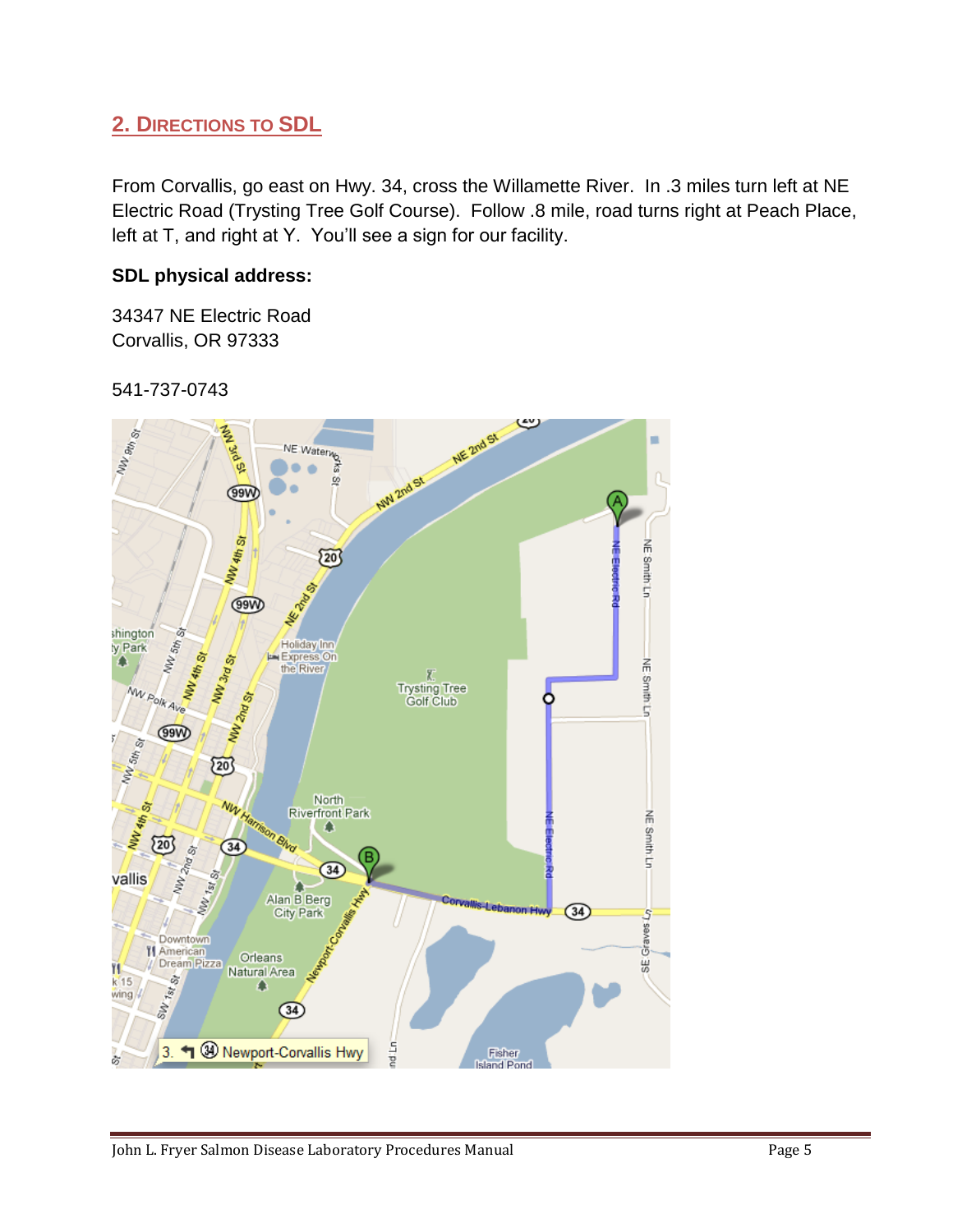# <span id="page-5-0"></span>**3. OVERVIEW OF THE FACILITY**

The John L. Fryer Salmon Disease Laboratory (SDL) is a 9000 sq. ft. [AAALAC](http://www.aaalac.org/about/council.cfm) accredited regional fish disease research facility dedicated, but not limited to, the study of organisms infectious for salmonids and other species of freshwater fish. The SDL has wet laboratory capacity for maintaining fish, as well as providing space for an analytical laboratory, a [Biosafety Level 2](http://oregonstate.edu/ehs/bio/manual-appendixB-1) (BSL2) laboratory, a microscopy room, office space and a conference room/library.

The laboratory is supplied with specific-pathogen free fresh water from two wells, each with a capacity of more than 300gpm. The water, which has an ambient temperature of 12.8°C, is processed through UV sterilization and a degassing tower to eliminate pathogens, gas supersaturation, and allow oxygen to saturate into the water. Effluent from the laboratory is treated with chlorine to prevent the escape of any pathogens from the facility. All systems are redundant and can be operated with a diesel-electric generator in the event of commercial power failures.

The wet laboratory is divided into two sections, one for stock fish and experiments not involving infectious agents; the other for fish to be used in disease experiments. The stock area has 49 tanks of various sizes (Table 1). The experimental area has 25 and 100-liter tanks (Table 2). The wet laboratory has some flexibility in tank configuration and numbers. Each section of the wet laboratory has storage space for equipment and fish food.

| <b>Tank Size</b><br>(Diameter) | <b>Number Available</b> |
|--------------------------------|-------------------------|
| 3 <sub>ft</sub>                | 36                      |
| 4 <sub>ft</sub>                | 9                       |
| 5 <sub>ft</sub>                | 3                       |
| $12$ ft                        |                         |

Table 1: Outside tanks available Table 2: Inside tanks available

| <b>Tank Size</b><br>(Volume) | <b>Number Available</b> |
|------------------------------|-------------------------|
| <b>25L</b>                   | 120                     |
| 100L                         | 128                     |

In addition, an isolation/quarantine laboratory provides an area to work with non-endemic aquatic pathogens. The facility has 24 twenty-five liter tanks and over 300 square feet of space for specialized studies, plus a separate necropsy room.

Heated water provides high-quality fresh water for warm water species and for research on the effects of temperature on disease processes. Tanks can be programmed to be heated with water from 13-28°C, making this laboratory ideally positioned for conducting studies on the effects of climate change on aquatic organisms. Temperature controls can also be programmed to replicate diurnal temperature fluctuations, allowing researchers to closely emulate natural conditions. The laboratory also has some capacity for chilling water below ambient temperature. UV treated Willamette River water is also available at the SDL, which has proven useful in sustaining invertebrates.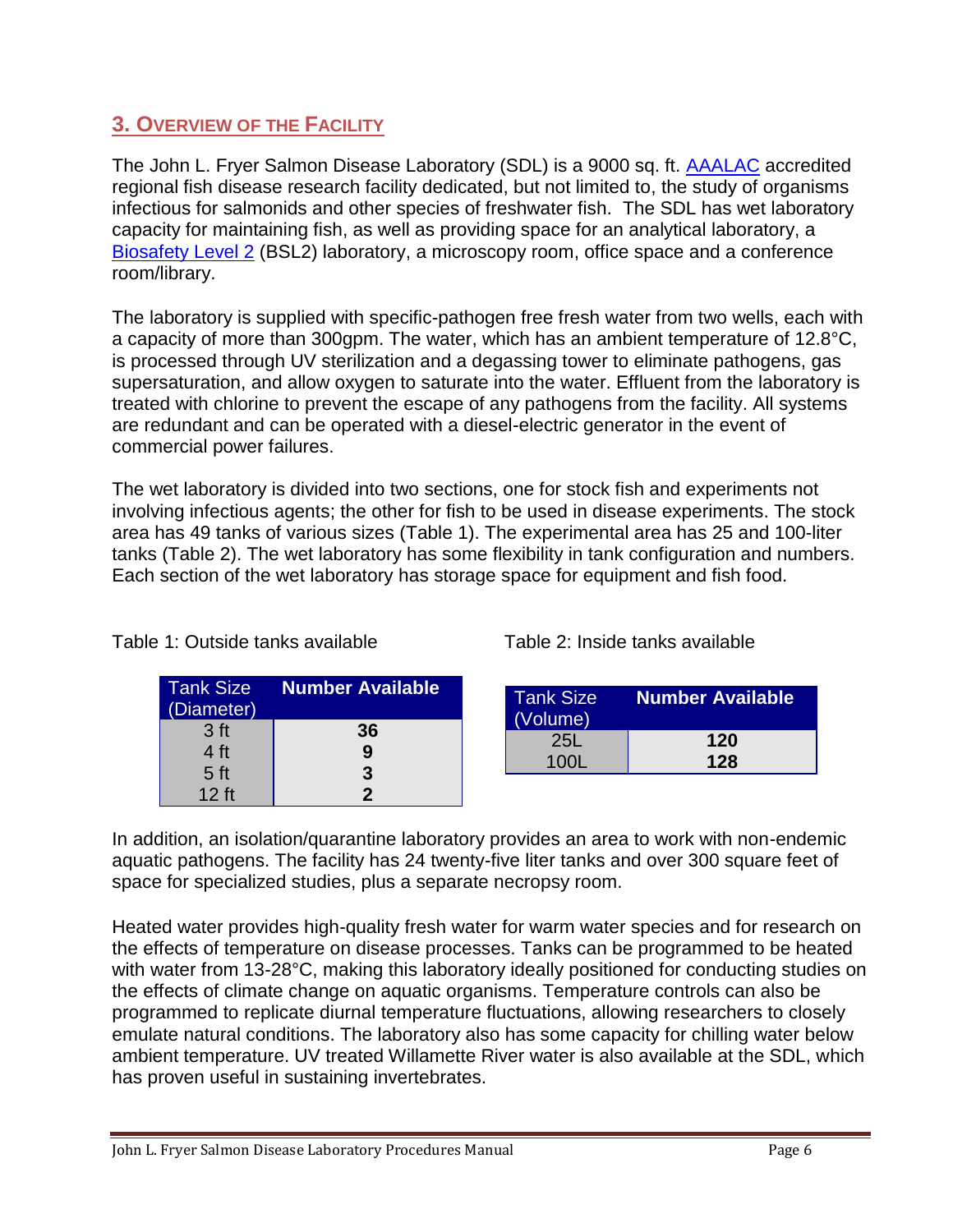# <span id="page-6-0"></span>**4. SDL TANK RENTAL RATES**

#### OSU Research and State of Oregon Research

| <b>Tank Size</b> | Number of Tanks Available | \$Cost/Tank/Day<br><b>Ambient 12.8C</b> | <b>\$Cost/Tank/Day</b><br><b>Heated or Chilled</b> |
|------------------|---------------------------|-----------------------------------------|----------------------------------------------------|
| <25Liter/Aquaria | 24                        | 0.37                                    | 0.58                                               |
| 25 Liter         | 144                       | 1.07                                    | 1.61                                               |
| 100 Liter        | 112                       | 1.36                                    | 2.07                                               |
| 3 Feet dia.      | 35                        | 1.91                                    | 2.88                                               |
| 4 Feet dia.      | 6                         | 3.00                                    | 4.49                                               |
| 5 Feet dia.      | 4                         | 3.00                                    | 4.49                                               |
| 12 Feet dia.     | 2                         | 3.84                                    | 5.75                                               |
| Incubator        | 3                         | 1.91                                    |                                                    |

Private companies and other agencies/universities.

| <b>Tank Size</b> | <b>Number of Tanks Available</b> | \$Cost/Tank/Day<br><b>Ambient 12.8C</b> | \$Cost/Tank/Day<br><b>Heated or Chilled</b> |
|------------------|----------------------------------|-----------------------------------------|---------------------------------------------|
| <25Liter/Aquaria | 24                               | 0.55                                    | 0.86                                        |
| 25 Liter         | 144                              | 1.61                                    | 2.42                                        |
| 100 Liter        | 112                              | 2.05                                    | 3.05                                        |
| 3 Feet dia.      | 35                               | 2.86                                    | 4.31                                        |
| 4 Feet dia.      | 6                                | 4.51                                    | 6.76                                        |
| 5 Feet dia.      | 4                                | 4.51                                    | 6.76                                        |
| 12 Feet dia.     | 2                                | 5.49                                    | 8.22                                        |
| Incubator        | 3                                | 2.86                                    |                                             |

Additional charges will be assessed if special water conditions are necessary. Labor (cleaning, feeding, monitoring) will be billed at cost as needed.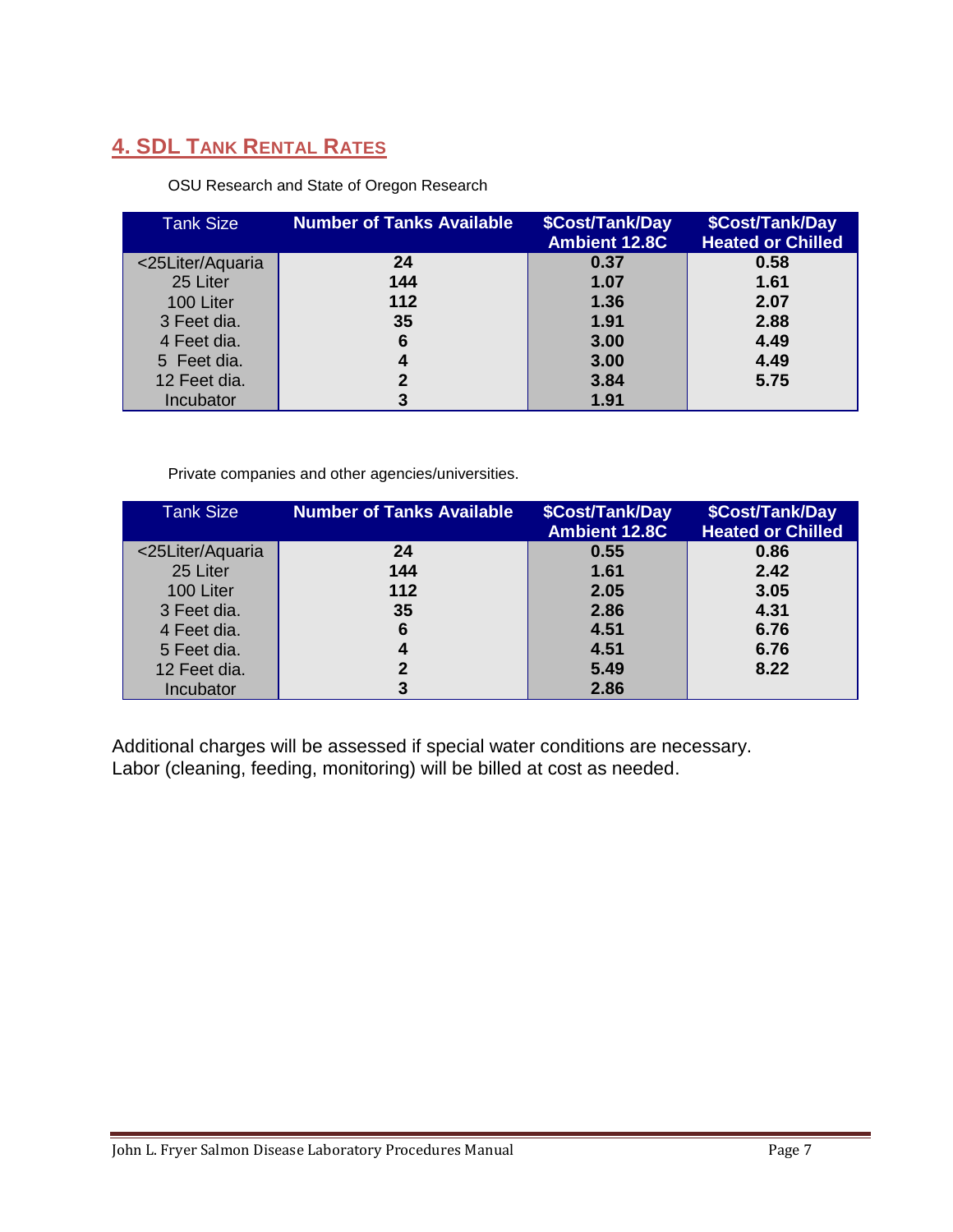# <span id="page-7-0"></span>**5. SDL TANK CAPACITIES**

Commonly available tanks used at the Salmon Disease Laboratory and their loading capacities for fish.

| <b>Size</b>     | <b>Capacity</b> | <b>Flow Rate</b> | <b>Loading</b><br><b>Capacity Based</b><br>on Flow Max | <b>Loading Capacity Based on</b><br><b>Density &amp; Flow to Yield</b><br><b>Adequate DO</b> |
|-----------------|-----------------|------------------|--------------------------------------------------------|----------------------------------------------------------------------------------------------|
|                 | $Cu$ Ft $(L)$   | <b>GPM (LPM)</b> | lb (kg)                                                | lb (kg)                                                                                      |
| 25 L            | 0.9(24)         | 0.58(2.2)        | 1.9(862 g)                                             | 1.8 lbs $(817 g)$                                                                            |
| 100L            | 3.5(99)         | 0.73(2.8)        | 3.6(1.7)                                               | $7.0$ lbs $(3.2)$                                                                            |
| 3 Foot          | 13.4 (379)      | 2.2(8.4)         | 11(5)                                                  | 26.8 lbs (12.2)                                                                              |
| 3 <sub>ft</sub> | (178)           |                  |                                                        |                                                                                              |
| <b>Reduced</b>  |                 |                  |                                                        |                                                                                              |
| volume          |                 |                  |                                                        |                                                                                              |
| 4 Foot          | 25 (769)        | 3.4(12.9)        | 17(7.8)                                                | 50 lbs (22.7)                                                                                |
| 4 ft            | (355)           |                  |                                                        |                                                                                              |
| <b>Reduced</b>  |                 |                  |                                                        |                                                                                              |
| volume:         |                 |                  |                                                        |                                                                                              |
| 5 Foot          | 40 (1112)       | 3.4(12.9)        | 17(7.8)                                                | 100 lbs (45.4)                                                                               |
| 6 Foot          | 56 (1600)       | 3.4(12.9)        |                                                        |                                                                                              |
| 12 Foot         | 282 (7755)      | (to be           |                                                        |                                                                                              |
|                 |                 | determined)      |                                                        |                                                                                              |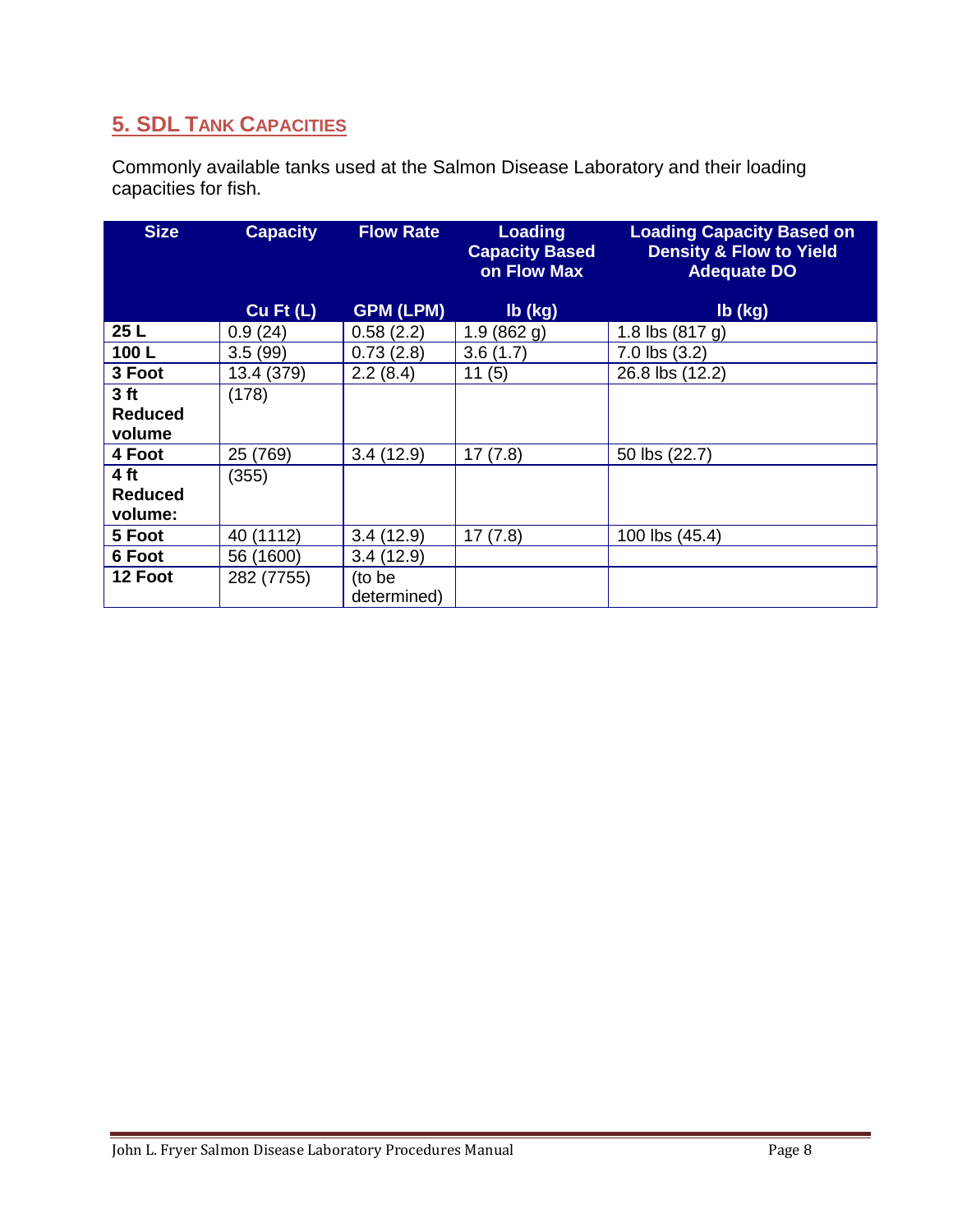# <span id="page-8-0"></span>**6. THE LIFE OF A RESEARCH PROJECT AT SDL**

Please follow SDL Standard Operating Procedures (SOPs) and use SDL forms. An IACUC compliance checklist follows providing links and forms to help you meet requirements of vertebrate animal research.

- 1. Discuss your project with our director, Jerri Bartholomew, bartholj@science.oregonstate.edu: 541 737-1856, and contact OSU Salmon Disease Lab Manager [sdl.manager@science.oregonstate.edu;](mailto:sdl.manager@science.oregonstate.edu) 541-737-0743 to confirm tank availability and see how we can meet your special needs.
- 2. Prepare an [ACUP;](#page-10-1) see ACUP prep quide: [http://oregonstate.edu/research/ori/forms/acup\\_instructions.doc](http://oregonstate.edu/research/ori/forms/acup_instructions.doc) or for revision/renewal see<http://oregonstate.edu/research/ori/animal/annrew.doc> Note: Ouside users may consider adding a Co-PI from OSU to your ACUP to ease the process and allow continuation of your project in the event your PI is unavailable. See [Jerri Bartholomew](#page-3-2) for details. NO VERTEBRATES MAY BE HELD AT THE SDL WITHOUT PRIOR ACUP APPROVAL.
- 3. Obtain Institutional Biosafety Committee [\(IBC\)](#page-10-2) approval for your pathogen
- 4. Complete all *training* required for PI and people involved with husbandry or procedures
- 5. Employees, students and volunteers involved only in cleaning and feed need to complete an Occupation Health and Safety Survey and Animal Handler Safety Training. [http://oregonstate.edu/occupationalhealth/animal-handler](https://legacy.oregonstate.edu/owa/redir.aspx?C=c187004c2e0548e39dea0eef367deda0&URL=http%3a%2f%2foregonstate.edu%2foccupationalhealth%2fanimal-handler)
- 6. Provide a copy of the approved ACUP, training confirmation, and tank request to lab manager [sdl.manager@science.oregonstate.edu](mailto:sdl.manager@science.oregonstate.edu)
- 7. Acquire fish
	- a. Order from commercial supplier (e.g. [www.troutlodge.com\)](http://www.troutlodge.com/) or contact Oregon state hatcheries for availability. Fill out ODFW Transport Permit.
	- b. Are your fish a non-native species to Oregon? Contact ODFW Invasive Species Coordinator, Rick Boatner [Rick.J.Boatner@state.or.us.](mailto:Rick.J.Boatner@state.or.us) You may have to submit a [Prohibited Species Application.](#page-52-0)
	- c. If you your species are being transported into to Oregon, you may need to have a sub-sample tested for pathogens prior to transporting your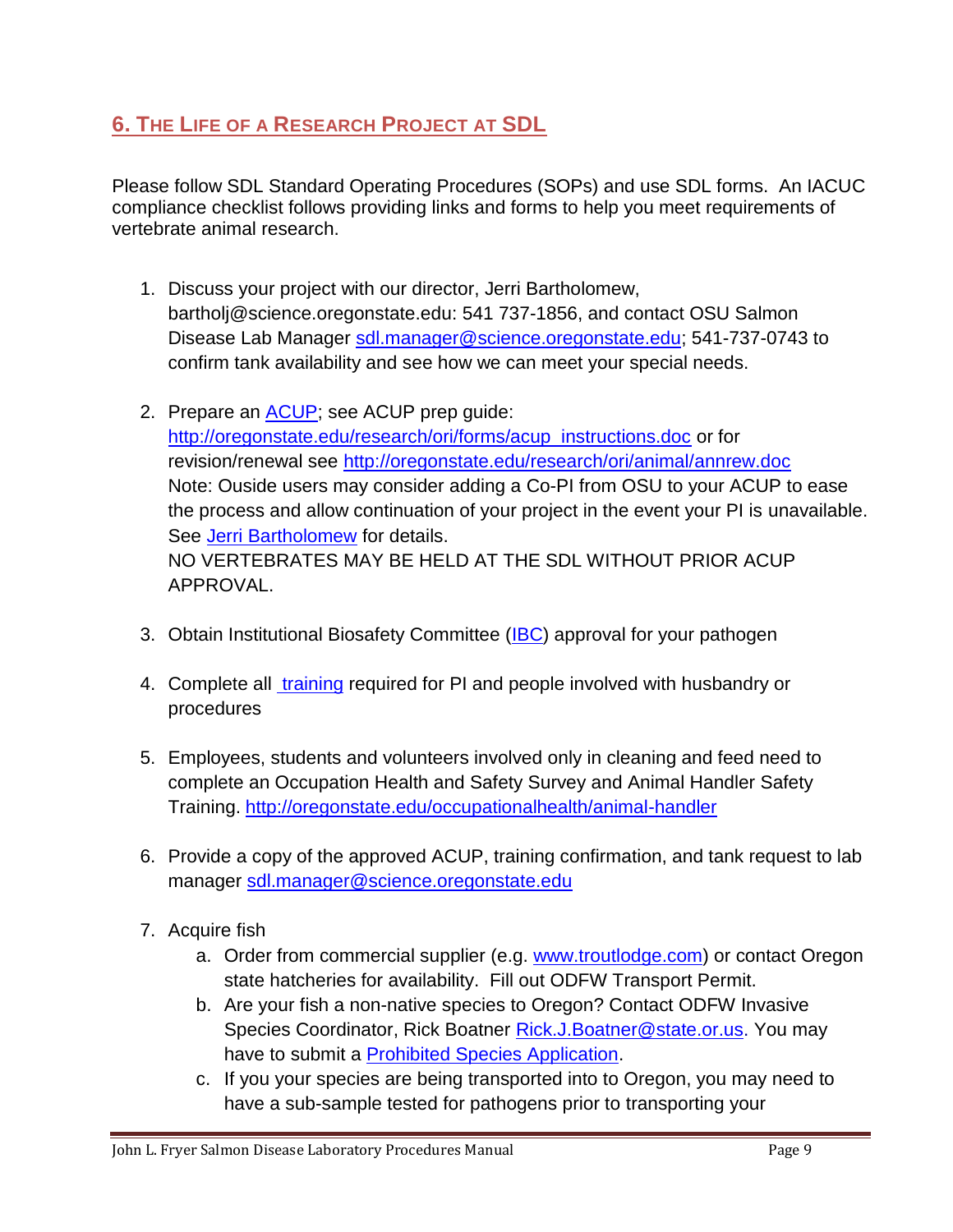experimental animals. Allow up to 1 month for testing. Contact ODFW Tony Amandi [amandia@onid.orst.edu,](mailto:amandia@onid.orst.edu) 541-7376-1855 for more details

- d. Let [Attending Veterinarian,](#page-12-0) [helen.diggs@oregonstate.edu](mailto:helen.diggs@oregonstate.edu) know about your project and proposed delivery date of fish, she may want to inspect them.
- e. Transport fish. Refer to the SDL SOPs: [Fish Transport](#page-20-0) and Obtaining an ODFW [Fish Transport Permit.](#page-20-1) Small fish from a commercial source will be shipped.
- 8. Get a key: Sally Tatala Sally. Tatala@oregonstate. edu at The Department of Microbiology Office, 220 Nash Hall, 7-1827, will give you a key request form, take to key shop at corner of SW Washington and SW 15<sup>th</sup> Street near Kerr. Alternatively there is a lock box for out of hours access to the facility. See the SDL manager for key code.
- 9. Prepare [labels](#page-53-0) for every tank and [daily husbandry and mortality logs](#page-50-0) to be kept near tanks. Labels are in drawer in Prep Lab, in addition to your husbandry care and mort records, you must update the lab record sheet kept in Prep Lab.
- 10. Care of fish: Researcher is responsible for husbandry: health checks, daily feeding, tank cleaning, and monitoring of their experiments

Need Help? Researchers may request support from SDL staff in any or all of these areas and will be charged at an hourly rate for these services. Contact the lab manager in advance to arrange assistance [sdl.manager@oregonstate.edu](mailto:sdl.manager@oregonstate.edu)

Using the dry lab

- We have basic supplies, but researcher is responsible for purchasing project-specific supplies
- If you're using equipment or lab space for more than a few hours, let other lab users know
- Clean up and put away every day.
- Communicate with manager about your needs
- Inspections occur periodically. IACUC inspects spring and fall (announced), manager intermittently (unannounced)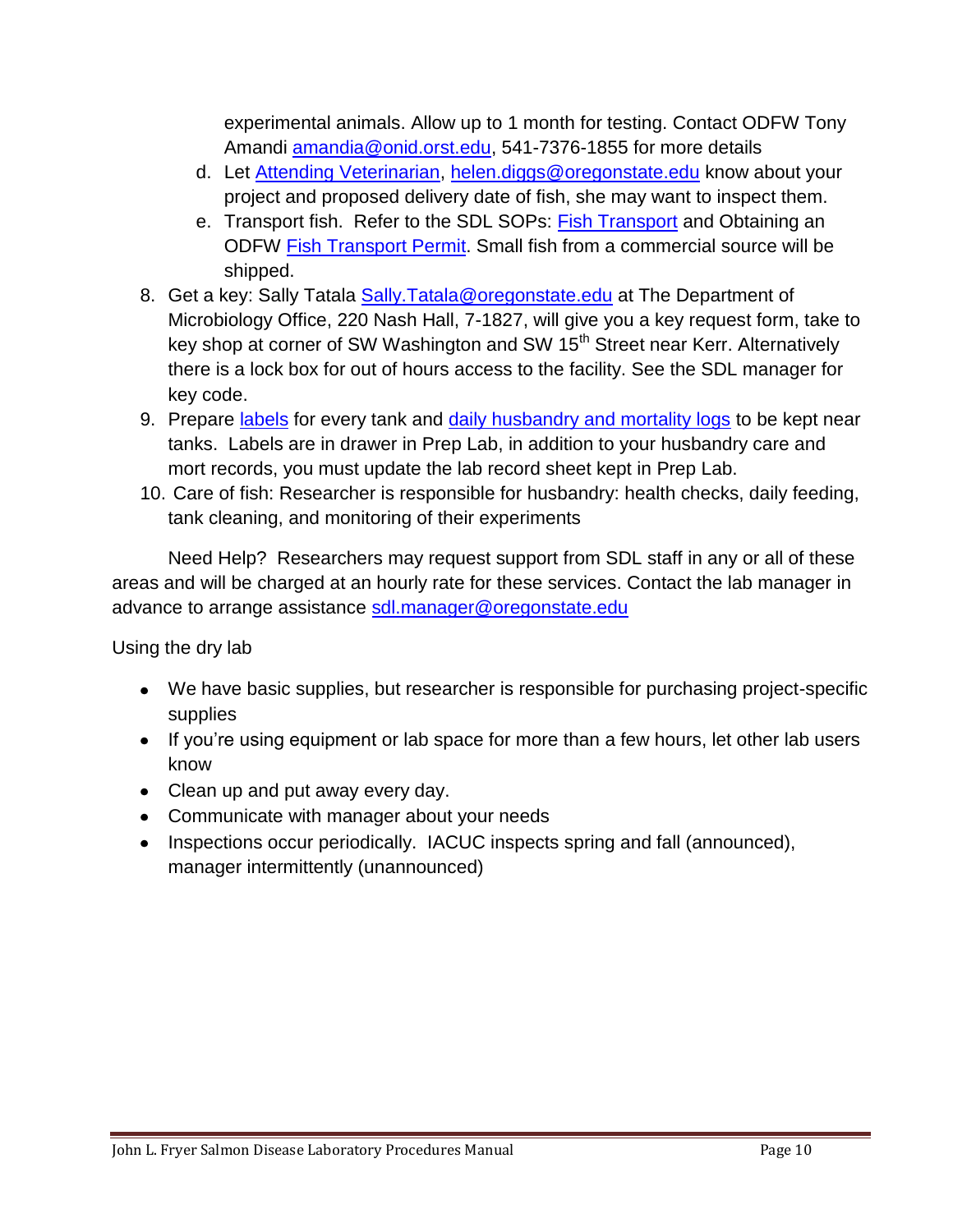# <span id="page-10-0"></span>**7. CHECK-LIST FOR IACUC COMPLIANCE:**

The use of fish or other vertebrates for research, teaching, or testing at SDL is supervised by the Oregon State University Institutional Animal Care and Use Committee (IACUC). This body must approve and oversee any vertebrate research and your Animal Care and Use Proposal [\(ACUP\)](#page-10-1) must be approved before any animals are acquired or manipulated. The approval process may take up to eight weeks to complete, so it is essential for you as a researcher to submit your Protocol to the committee far in advance of the initiation of your project. The ACUP must be renewed every three years and requires yearly reporting.

In addition, the *Institutional Biosafety Committee* needs to approve the pathogen, biohazard or recombinant DNA products you are working with. This approval needs to be attained before the IACUC can approve your ACUP, so you will need to submit these forms concurrently with your ACUP proposal.

There are certain [training](#page-11-0) requirements in order to have your ACUP approved and work at the SDL

Below is a simplified IACUC check-list. More complete instructions are available at: <http://oregonstate.edu/research/ori/animal/use.html>

<span id="page-10-1"></span>1. **ACUP** [Animal Care and Use Proposal Form 2012](http://oregonstate.edu/research/ori/animal/forms/acup.doc) <sup>na</sup> [\(](http://oregonstate.edu/research/ori/animal/forms/acup.doc)may take up to 8 weeks) This form is for new or continuing projects. It must be completed and approved by the IACUC prior to initiating vertebrate animal projects.

[Guide to Completing an Oregon State University Animal Care and Use Proposal](http://oregonstate.edu/research/ori/forms/acup_instructions.doc)  [\(ACUP\) Form](http://oregonstate.edu/research/ori/forms/acup_instructions.doc) 

Information on responding to questions on the new ACUP form. Recommended as a reference when completing or submitting the new ACUP form.

# [Animal Care Use and Renewal Form/Final Report Form](http://oregonstate.edu/research/ori/animal/annrew.doc)

An ACUP renewal form is required every year for renewal of approved projects and when an ACUP is closed/expired.

# [Animal Care and Use Amendment Form](http://oregonstate.edu/research/ori/animal/amendment.doc) <sup>[22]</sup> (2-8 weeks)

For addition of a new protocol or pathogen, new personnel processing or manipulating fish to an existing ACUP. Staff members simply cleaning tanks don't need to be on ACUP.

<span id="page-10-2"></span>2. **IBC Institutional Biosafety Committee** forms [http://oregonstate.edu/ehs/bio/ibc](http://oregonstate.edu/ehs/bio/ibc-registration-instructions-forms)[registration-instructions-forms](http://oregonstate.edu/ehs/bio/ibc-registration-instructions-forms)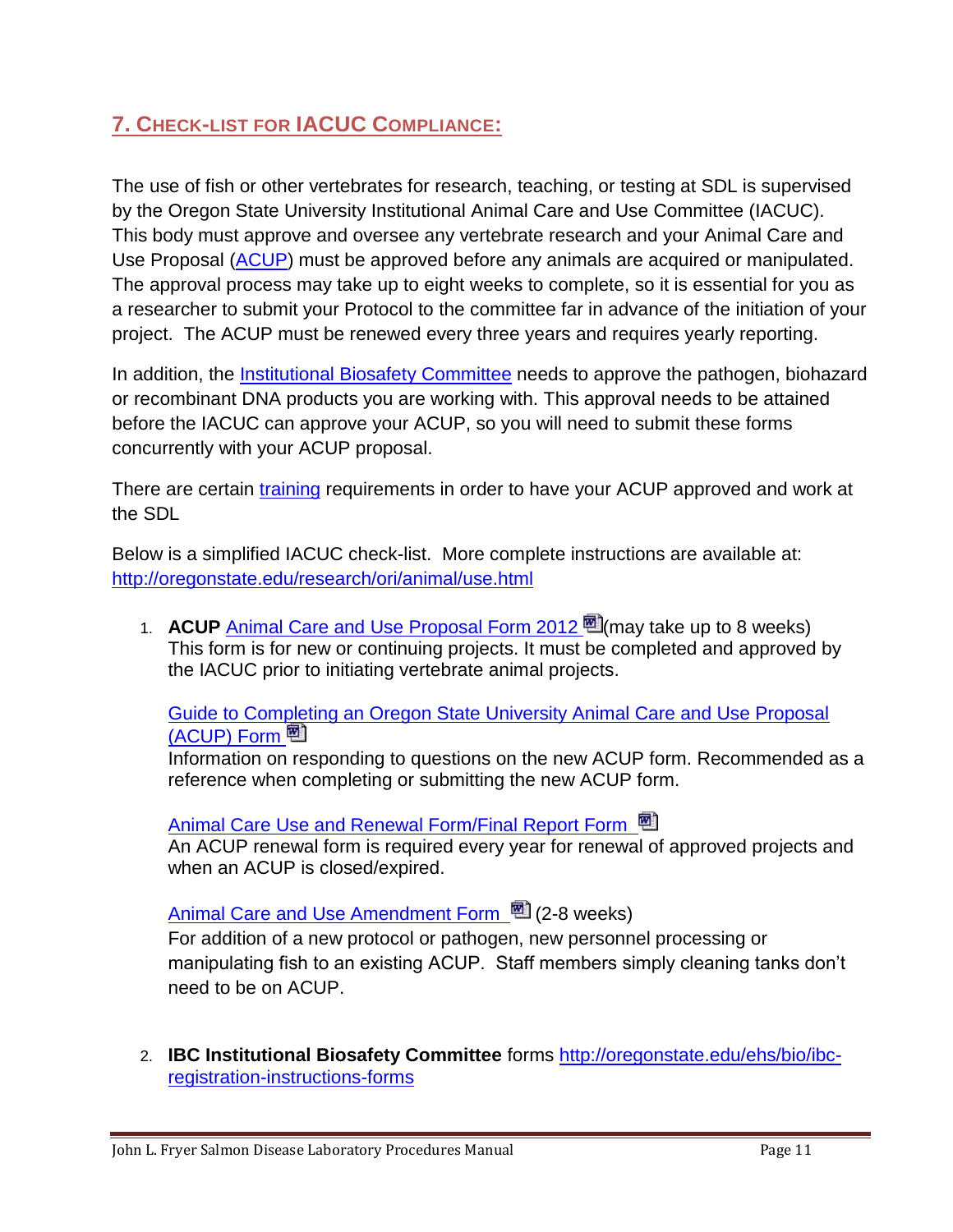Approval needed for work involving: Biohazards, infectious agents, recombinant DNA products, or the creation or breeding of genetically modified animals. See Website:<http://oregonstate.edu/ehs/bio/institutional-committee>

<span id="page-11-0"></span>3. **Training** for everyone processing or manipulating fish, training must be renewed every five years

Students participating in classes and volunteers do not need to enroll in this program, but should be informed of any risks.

It is the responsibility of each PI to insure that they and their staff have the required training before performing manipulations or husbandry tasks. Please provide the lab manager with documentation of this training.

You will need to complete the following training requirements (1 - 3 are required in order to obtain your ACUP, 4 and 5 will be carried out at the SDL before you start your project).

I. Health surveillance form for the Occupational Health and Safety Program.

The form may be accessed at: [http://oregonstate.edu/occupationalhealth/animal](http://oregonstate.edu/occupationalhealth/animal-handler)[handler.](http://oregonstate.edu/occupationalhealth/animal-handler) Please submit this form to Martha Adams, Occupational Health, R.N., as directed on the form. [Martha.Adams@oregonstate.edu,](mailto:Martha.Adams@oregonstate.edu) Annual renewal required.

II. Animal Welfare Education (AWE) training. (Animal Care and Use Training).

Classes are offered monthly in the Kerr Administration building, during the  $2<sup>nd</sup>$ Tuesday of each month beginning at 3:00 p.m. Please send a training request to the IACUC inbox at<mailto:IACUC@Oregonstate.edu> (in-person training is preferred.) However, if a schedule conflict occurs or personnel are located offcampus, AWE requirements may be met by completing the on-line CITI (Collaborative Institutional Training Initiative) module, "Working with the IACUC." Please submit your request to the IACUC Staff at [IACUC@Oregonstate.edu](mailto:IACUC@Oregonstate.edu) to pursue this option (the website is [www.citiprogram.org](http://www.citiprogram.org/) and incurs no fee).

III. Environmental Health and Safety (EH & S) Animal Handler training.

Classes are offered monthly by Matt Philpott in the Oak Creek building during the first Thursday of each month. Contact Kay Miller Kay. Miller@Oregonstate.edu to register. Alternatively, this training may be completed on-line and accessed via the following link: [http://oregonstate.edu/ehs/training.](http://oregonstate.edu/ehs/training)

<span id="page-11-1"></span>IV. SDL in-house training (as required by IACUC):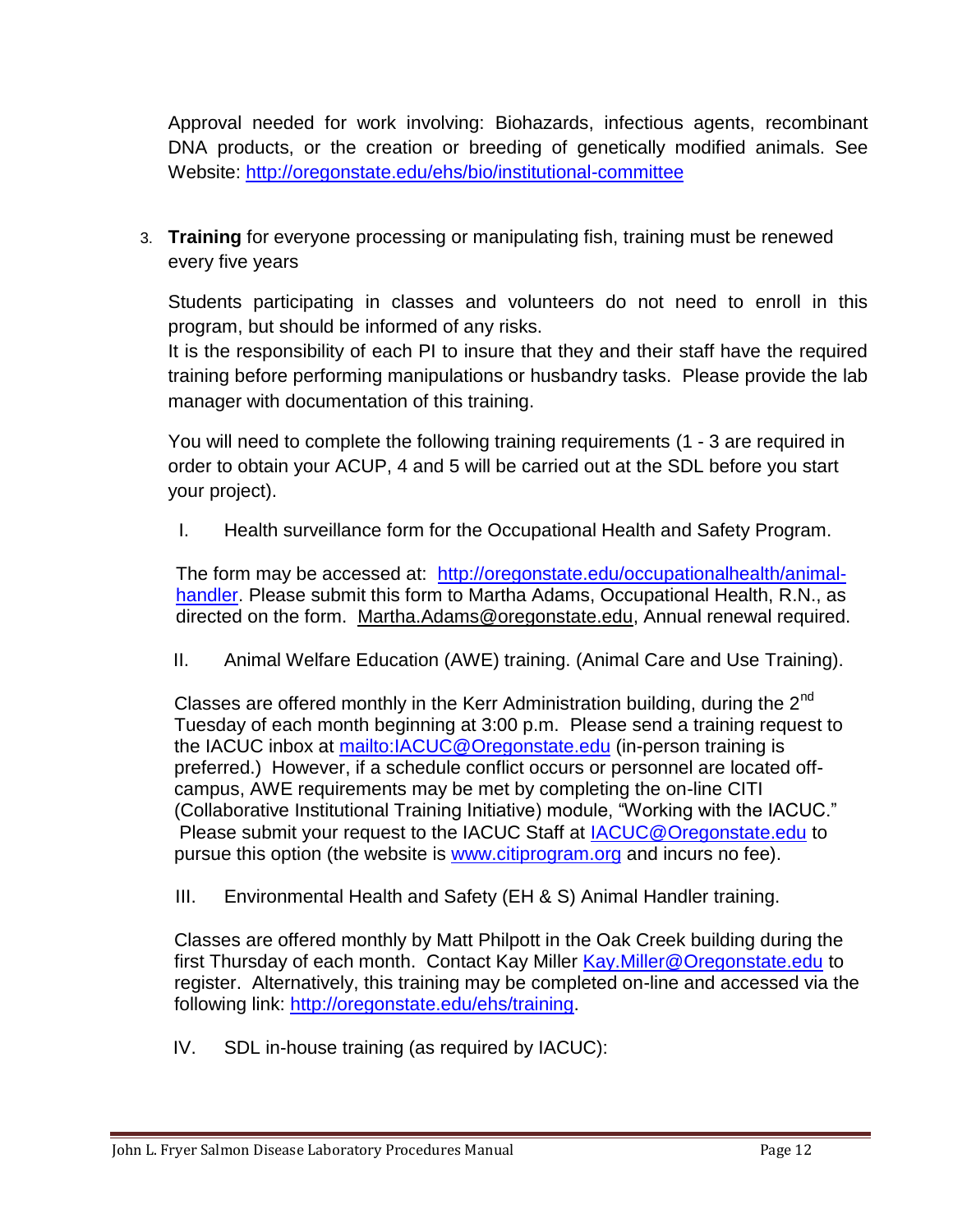On your arrival at the Salmon Disease Laboratory, prior to starting your project you will be given training by the lab manager or other personnel on SDL laboratory safety, fish care and husbandry procedures and other SOPs pertinent to your project.

Included in this training is the following reading material:

- [Care and Use of Fish](http://oregonstate.edu/occupationalhealth/sites/default/files/docs/fish.pdf) (PDF)
- [Biosafety Spill Response Guide \(PDF\)](http://oregonstate.edu/ehs/sites/default/files/pdf/biosafety-spill-response-guide.pdf)
- [Biosafety in Microbiological and Biomedical Laboratories 5th Ed \(PDF\)](http://www.cdc.gov/biosafety/publications/bmbl5/index.htm)
- [Fisheries Safety Handout \(PDF\)](http://fisheries.org/docs/policy_safety.pdf)

<span id="page-12-0"></span>Each Individual must complete an [individual training record](#page-13-0) and submit to the PI and the Lab Manager

- 4. **Contact OSU's Attending Veterinarian** /Director LARC: Dr. Helen Diggs, 541-737- 6462, [helen.diggs@oregonstate.edu,](mailto:helen.diggs@oregonstate.edu) she must be aware of:
	- i) Planned work with animals
	- ii) Planned acquisition of fish and proposed delivery date
	- iii) Housing, husbandry care
	- iv) Health issues as they arise. Any medical treatments not included in your ACUP proposal must be approved by the veterinarian.
	- v) Fish moved from one ACUP to another or one researcher to another—submit an animal transfer form: [http://oregonstate.edu/dept/larc/transfer\\_internal\\_form.php](http://oregonstate.edu/dept/larc/transfer_internal_form.php)
	- vi) If an unexpected negative event happens to the fish, submit an Adverse Event form: [Animal Care and Use Committee Adverse Event Form](http://oregonstate.edu/research/ori/animal/adevent.doc) <sup>囤</sup>

The lab manager is the point-person for local oversight and communication with veterinarian.

> Accident report if any personnel are injured while working at the lab: **[Accident Report Form](http://oregonstate.edu/admin/hr/benefits/roa.pdf)**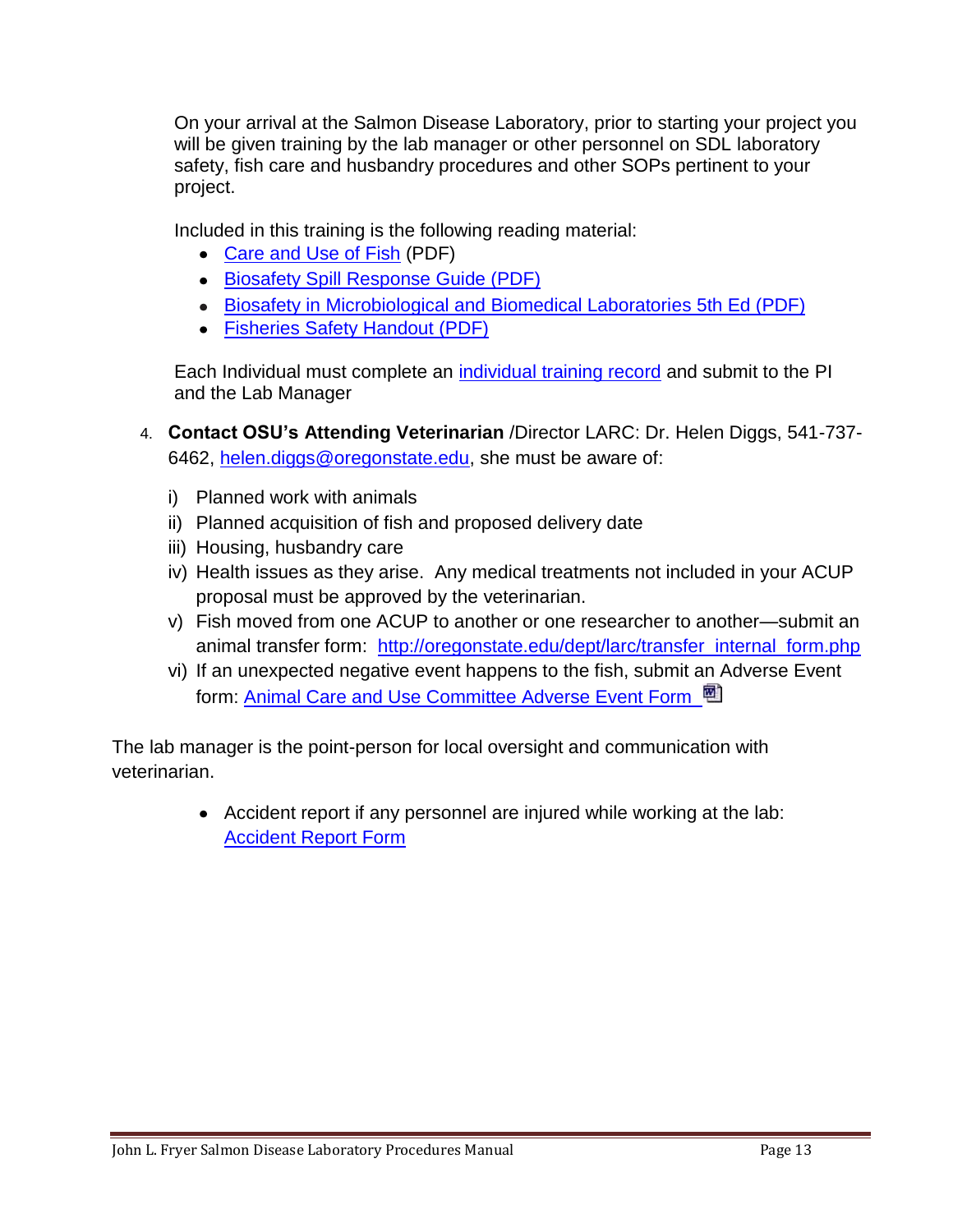**APPENDIX**

# <span id="page-13-0"></span>SDL STANDARD OPERATING PROCEDURES & FORMS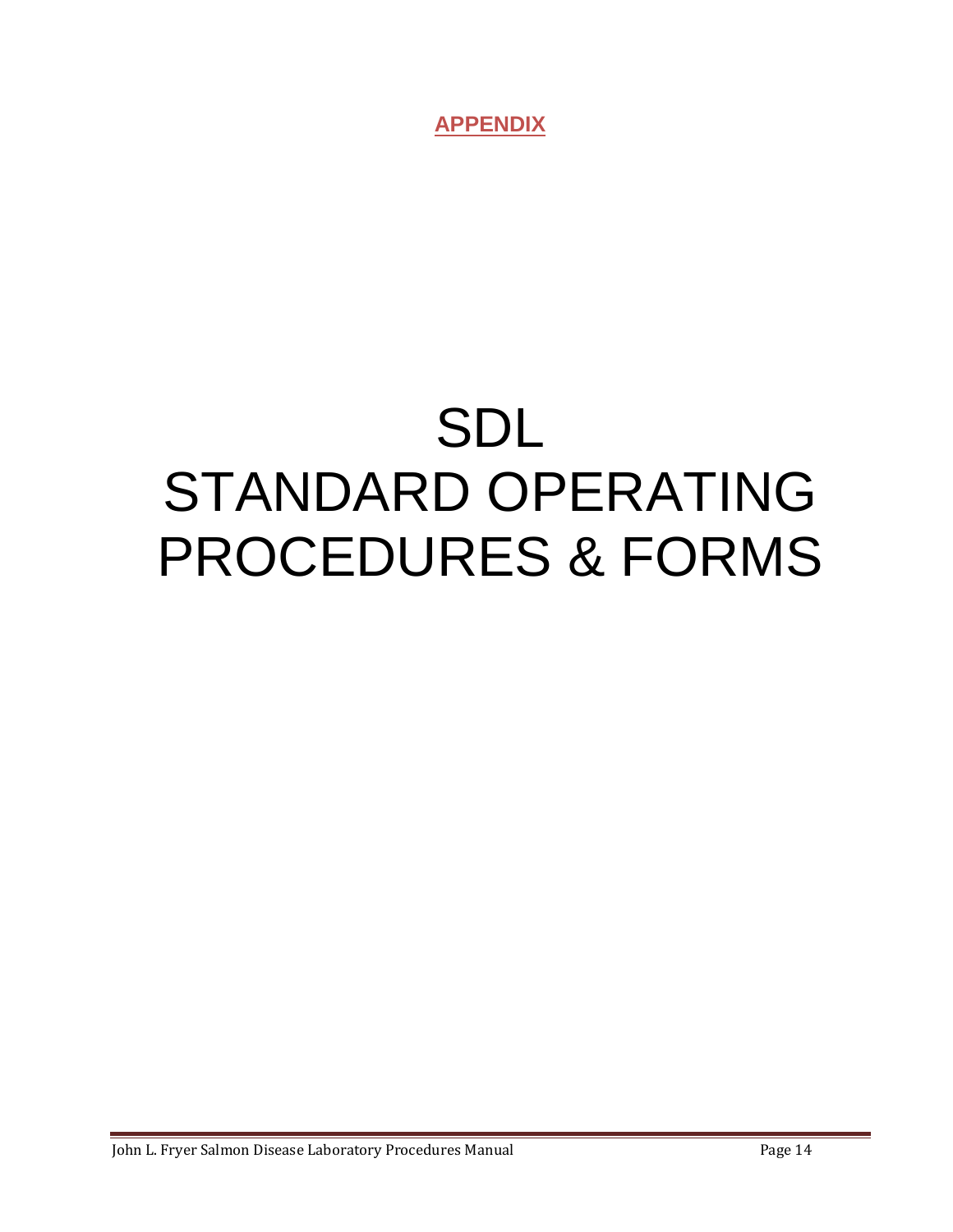# <span id="page-14-0"></span>**SDL FORM: LABORATORY INDIVIDUAL TRAINING RECORD**

Trainings must be repeated every five years, Occupational Health Survey every year

By this record, I \_\_\_\_\_\_\_\_\_\_\_\_\_\_\_\_\_\_\_\_\_\_\_\_\_\_\_\_\_\_ certify that I have: (Printed name)

(Check all boxes that apply.)

 $\Box$  Been advised by my supervisor of the hazards associated with the laboratory and research program in which I am a participant;

 $\Box$  Reviewed lab safety standard operating procedures and other safety documents as appropriate for the tasks I will perform;

 $\Box$  Been made aware of the laboratory and university emergency response procedures;

 $\Box$  Been made aware of the location of the laboratory eyewash station, first aid kit(s) and fire extinguishers nearest the workplace;

 $\Box$  Received training in how to safely use, handle, and discard sharp instruments, if sharps are needed for the tasks I will perform;

 $\Box$  Received training in the proper disposal methods for used chemical and biological wastes;

□ Been made aware of how to access Material Safety Data Sheets for hazardous chemicals in the workplace;

 $\Box$  Been advised of where and how to obtain more information on safety as needed;

□ I further certify that I have understood the content of all training, and agree to abide by laboratory and university safety rules.

If I will be manipulating live animals I have completed the following: (Tank cleaners and fish feeders need only complete Lab Safety, Health Survey and Zoonotic handout.)

1. Health surveillance form for the Occupational Health and Safety Program Date:

2. Animal Welfare Education (AWE) training (Animal Care and Use Orientation) Date:

3. Environmental Health and Safety (EH & S) Animal Handler training.

4. In-House SDL Lab safety training course Date:

5. In-House SDL Fish care and husbandry training Date: Date:

6. Zoonotic disease, Biosafety Spill Response Guide, Biosafety in Microbiological and Biomedical Laboratories, Fisheries Safety Handbook Date:

Signature **Example 20** and the set of the set of the set of the Date  $\Box$  Date  $\Box$ 

Provide PI and Laboratory Manager with copy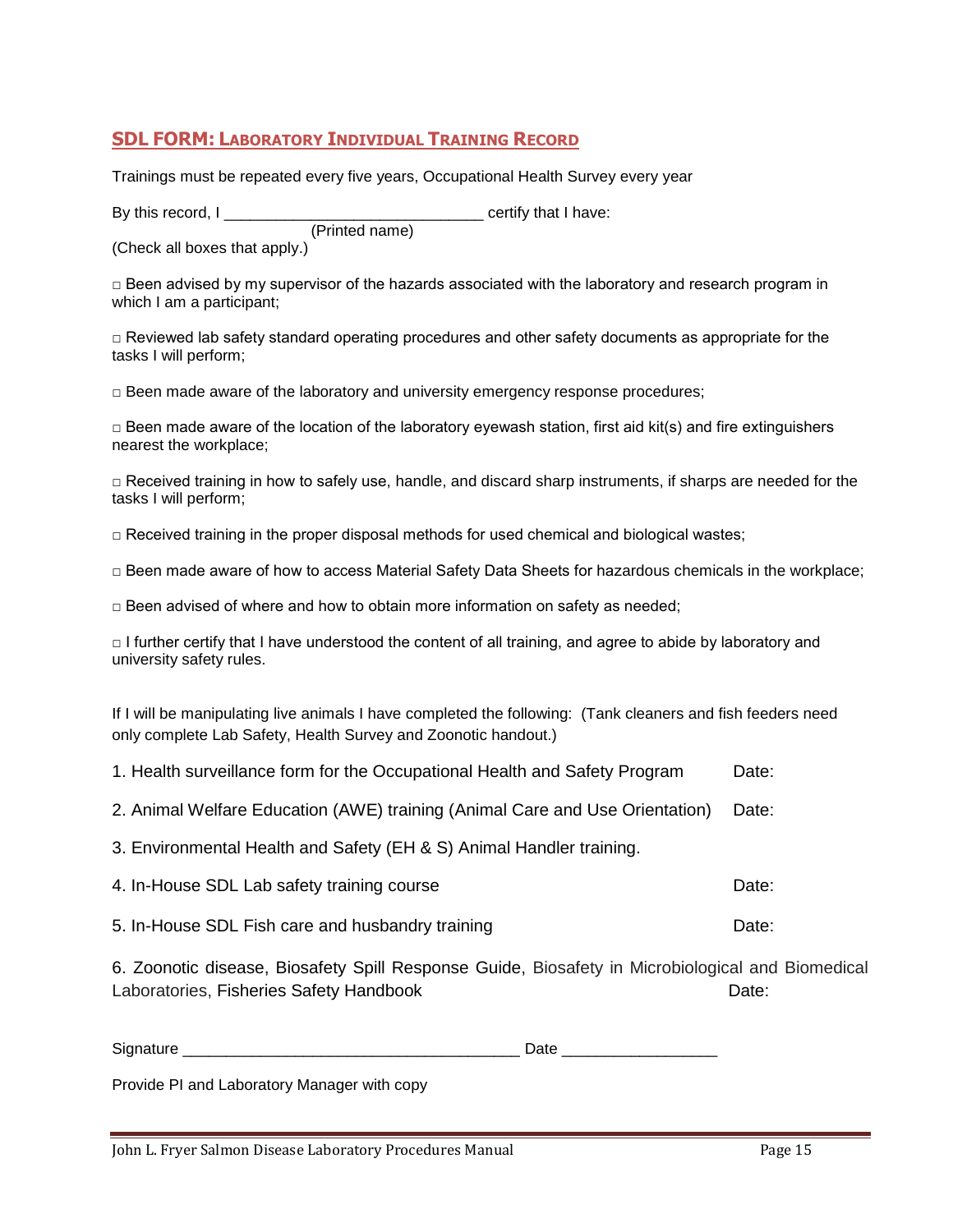# <span id="page-15-0"></span>**SDL SOP: USER GUIDELINES AT THE SDL**

# **Preparatory and Dry Laboratory Use**

The preparatory and dry lab counter space and equipment is available for general use. Please check with the lab manager for availability, especially for periods of extended use (i.e. over 1/2 day). Use of any lab equipment at a location other than the SDL must be approved by the lab manager.

The laboratory does not have a budget for tools (i.e., auto-pipettes, knives, syringes, needles, gloves and etc.) and materials (i.e., chemicals). Everything at the SDL has been purchased with grant funds for specific projects being done at the lab. When you are coming to the SDL to perform procedures on your fish, please bring your OWN SUPPLIES. If you need something you have forgotten, please ask and then replace what you have used. If you need storage space for items you will be using often at the lab, please ask and a place will be provided. It is best to clearly mark your tools and materials with your name.

#### **Wet Lab requirements**

Individual principal investigators and their research staff are responsible for monitoring the health of their animals, as well as performing cleaning, feeding, and record keeping. Users must use the [daily animal care log](#page-50-0) and keep these records by your tanks at all times for inspection.

Your staff will be provided with [training](#page-11-1) for feeding and care of fish. If you have questions contact the lab manager.

Every tank must be [labeled](#page-53-0) with: principal investigator, researchers involved, ACUP number, infectious agent, initiation date, projected termination date, species and number of fish, contact phone numbers. Pre-printed waterproof labels are available in the top drawer of the prep room.

Fish should be fed appropriately: fry up to 7 times a day, when they're eating 4ml food they can be fed 6 times a week; fish more than 1 year old can be fed every-other-day, or as approved on your ACUP. Fish tanks must be cleaned weekly and flushed 3-4 times a week, or as approved on your ACUP. Refer to SDL SOP: [Feeding](#page-24-0)

Cleaning, feeding, and mortalities must be recorded on our [form.](#page-50-0) Records must be kept on or near tanks. Records must be retained for six years and we request that you leave them with the lab manager when your project concludes.

\*\*\*Prevent inadvertent spread of disease by using sanitized nets and brushes for each tank, wash hands/gloves between tanks, and prevent spatter of water to neighboring tanks. Wear gloves when feeding fish. Use footbaths when entering or leaving a fish holding area.\*\*\*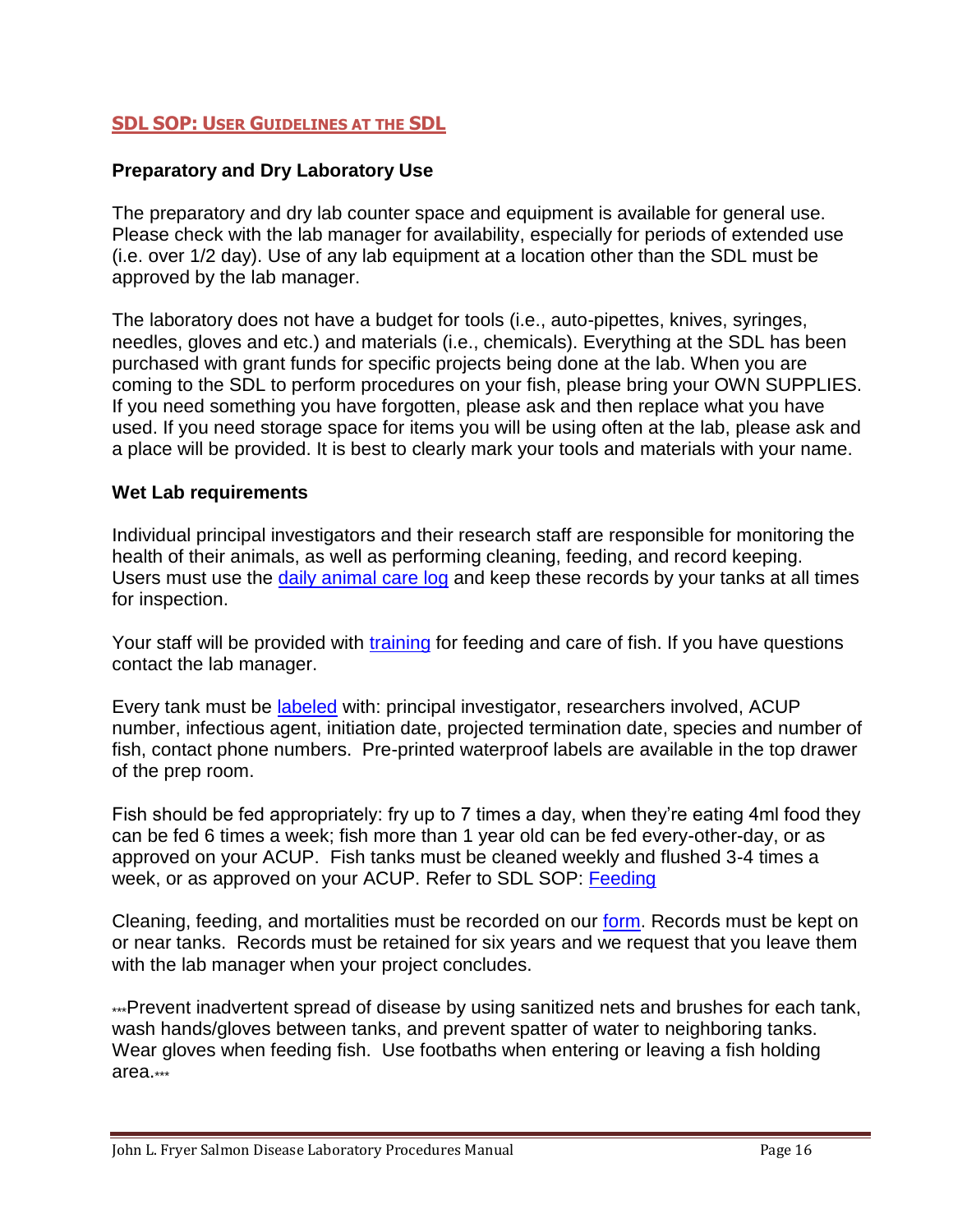In addition to your own lab notebook, several aspects of a research project must be tracked:

- [Daily Health, Husbandry Mortality Record:](#page-50-0) Keep records updated daily, place at end of row for manager to check. Report mortalities that are unexpected or that occur after a procedure.
- $\triangleright$  ACUP and revisions: Provide manager with copies of revisions and apprise her of changes.
- $\triangleright$  [Formalin treatments](#page-26-0) and amount of use (record and give to lab manager, who makes quarterly reports to DEQ).

Waste Disposal:

NO FISH LEAVES THE FACILITY ALIVE (except for caged river exposures) NO FISH OR OTHER BIOLOGICAL WASTE LEAVES WITHOUT BEING AUTOCLAVED OR INCINERATED:

Fish from the outside area of the facility will be autoclaved. Fish from inside the facility will be incinerated.

Fish, gloves, samples, messy necropsy paper all go into the chest freezer just outside the prep lab. Use autoclave bags for waste from the outside area of the facility and use the red bio-waste bags for waste from inside the facility.

The manager will autoclave your bio-waste or send it for incineration as necessary.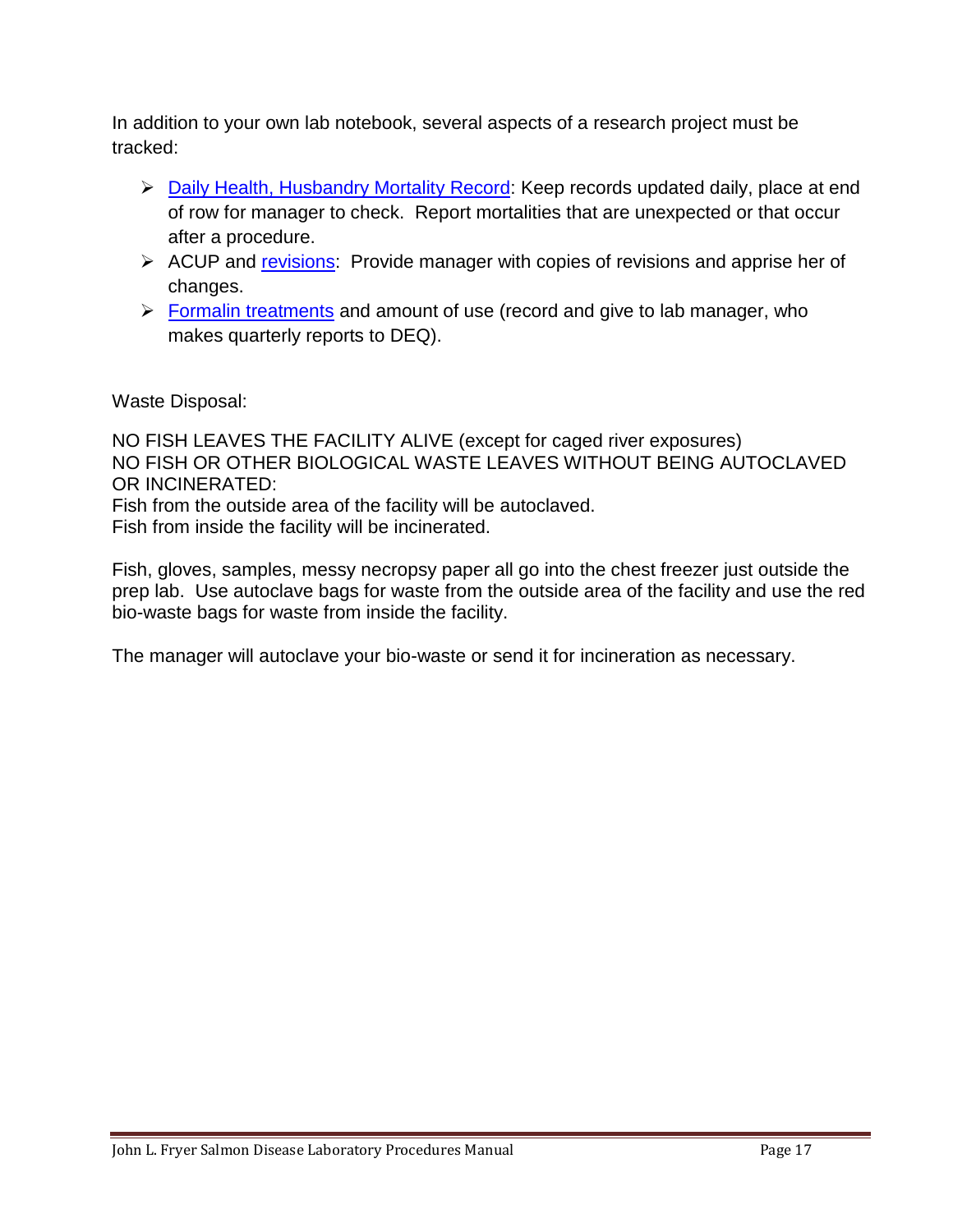# <span id="page-17-0"></span>**SDL SOP: FISH ACQUISITION**

ACUP approval, amendments, and personnel training must be completed before fish are brought to the facility. Procurement of fish must be approved by the Attending Veterinarian, who may also wish to inspect the fish upon arrival (see Page 12). Capture of fish must be approved by IACUC. If you have an urgent situation or an unusual opportunity to acquire unique animals, contact [Steve Durkee](mailto:IACUC@oregonstate.edu) at IACUC to discuss your options. If your project is not described in your current ACUP, you may contact the Attending Veterinarian for approval and to request putting your fish on her holding ACUP until the ACUP amendment has been accepted. Contact Steve Durkee if an amendment needs to be expedited, he may be able to shorten the approval time to 2-4 weeks.

# **Sources of fish:**

Fish or eggs may be purchased from an aquaculture company such as [http://www.troutlodge.com,](http://www.troutlodge.com/) (253) 863-0446 or acquired from the Oregon Department of Fish and Wildlife (ODFW). ODFW has been very helpful in providing fish or eggs without costs from their hatcheries if they have surpluses to their programs. Tony Amandi [amandia@onid.orst.edu,](mailto:amandia@onid.orst.edu) 541-7376-1855 or Craig Banner [bannerc@onid.orst.edu](mailto:bannerc@onid.orst.edu) 541-737- 1857 can help you locate a hatchery that may have the type of fish that you need. Contact the hatchery manager for availability and numbers.

The Salmon Disease Laboratory occasionally has fish stocks available for researchers. Check with the manager for availability.

Acquiring fish:

- 1. Get approval from your PI before you get fish.
- 2. Contact Tony Amandi [amandia@onid.orst.edu,](mailto:amandia@onid.orst.edu) 541-7376-1855 for authorization in Oregon.
	- a. Are your fish a non-native species to Oregon? Contact ODFW Invasive Species Coordinator, Rick Boatner Rick.J. Boatner@state.or.us for assistance. You may have to submit a [Prohibited Species Application.](#page-52-0)
	- b. If you your species are non-native to Oregon, you may need to have a subsample tested for pathogens prior to transporting your experimental animals. Allow up to 1 month.for testing. Contact ODFW Tony Amandi [amandia@onid.orst.edu,](mailto:amandia@onid.orst.edu) 541-7376-1855 for more details
- 3. Contact [Attending Veterinarian](mailto:Helen.Diggs@oregonstate.edu) about your plans
- 4. Complete [Transport Permit](#page-20-1) and ODFW fish request form, submit to: Guy S. Chilton Oregon Department of Fish and Wildlife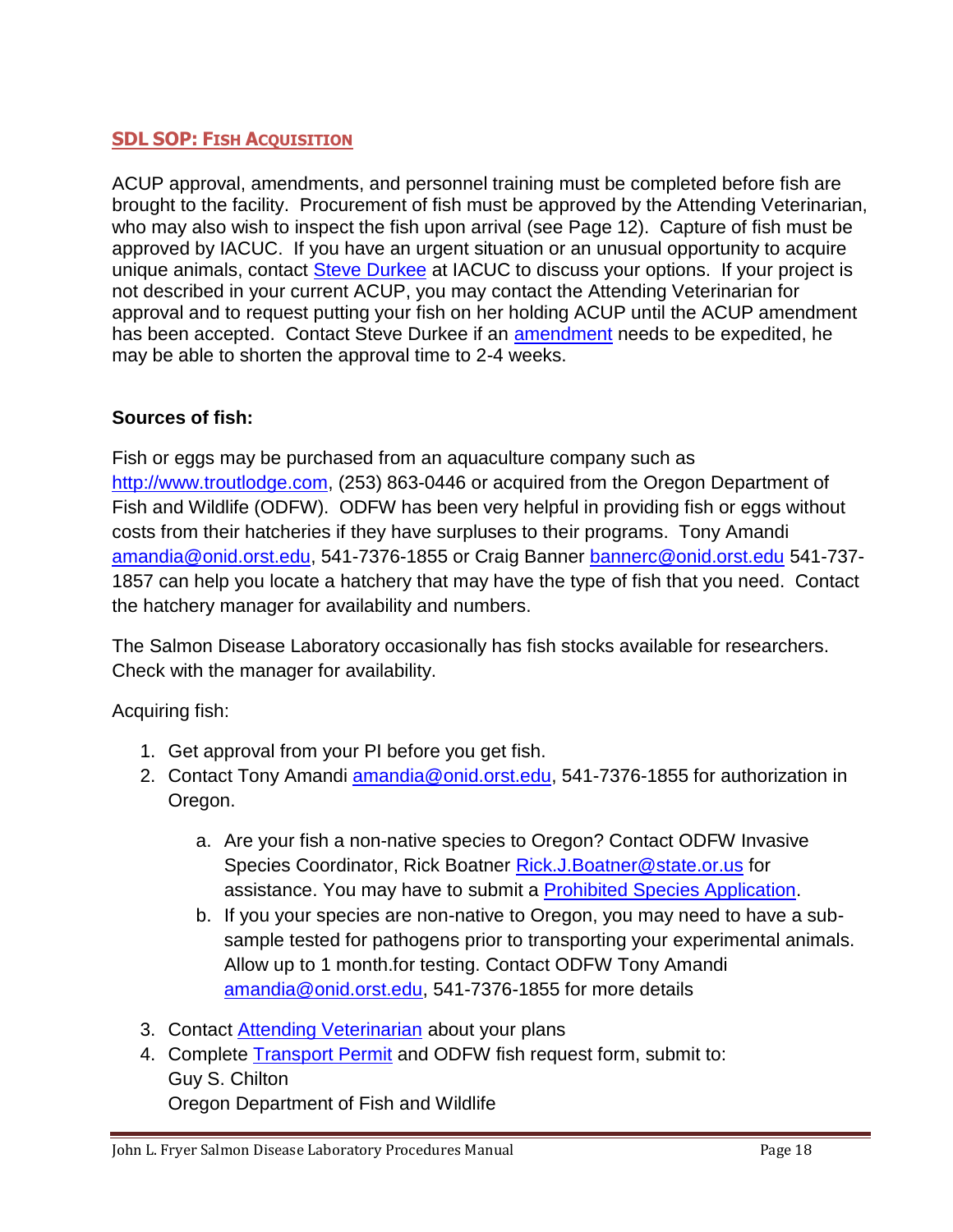3406 Cherry Avenue NE

Salem, Oregon 97303

(503)-947-6249

In addition, send a copy to Tony Amandi. Cost \$12. Guy will forward information to Tony Amandi to get health approval and district biologist to see if genetically ok to use.

- 5. Fill out a [tank request](#page-19-0) at SDL at least one month before fish arrive
- 6. If fish are from SDL stock or another research project, keep track of the numbers of fish you transfer to a different ACUP. The ACUP that you transfer fish to must account for the number of fish you transfer. If it does not, you will need to submit an amendment form for "Change in number of animals" in the ACUP you transfer fish to before you commence experiments.
- 7. When fish arrive, have [Attending Vet](mailto:Helen.Diggs@oregonstate.edu) must be given the opportunity to inspect them.
- 8. Don't get or use more fish than you've asked for in your ACUP. Extra fish may be transferred to the SDL holding ACUP so they can be used for other projects, but check to see if this will require an ACUP amendment.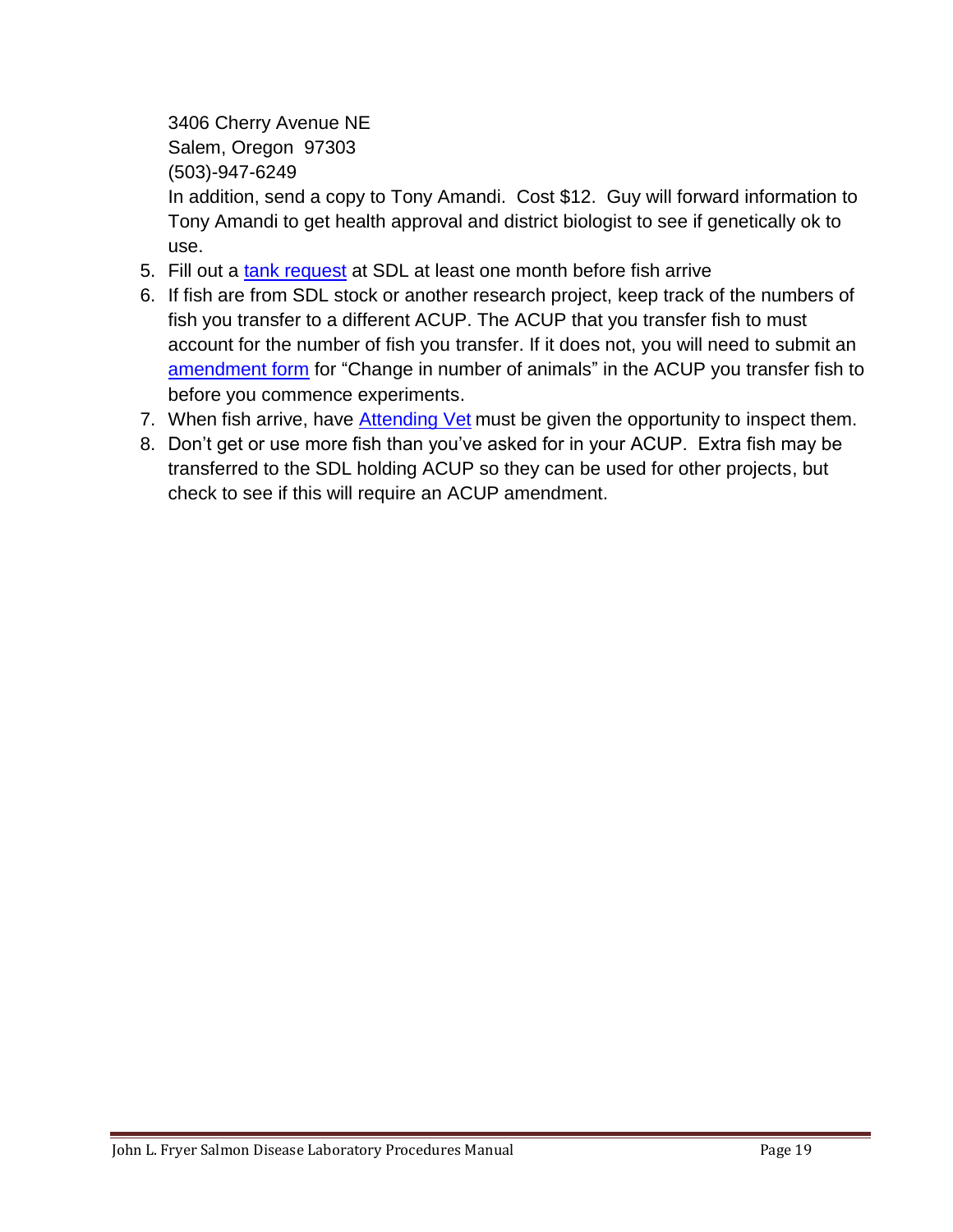# <span id="page-19-0"></span>**SDL FORM: TANK REQUEST**

# SALMON DISEASE LAB – TANK REQUEST Submit to the laboratory manager [sdl.manager@science.oregonstate.edu](mailto:sdl.manager@science.oregonstate.edu)

DATE: SUBMITTED BY:

Name of researcher/ primary investigator:

Laboratory affiliation:

Funding source and index number:

ACUP number:

• Submit a copy of your ACUP to laboratory manager on paper or by email

Project description:

Length of study: Start date: End date:

Fish species:

Type of pathogen:

Number and size of tanks requested:

Special needs (temperature, flow, lighting, feed, etc.)

APPROVAL: Date tank available; Tanks allotted: Tank costs: Manager's signature: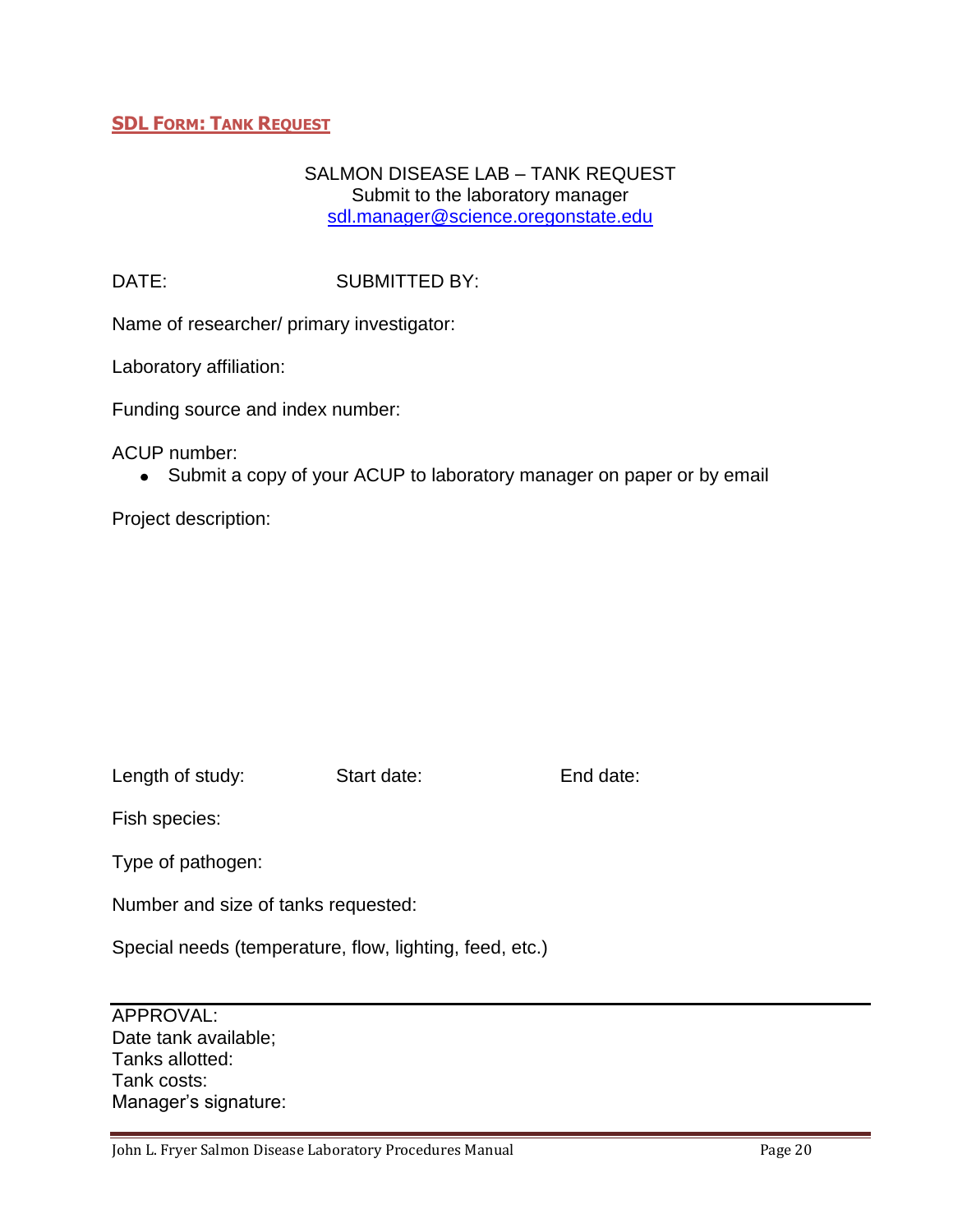# <span id="page-20-0"></span>**SDL SOP: FISH TRANSPORT**

The weight of fish that can be safely transported is a function of parameters that include aeration system efficiency, transport time, fish size, water and air temperature, transport container size and fish species. Consultation with experienced personnel is suggested. A conservative rule of thumb is to transport no more than 0.25 lb (1.1 kg) of fish per gal (3.8 l) of oxygenated water. Use the maximum volume of water possible.

Several different containers are used to transport fish depending on number and size. There is a transport unit available for an 8' pickup bed. Disinfect transport unit/containers before leaving the SDL.

Equipment necessary for fish transport:

- 1. Sanitized transport container
- 2. Oxygen cylinder(s) with known volume of gas, with backup cylinder for long trips
- 3. Cylinder cradle or holder
- 4. Two gas regulators for oxygen cylinder one as a backup
- 5. Wrench
- 6. Disinfected airlines, air stones and manifold
- 7. Rope and/or bungee cords
- 8. Thermometer
- 9. Ice, which is chlorine free (optional)
- 10. Nets
- 11. Buckets
- 12. Transport buffer (optional) such as Amquel or Stress Coat

At the facility where fish will be obtained, assemble the oxygen system, rinse and fill transport containers with hatchery water and check the water temperature. Start oxygen to supply a gentle stream of bubbles. Too much oxygen can be as detrimental as not enough. Add fish, causing as little stress as possible. Use hatchery equipment for fish handling and inquire as to proper disinfections procedures. Nets and buckets from SDL should not be used to load hatchery fish.

During transport, monitor the water temperature (adding ice if required), oxygen flow, and general condition of the fish. Intervals of 30-45 min are not excessive.

At the SDL, drain previously cleaned and sanitized tank(s) that have been assigned by the lab manager.

Add fish in transport water and supplement with oxygen. Slowly introduce SDL water until approximately one tank volume has been added, increase water flow and remove oxygen.

This tempering process will decrease the amount of stress experienced by fish from changes in water quality (temperature, pH, gas). Ideally, no more than 2C temperature change per hour, and allow an hour for tank volume to turn once.

<span id="page-20-1"></span>All equipment that came in contact with fish or water during transportation should be thoroughly disinfected for 15 min with a solution of 75 ppm iodophor or 1 ppt Virkon AQ. The pressure remaining in the oxygen cylinder should be recorded on a cylinder tag before returning the cylinder to storage.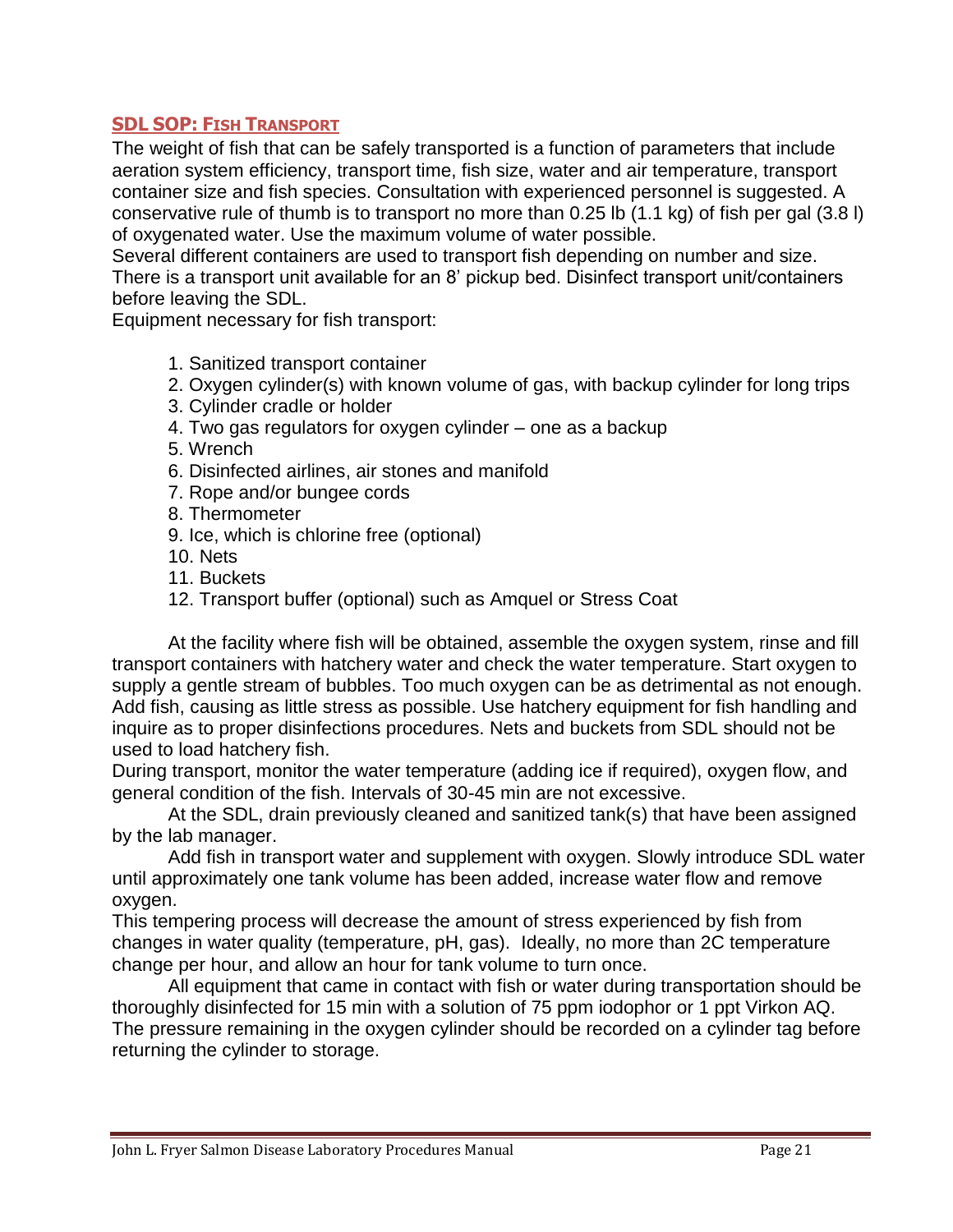# <span id="page-21-0"></span>**ODFW FISH TRANSPORT PERMIT**

<https://nrimp.dfw.state.or.us/fishtransportpermit/>

You will need to create an account and get a user name and password to get to obtain the form.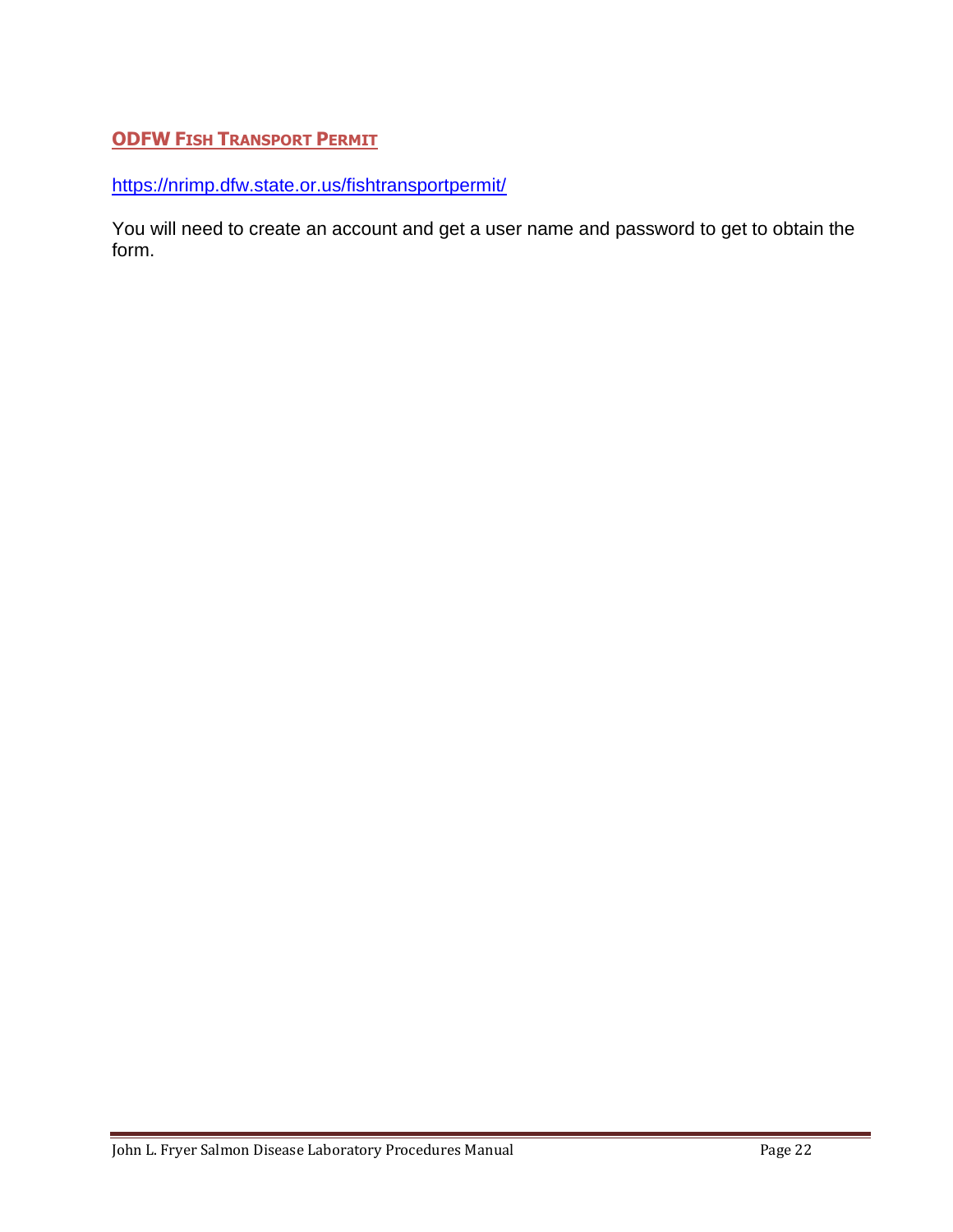# <span id="page-22-0"></span>**SDL SOP: TANK CLEANING**

**Before you perform any of these tank cleaning procedures at the SDL, you will need to undergo training by the SDL manager or other trained personnel. Included in the training course is watching the SDL tank cleaning DVD (see manager for a copy).**

There are 3 levels of tank cleaning:

| <b>Type of tank cleaning</b> | <b>Frequency</b>                       |
|------------------------------|----------------------------------------|
| <b>Flushing</b>              | 2-4 times a week                       |
| <b>Scrubbing</b>             | Weekly                                 |
| <b>Disinfecting</b>          | At the end and before an<br>experiment |

# **\*IMPORTANT – to prevent cross contamination\*:**

- wear gloves
- you must wash your hands/gloves (or replace gloves) in disinfectant and thoroughly rinse them between EACH tank
- Only open the lid of one tank at a time (splashes can go over from one tank to another and spread disease!

**Flushing tanks** (lifting standpipe to flush feces and uneaten food)

- To lift standpipe, pull inner standpipe up by the wire loop.
- Use the piece of standpipe to direct debris to drain.
- Create vortex to swirl debris toward center by directing spray of water across top of tank water on one side.
- When most debris has been flushed (drain tank to about six inches), replace standpipe.
- Check tank a few minutes later to make sure the water level is rising. Update the husbandry record sheet.

**Scrubbing tanks** (scrubbing lids and standpipes to remove biofilm)

• Gather clean brushes

.

- Always rinse brushes to make sure that no disinfectant remains from previous use.
- Rinse brushes for at least 1 minute and until there are no "foamy bubbles" evident.
- Lift inner standpipe to flush loose debris and lower the water level.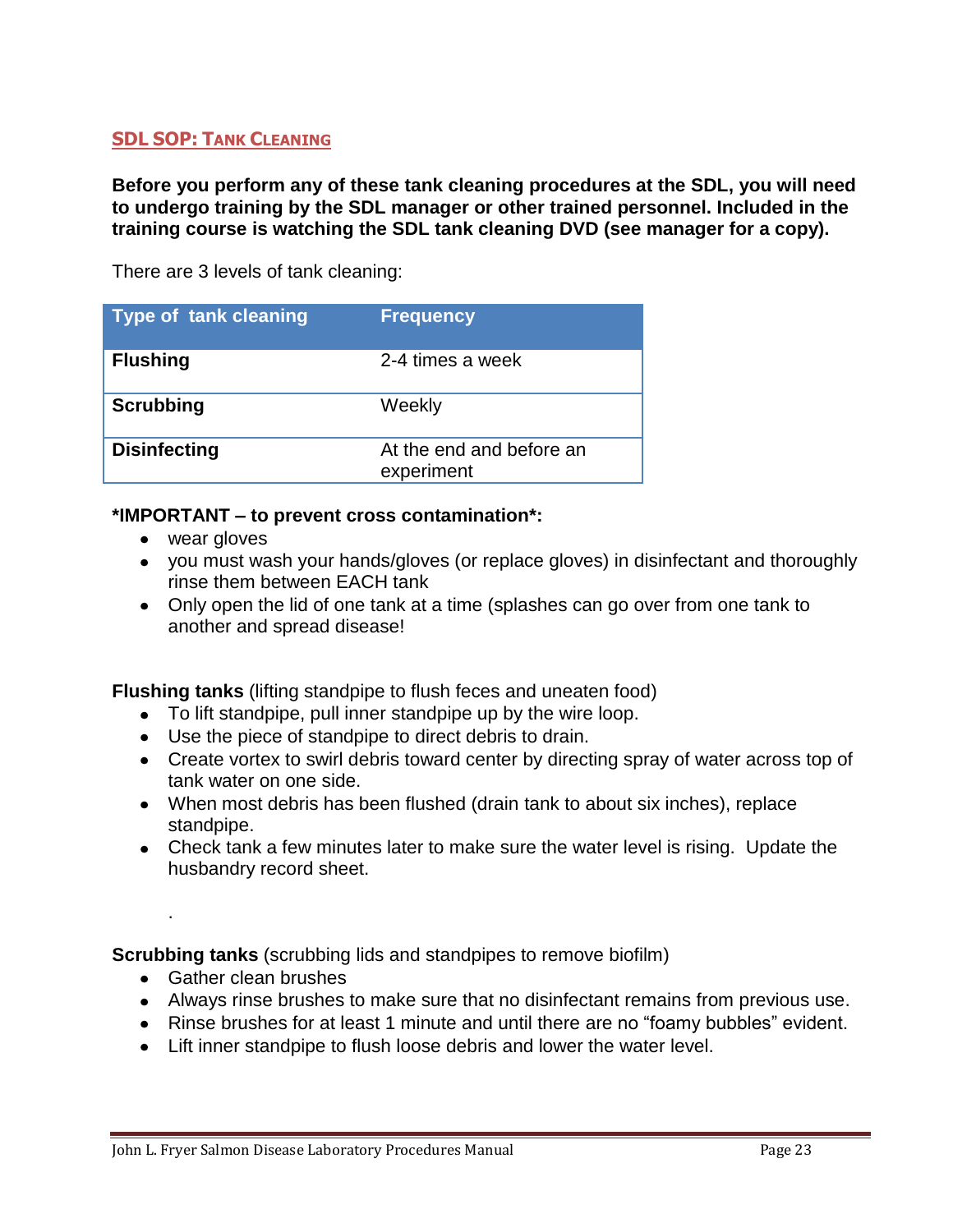- Before removing the outer standpipe, allow water level in the tank to drop below the water level in the inner standpipe (if you do not do this, small fish will get suctioned down the inner standpipe when you remove the outer standpipe).
- **\*\*Do not remove the inflow hose at anytime and do not turn off the inflow water\*\***
- As the water level is dropping, follow the water down just above the water line and scrub the tank with large brush or cloth glove to remove biofilm.
- Pay attention to the corners, drain hole, and the 'bath tub' ring, especially in the back.
- Replace the inner standpipes when level is down to approx 6 inches (dependant on how many/size of fish in the tank, this could be higher).
- Remove outer standpipe and scrub inside and out with smaller brushes.
- Rub tank and standpipes with fingers. They should be squeaky clean.
- Do not stress the fish unnecessarily with loud noises, abrupt motions, or water level lower than six inches.
- Replace outer standpipes.
- When tank is clean, rinse brushes and gloves, immerse in disinfectant for at least 15 minutes before re-use.
- Check the tank a few minutes after you've completed cleaning to make sure the water level is rising.
- Hose off the floor thoroughly.
- Update the husbandry record sheet with the cleaning or standpipe lift that occurred that day.
- Wear gloves and/or wash your hands in disinfectant and thoroughly rinse them between EACH tank.
- Rinse and put away brushes, standpipes, or other equipment after disinfection.

# **Tank Disinfection:**

- $\triangleright$  Tanks must be disinfected within two days of termination.
- $\triangleright$  Leave water running until tank is cleaned.
- $\triangleright$  Use iodine for tank disinfection, it stains biofilm and will help you get every little spot clean.
- Remove the tank from the rack and thoroughly scrub inside and outside surfaces.
- Scrub and disinfect airline, standpipes, lid, drain hole, the wooden support rack, and the surrounding floor.
- Drench surfaces with disinfectant and allow 15 minutes wet contact time.
- Rinse and replace standpipes, airline, and lid.
- Place tank label in pocket near tank maps in prep room.
- Update the husbandry record with disinfection.
- Wash your hands.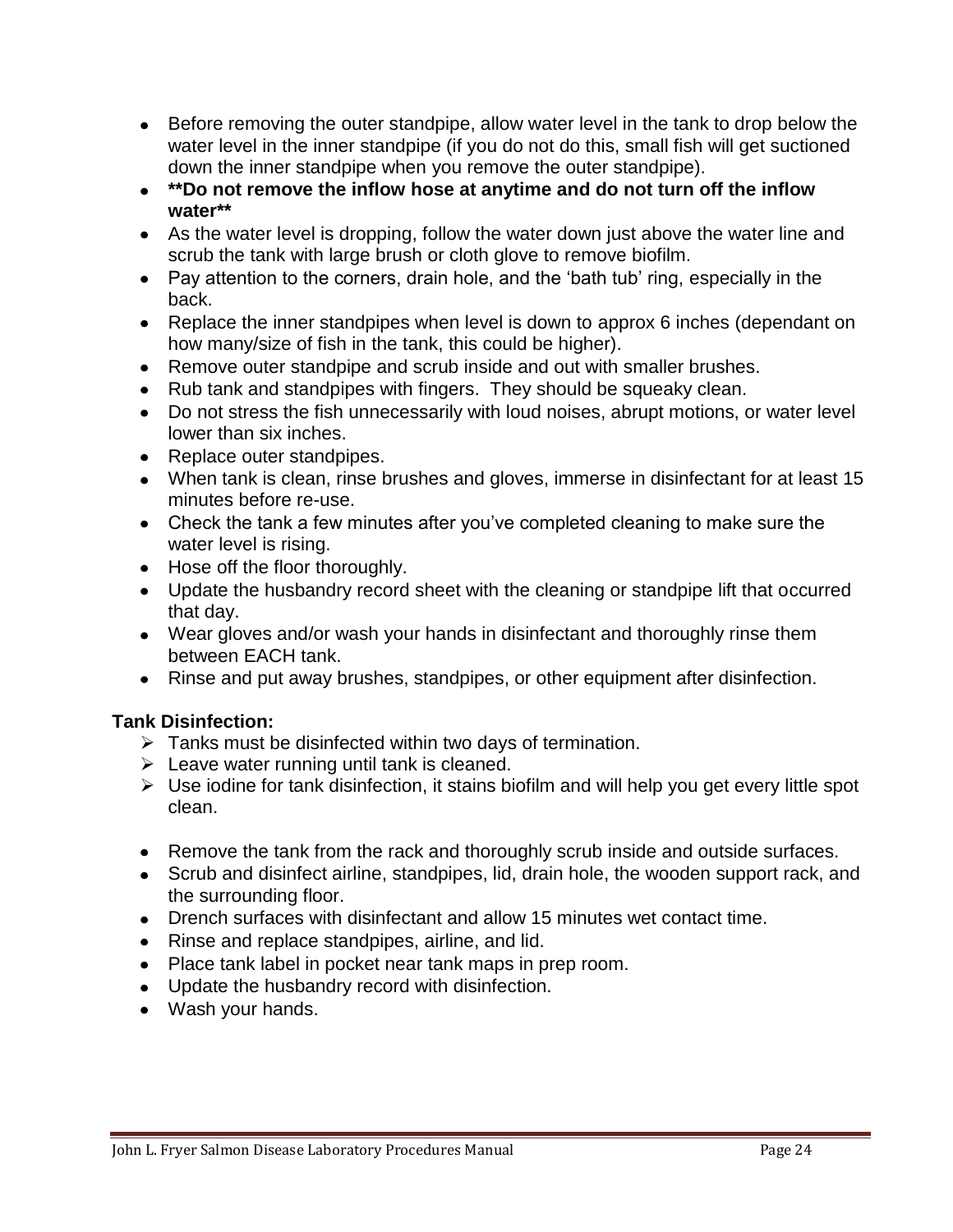# <span id="page-24-0"></span>**SDL SOP: FEEDING**

Care and feeding is the responsibility of each researcher unless otherwise requested and prearranged with the manager. As they grow, fish may need a feed adjustment based on observations of body conformation and appetite, so frequent observation of feeding by researchers is important. Feed frequency and rates are dependent on age/size of animal (refer to the [Feeding Table\)](#page-25-0).

Fry should be fed 2 to 7 times a day and the SDL has timed feeders available. Fish 3-18 inches should be fed at least six times a week.

Large fish may be fed every other day.

For growth, fish require 2.5% of their body weight per day in feed, 1-2% body weight per day is considered maintenance. Overfeeding can be as bad as underfeeding.

Various sizes of feed are provided at the SDL and stored in a walk-in cooler. Speak with the manager to be sure that the size or type of food you require will be on hand. Food must always be kept in covered containers in the walk-in cooler. Leave no food outside of the walk-in cooler.

- Prevent cross-contamination by wearing gloves;
- Feed stock fish first, experimental controls next, and infected fish last.
- Feed fish slowly.
- Make sure water from the tank does not splash into your feed container
- Generally, any food left on the bottom of the tank will not be eaten.
- Fish species have varying feeding habits. For example, rainbow trout will eat eagerly to the point of death and Chinook salmon prefer small meals and may need to be fed small amounts several times a day.

Ask the lab manager if you have questions.

# **Food**

- Feed should be used or discarded 24 months (depending upon storage conditions) after date of opening. Store food in the walk-in cooler. Some feeds have shorter or longer shelf-lives (For example Medicated food is usually 12 month shelf life and is best stored in the upright freezer). Consult manufacturers' recommendations for additional information if needed.
- Let the manager know in good time if food is running low and needs to be reordered.
- Make sure feed is stored in plastic feed bins off the floor and away from walls.
- **The mill date and expiration date must be written legibly on all containers used to hold animal feed.**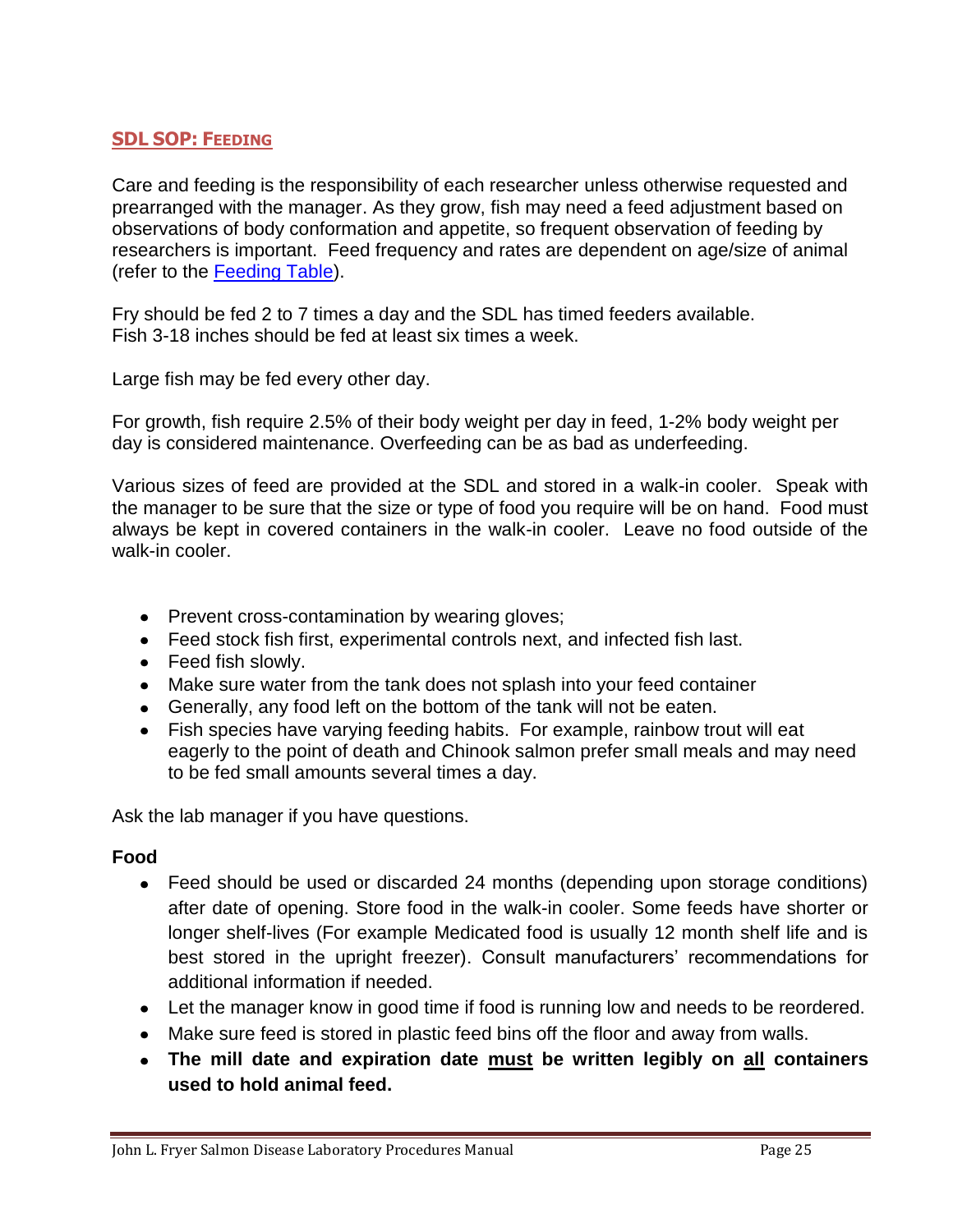- Use the scoop provided in each bin to decant the feed into your own personal Tupperware container. Store the Tupperware on the top shelf in the walk-in cooler.
	- o **Prevent moisture and contamination from entering the food bins: Do not use your Tupperware to scoop food from the bin, use the scoop provided. Make sure feed containers are properly closed. Moist food grows mold and is expensive to replace.**
- On your feed container lid write:
	- o Mill date
	- o Expiration date
	- o Food Size
	- o The tanks numbers to be fed with that food
	- o Amount and frequency of feeding

<span id="page-25-0"></span>Your initials **Recommended Feed Size related to Fish Size: % to feed: kg (lbs) per 100 kg (lbs) fish per day**

| <b>Fish</b><br><b>Size</b><br><b>Weight</b><br>(g) | Fish/lb        | <b>Pellet</b><br><b>Size</b><br>mm | <b>Water</b><br><b>Temp</b><br>F(C) | <b>Water</b><br><b>Temp</b><br>F(G) | <b>Water</b><br><b>Temp</b><br>F(C) | <b>Water</b><br><b>Temp</b><br>F(G) | <b>Water</b><br><b>Temp</b><br>F(C) | <b>Water</b><br><b>Temp</b><br>F(C) | <b>Water</b><br><b>Temp</b><br>F(C) |
|----------------------------------------------------|----------------|------------------------------------|-------------------------------------|-------------------------------------|-------------------------------------|-------------------------------------|-------------------------------------|-------------------------------------|-------------------------------------|
|                                                    |                |                                    | 39.2(4.0)                           | 42.8<br>(6.0)                       | 46.4(8.0)                           | 50.0(10.0)                          | 53.6(12.0)                          | 57.2(14.0)                          | 60.8(16.0)                          |
| $1.0 - 1.4$                                        | 454-<br>324    | 1.0                                | 0.9                                 | 1.5                                 | 2.1                                 | 2.7                                 | 3.2                                 | 3.8                                 | 4.0                                 |
| $1.4 - 2.4$                                        | $324 -$<br>189 | 1.3                                | 0.9                                 | 1.4                                 | 2.0                                 | 2.6                                 | 3.0                                 | 3.6                                 | 3.8                                 |
| $2.4 - 5.0$                                        | 189-91         | 1.5                                | 0.8                                 | 1.4                                 | 1.9                                 | 2.4                                 | 2.8                                 | 3.4                                 | 3.6                                 |
| $5.0 - 8.5$                                        | 91-53          | 2.0                                | 0.8                                 | 1.3                                 | 1.8                                 | 2.2                                 | 2.6                                 | 3.2                                 | 3.4                                 |
| $8.5 -$<br>12.5                                    | 53-36          | 2.5                                | 0.8                                 | 1.3                                 | 1.6                                 | 2.0                                 | 2.4                                 | 3.0                                 | 3.2                                 |
| $12.5 -$<br>20.0                                   | 36-23          | 3.0                                | $\overline{0.7}$                    | 1.2                                 | 1.5                                 | 1.9                                 | 2.3                                 | 2.9                                 | $\overline{3.1}$                    |
| $20.0 -$<br>30.0                                   | $23 - 15$      | 3.0                                | 0.7                                 | 1.2                                 | 1.4                                 | 1.8                                 | 2.1                                 | 2.7                                 | 2.9                                 |
| $30.0 -$<br>45.0                                   | $15 - 10$      | 4.0                                | 0.7                                 | 1.1                                 | 1.4                                 | 1.6                                 | 2.0                                 | 2.5                                 | 2.6                                 |
| $45.0 -$<br>75.0                                   | $10-6$         | 4.0                                | 0.7                                 | 1.1                                 | 1.3                                 | 1.5                                 | 1.9                                 | 2.3                                 | 2.4                                 |
| < 450                                              | < 1.0          | 5.0                                | 0.5                                 | 0.6                                 | 0.7                                 | 0.8                                 | 0.9                                 | 1.0                                 | 1.1                                 |
| 450-<br>900                                        | $1.0 - 2.0$    | 5.0,<br>6.0,<br>8.0                | 0.3                                 | 0.4                                 | 0.5                                 | 0.6                                 | 0.7                                 | 0.8                                 | 0.9                                 |
| $900 -$<br>1800                                    | $2.0 - 4.0$    | 8.0,<br>10.0                       | 0.2                                 | 0.3                                 | 0.4                                 | 0.5                                 | 0.6                                 | 0.7                                 | 0.8                                 |
| 1800-<br>3600                                      | $4.0 - 8.0$    | 10.0,<br>12.0                      | 0.2                                 | 0.3                                 | 0.4                                 | 0.4                                 | 0.5                                 | 0.6                                 | 0.6                                 |
| >3600                                              | >8.0           | 12.0                               | 0.2                                 | 0.3                                 | 0.3                                 | 0.3                                 | 0.4                                 | 0.5                                 | 0.5                                 |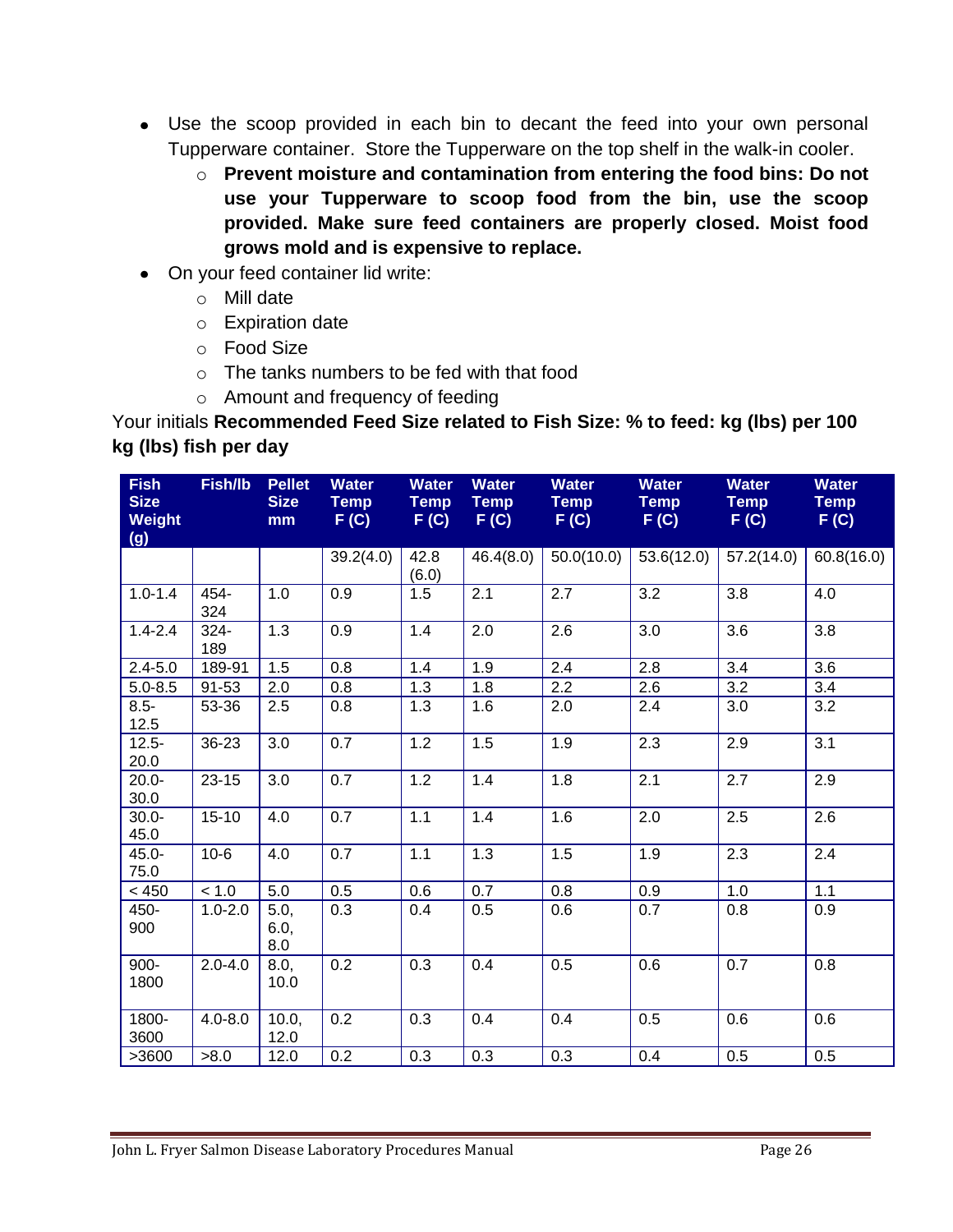# <span id="page-26-0"></span>**SDL SOP: FORMALIN TREATMENT**

Suggested treatment for ectoparasites:

Formalin is an aqueous solution of 37%-40% formaldehyde gas. Formalin is volatile and irritating. It causes cancer in laboratory rodents and can cause contact hypersensitivity and lung damage in humans; solution should be tightly sealed during storage and not allowed to contact human skin. Formalin should only be used in well-ventilated areas.

Formalin should be stored in a dark cool place to prevent formation of paraformaldehyde, a white precipitate highly toxic to fish. Formalin should never be used if paraformaldehyde is present. Methanol 12-15% is added to formalin to inhibit paraformaldehyde formation.

Formalin is an effective parasiticide for bath treatment of most ectoparasitic protozoa and monogeneans. It has moderate-to-weak antibacterial activity. It is used to control molds on eggs but is not antifungal at doses that are nontoxic to fish.

Formalin can be irritating to the gills and water should be well aerated during treatment. Some fish are more sensitive to formalin, and while a common treatment concentration is 125-250ppm (0.125-0.250ml/L), trout require lower levels and careful monitoring.

The practice at the Salmon Disease Lab is to treat for three days. Treat for one hour with aeration, day one 1:12000 (83ppm), day two treat one hour 1:10000 (100ppm), day three one hour 1:8000 (125ppm). Check every 5-10 minutes and discontinue treatment if fish show signs of distress.

Record all treatments and total volumes of formalin used and submit to lab manager. DEQ requires effluent water testing after formalin treatments and the manager will need to keep records and conduct water tests within one day of treatment.

Formaldehyde = commercially available 37% solution Formalin = 37% formaldehyde solution added to water

The 100 L tanks are closer to 95 L when filled so the volume of formaldehyde is based on that.

Procedure:

- 1) Flush tank of any debris before treatment.
- 2) Do NOT feed fish before treatment. Fish may be fed later in the day after the treatment.
- 3) Place a 1-L beaker on top of each tank with label of tank number (keep for duration of treatment).
- 4) Take tank off water flow.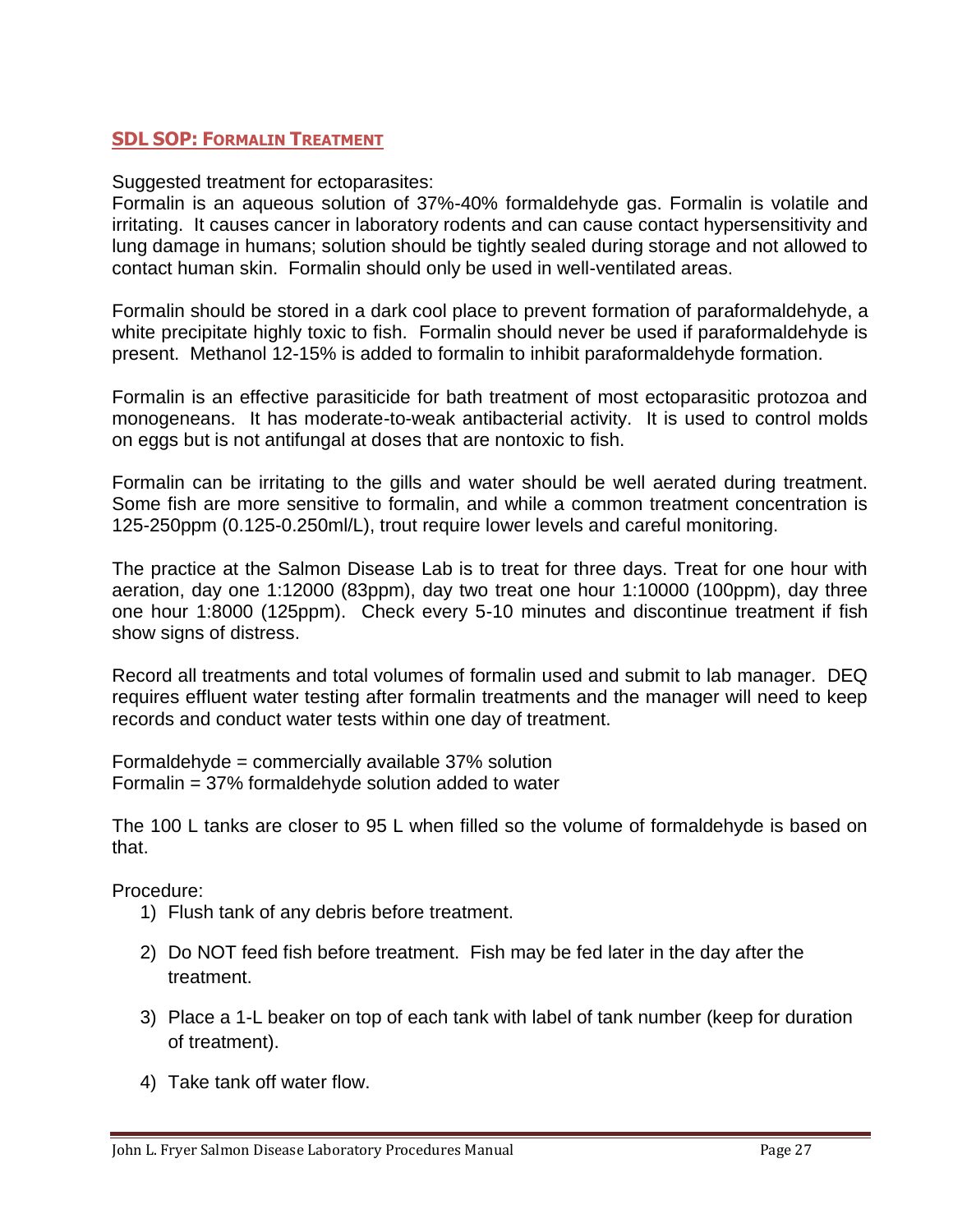- 5) Make sure airstone is aerating the water.
- 6) Fill all 1-L beakers with respective tank water (do not cross-contaminate tanks).
- 7) Add appropriate volume of 37% formaldehyde (Table X) to each beaker using a pipette.
- 8) Stir solution in beaker to mix and then add contents of beaker to the appropriate tank. Stir the water in the tank to avoid any hot-spots and to evenly distribute formalin. Repeat on next tank. It is very important to mix well, as fish are very sensitive to formaldehyde.
- 9) Check after 5-10 minutes to make sure tank is not leaking. Check fish every 15 minutes to ensure the fish are not in distress. If fish are in distress, flush tank immediately and put tank back on water flow. Try treatment next day with less formaldehyde.
- 10)Let each tank sit for 45 minutes.
- 11)After the 45 minutes elapse, turn water flow back on for 15 minutes to start diluting formalin.
- 12)After the 15 minutes elapse, drain tank to a sufficient level to drain formalin but not stress fish.
- 13)When the 5- or 6-day treatment is completed, send SDL manager an email detailing how much formaldehyde was put into the system (example shown in Table Y).

Table X. Volume of formaldehyde to add to each tank based on tank size and concentration.

| <b>Tank Size</b> | <b>Final</b><br><b>Concentration</b> | <b>Volume of 37%</b><br>formalin to add to tank |
|------------------|--------------------------------------|-------------------------------------------------|
| 25L              | 1:12000                              | 2ml                                             |
|                  | 1:10000                              | 2.5ml                                           |
|                  | 1:8000                               | 3.1ml                                           |
| 100L             | 1:12000                              | 7.7ml                                           |
|                  | 1:10000                              | 9.2ml                                           |
|                  | 1:8000                               | 11.5ml                                          |
| 3ft              | 1:120000                             | 36ml                                            |
|                  | 1:10000                              | 45ml                                            |
|                  | 1:8000                               | 56ml                                            |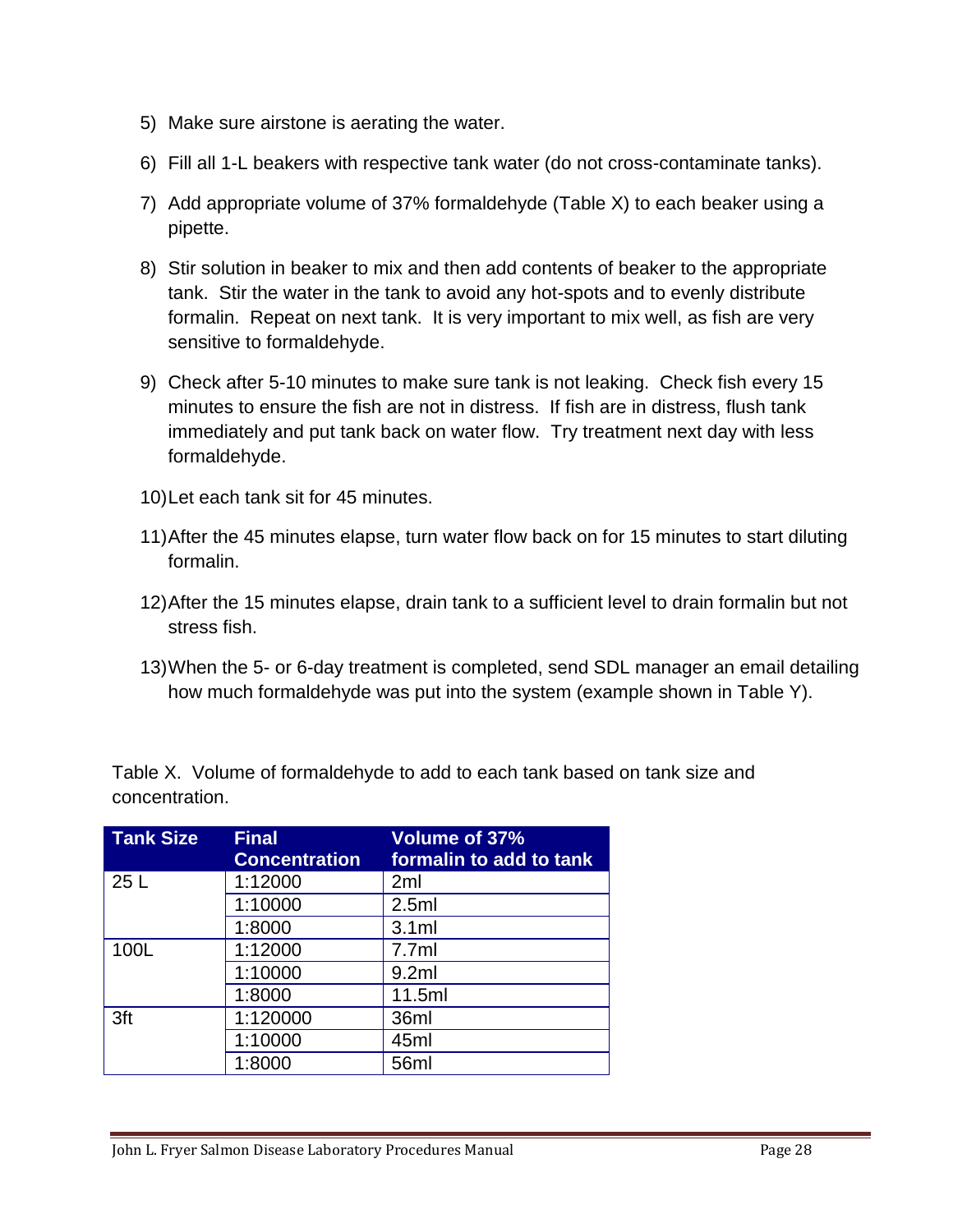Table Y. Example of information SDL manager should receive after treatments are completed.

| Date | Tank(s)                              | No.<br>tks/size conc. |         | Treatment Formaldehyde<br>(mls)/tank | Total volume of<br>formaldehyde (ml) |
|------|--------------------------------------|-----------------------|---------|--------------------------------------|--------------------------------------|
|      | 10/09/12 A1,2,4,5,6 5/ 100L 1:12,000 |                       |         | 7.9                                  | 39.5                                 |
|      | 10/10/12 A1,2,4,5,6 5/ 100L 1:10,000 |                       |         | 9.5                                  | 47.5                                 |
|      | 10/11/12 A1, 2, 4, 5, 6 5/ 100L      |                       | 1:8,000 | 11.9                                 | 59.5                                 |
|      | 10/12/12 A1, 2, 4, 5, 6 5/ 100L      |                       | 1:8,000 | 11.9                                 | 59.5                                 |
|      | 10/13/12 A1,2,4,5,6 5/100L           |                       | 1:8,000 | 11.9                                 | 59.5                                 |
|      |                                      |                       |         |                                      | 265.5                                |

Klamath River (Keno Eddy) exposure groups, October 2012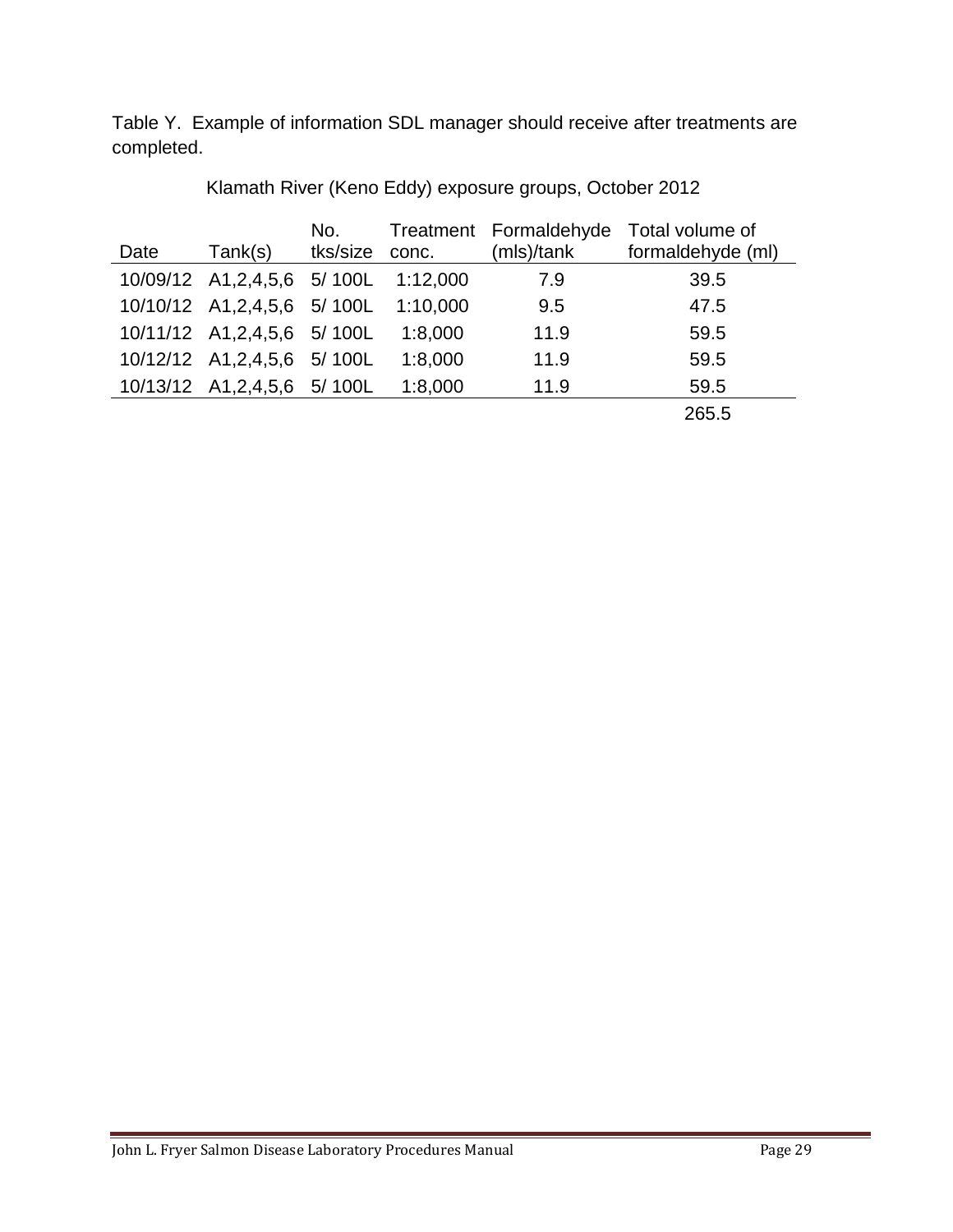#### John L. Fryer Salmon Disease Laboratory Procedures Manual Page 30

#### <span id="page-29-0"></span>**SDL SOP: RIVER EXPOSURES**

#### Check [fish transport SOP](#page-20-0)

- Reserve a truck from Motor Pool 7-4141
- Get a partner never go alone unless you're meeting a co-worker at the river site
- If prophylactic treatments are planned for fish after river exposure make sure you've written them into your ACUP proposal. If medical treatment not described in your ACUP is required, you must get the Attending Veterinarian to prescribe treatment.
- Obtain permission to access public and non-public lands
	- o Coordinate with land-owners for river access and to expose fish on their land
- Submit fish transport permit to ODFW
- Order fish or check that appropriate stock fish are available at SDL
- Set up tanks in wet lab prior to returning fish have water running slowly

# **Equipment Checklist:**

- $\Box$  Large coolers ( $\sim$ 50 qt) for transport of fish to field
- $\Box$  Oxygen tank, regulators, air hoses, splitters and air stones
- Small buckets
- □ Nets
- $\Box$  Cages check for holes years and cable and cable clamps
- □ Wrenches for O2, live cage and cable U-bolt
- DO meter
- GPS unit
- $\Box$  Rite in the Rain notebook
- □ Walking (snake) stick
- $\Box$  Spare O<sub>2</sub> cylinder
- □ Latex/Nitrile gloves
- Furananse
- $\Box$  Plastic beaker
- □ Forceps
- $\Box$  Carry fish transport permit with you during the trip. If you're going to California, carry permits for both states.
- $\Box$  Field kit: spare parts, First Aid
- □ O2 regulator
- D Cable clamps
- $\Box$  Hand wipes, paper towels
- □ Thermometer
- Maps labels
- $\Box$  pens and pencil

- □ Ice
- While transporting fish, stop every 1.5 2 hours and check coolers and  $O_2$  tanks to ensure adequate oxygen delivery and check to see that fish are alive and well. Adequate oxygen = small bubbles steadily stream out of the air stone. If it's a very warm day check the water temperatures of the coolers and add ice to keep below 16°C or close to expected natural conditions.
- At your site find a suitable tree, rock, or other sturdy inanimate object to loop the live cage cable around. Make sure the water is deep enough to completely submerge the cage and flow is not too fast as to pin fish against the cage. Secure the cable around object and place live cage near the water.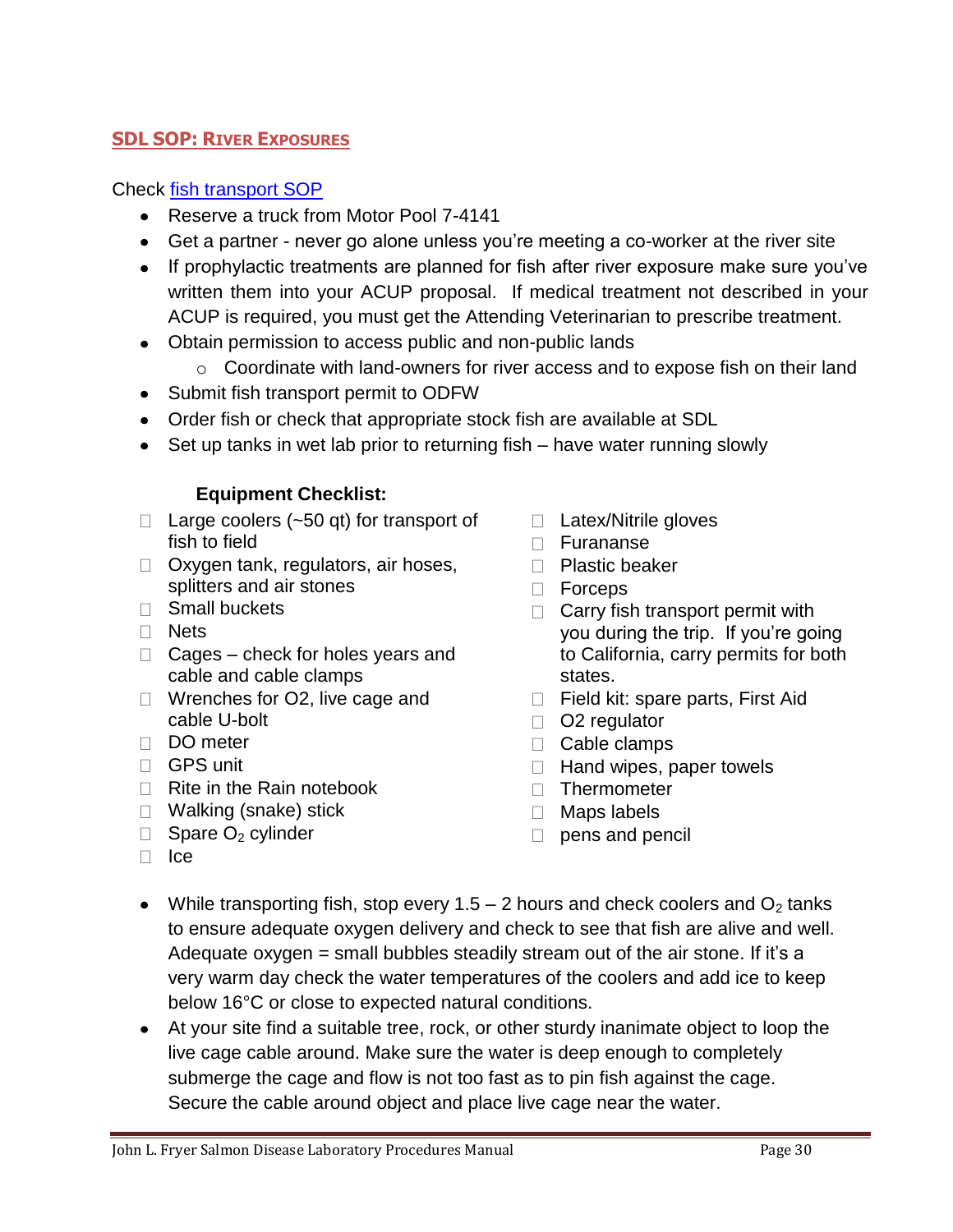- Net out desired number and species of fish, make a label with site name, date, and species of fish for each cage and place in the live cage along with fish.
- Tighten live cage lid/bolt and gently push the cage out into the river.

# **After the exposure**

- Check the river temperature and compare to the temperature in the transport tank.
- To minimize stress in the fish due to the temperature change between the river temperature and the temperature at which they will be held at the SDL, adjust the transport water temperature to an average of the 2 temps by mixing river water and/or cube ice to the transport water.
- When river water temps are high, cooling the water slightly with ice will lower the fishes' metabolism and reduce the risk of escapees.
- Fill bucket with clean water from cooler and tip fish from live cage into the bucket.
- Pour fish and water into cooler and turn on air supply.
- Make sure tag from live cage is in appropriate cooler and label top of cooler using tape and Sharpie.
- Make frequent stops on the return to check fish, air supply and water temperature.
- If treating for external bacteria (w/ Furanase) stop about  $1 2$  hours from the SDL:
	- o (While wearing gloves), mash 1 tablet (2 for large white coolers) in cooler water
	- o Pour into cooler and mix thoroughly.
	- o At the SDL transfer fish to designated cages and dump cooler water onto grass.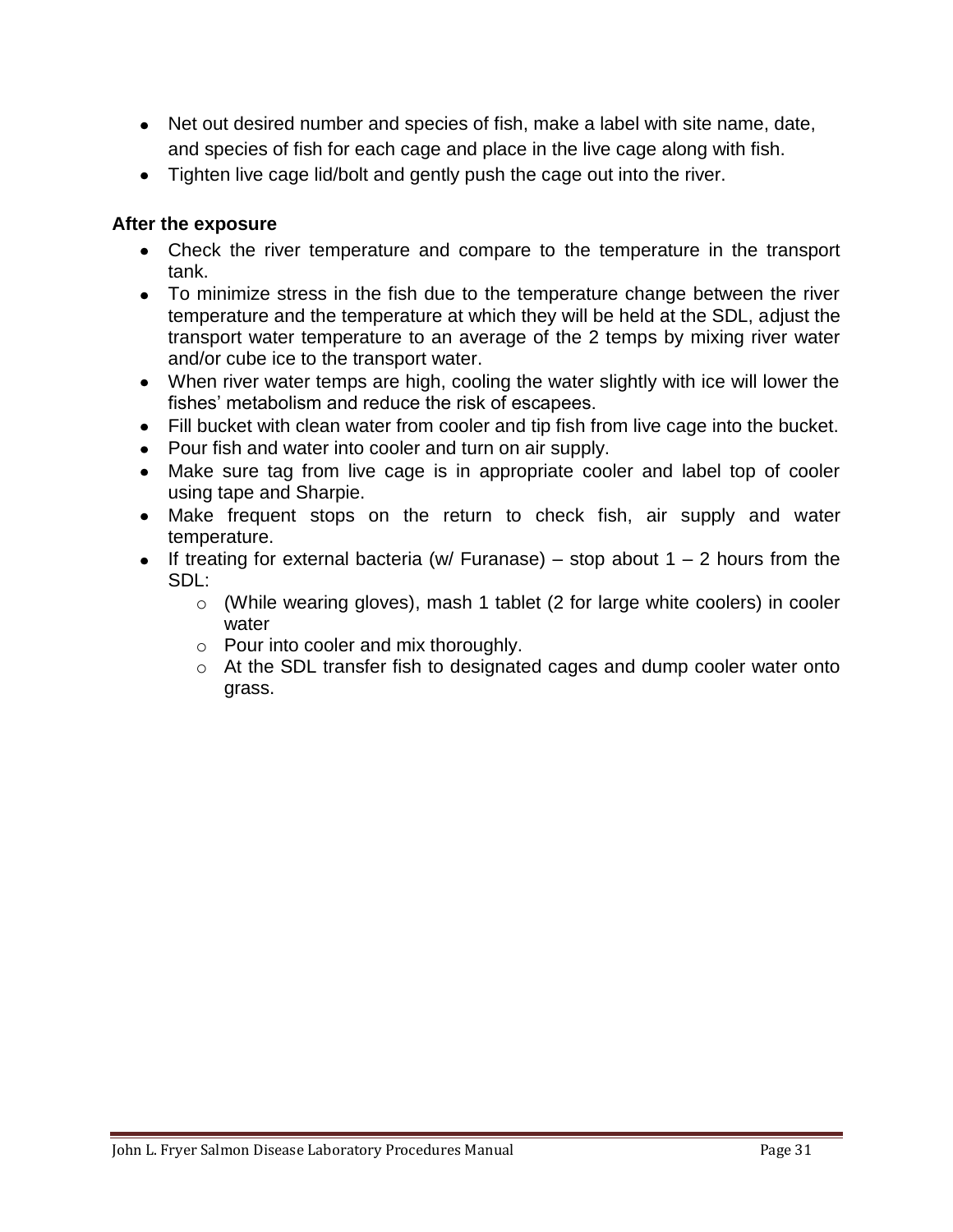# <span id="page-31-0"></span>**SDL SOP: SIGNS OF STRESS AND DISEASE IN FISH**

- ❖ Off feed
- Lethargy
- $\div$  Increased respiratory rate
- ❖ Isolation from group
- ❖ Opercular flaring
- Excess mucous production

# **Mortalities and Sick Animal Reporting:**

Mortalities must be recorded.

- $\div$  Gasping at the surface
- ❖ Clamped fins
- Reddened areas on fins or body
- Changes in color
- ❖ Scales raised or lost
- ❖ Buoyancy problems

If an unexpected negative event or mortality occurs contact the veterinarian and submit an adverse event form.

[Animal Care and Use Committee Adverse Event Form](http://oregonstate.edu/research/ori/animal/adevent.doc)

Unexpectedly sick animals must be reported immediately to the clinical veterinarian. Disease or treatment included in the ACUP need not be reported.

Federal law requires that a veterinarian, specifically an Attending Veterinarian (AV) oversee animal care and provide guidance on animal related procedures. These include animal husbandry SOPs; appropriate surgical methods and materials; the use of anesthesia/analgesia; mechanism to be alerted to health issues; and preventative medicine, surveillance, diagnosis, treatment, and control of disease. Oregon State University's Attending Veterinarian is Dr. Rick Nelson (Interim). Dr. Nelson is able to delegate veterinary care to other qualified individuals.

Dr. Helen Diggs Attending Veterinarian/ Director of LARC 541-737-6462 Helen.Diggs@oregonstate.edu

Tim Miller-Morgan, DVM Clinical Veterinarian - Aquatics Oregon State University Hatfield Marine Science Center 2030 Marine Science Drive Newport, OR 97365 (541) 867-0265 (office) (541) 270-4218 (cell) [tim.miller-morgan@oregonstate.edu](mailto:tim.miller-morgan@oregonstate.edu)

Also available for consult:

- For emergencies or after hours, Department of Public Safety & Oregon State Police at 541-737-3010 or 7-7000 afterhours. Veterinary care is available 24-7.
- Emergency/Weekend Contact Information
	- o All tank labels must have current emergency contact phone numbers in order to reach PI or researcher.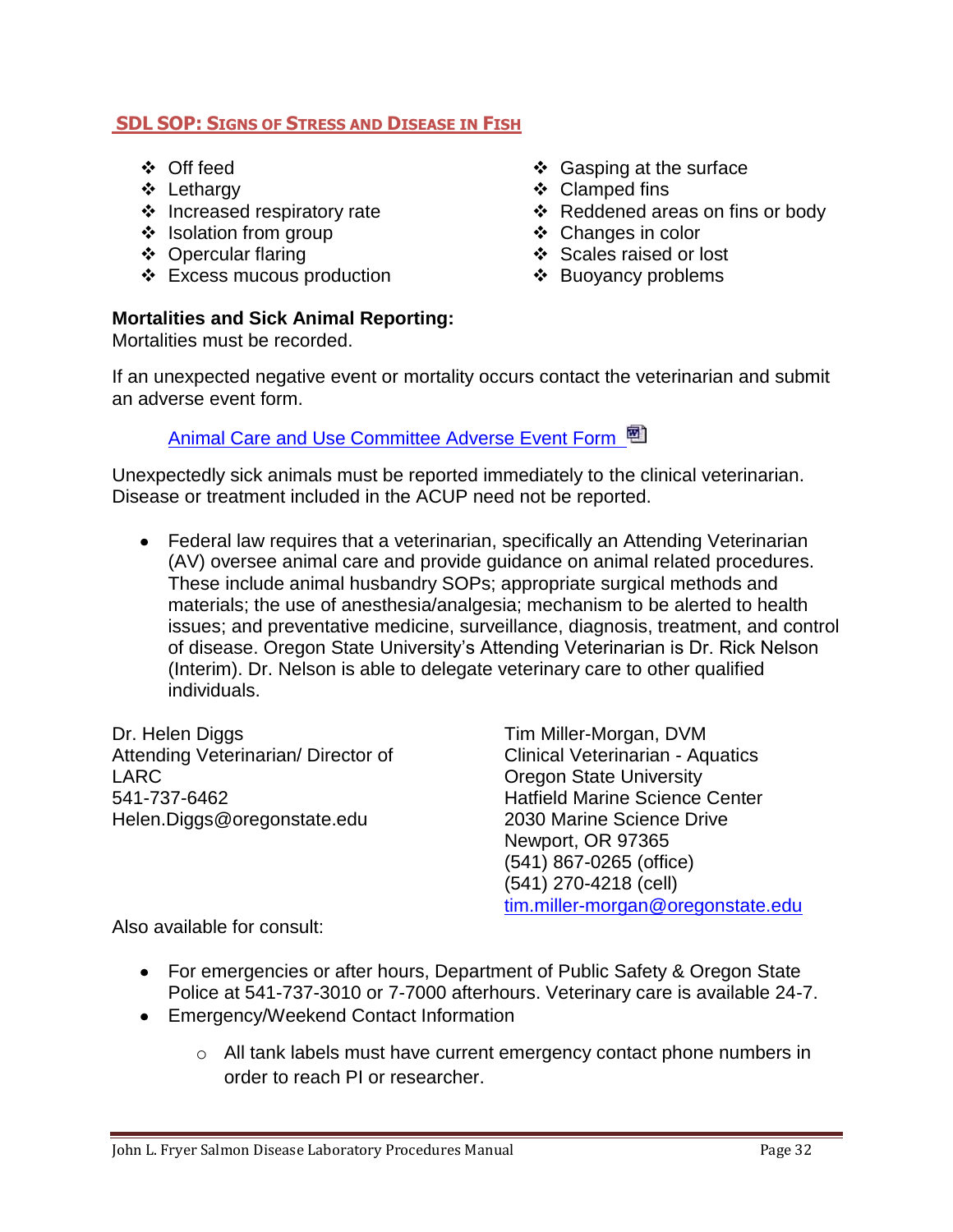- $\circ$  A staff member is available after hours and on weekends to assist in care or treatment of research animals in times of emergency.
- o To reach emergency SDL on-call staff person call Security Alarm Service 541-967-6200, Acct 10771, or check the whiteboard in the prep lab.

Animal Welfare Concerns and Non-compliance

- The responsibility for appropriate animal care and use involves all participants. The IACUC has a mechanism to report animal care and use concerns. If the IACUC determines that a report describes a threat to the well-being or appropriate use of animals, actions are taken to resolve and prevent the situation from recurring. These actions can include retraining, development of SOPs, additional monitoring, and suspension of individuals or entire projects. Signs detailing the reporting process are posted in all animal areas and available at: <http://oregonstate.edu/research/ori/animal/welfare.html>
- Non-compliance issues are the result of not following approved procedures in the ACUP. These can include unapproved changes to procedures, staff not authorized to work with animals, collection of animals without IACUC approval, mistreatment of animals, etc.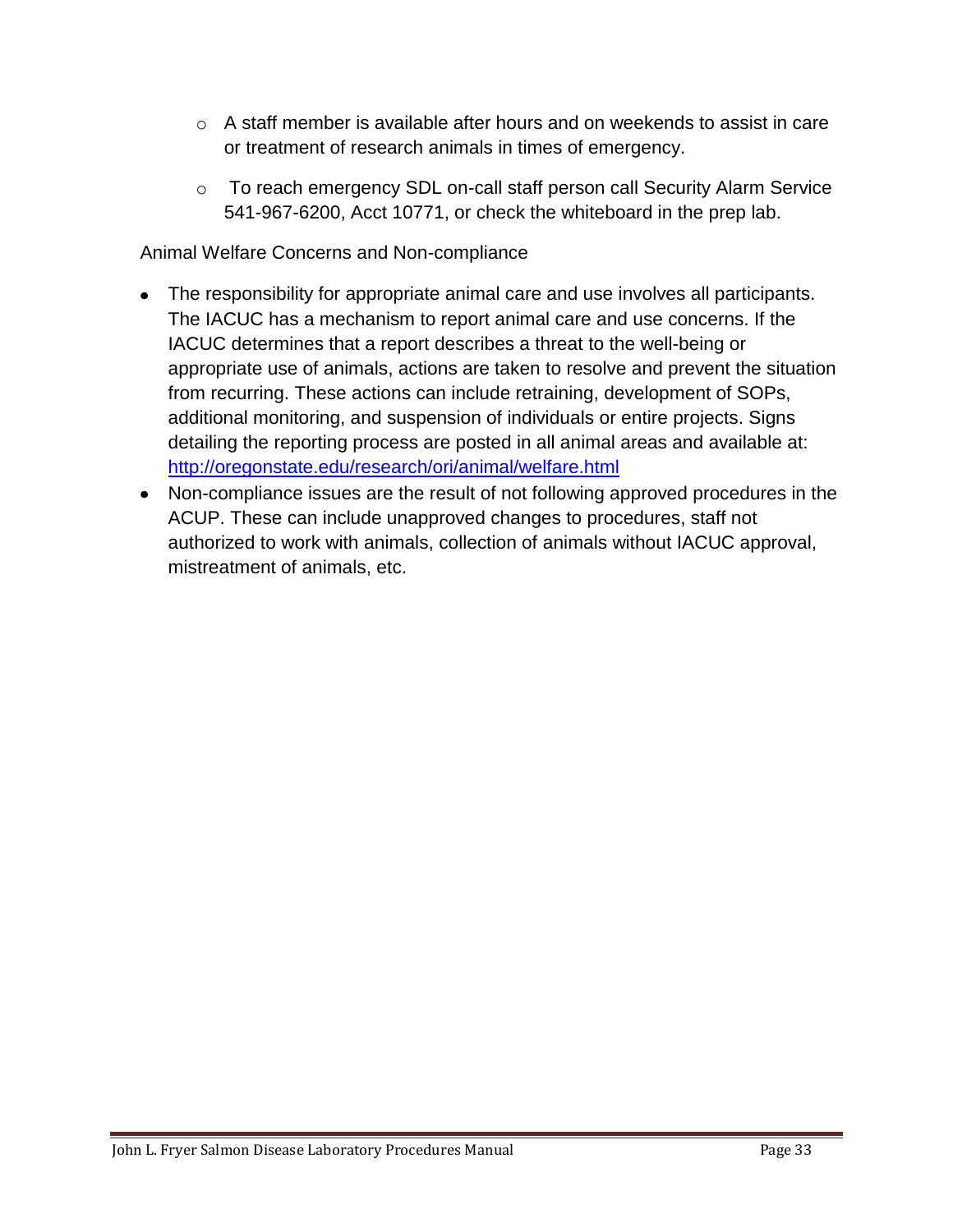# <span id="page-33-0"></span>**SDL SOP: RECOGNITION AND TREATMENT OF ICH (WHITE SPOT DISEASE)**

Ich is a common name for the parasite *Ichthyophthirius multifiliis* and the disease that it causes. The parasite is capable of killing large numbers of fish in a short period of time. Early diagnosis and treatment are essential for controlling Ich and reducing fish losses.

All species of freshwater fish can carry the Ich parasite.

# **Identification of Ich**

Often the only indication of Ich's presence may be dead and dying fish. But be on the look out for the following signs of Ich: Fish

- appear lethargic
- often gather around inflowing water,
- gasping at the surface
- refuse to eat.
- exhibit "Flashing" (making quick rubbing or scratching movements showing their underbelly).

You may be able to see:

- white specks on skin
- skin may look bumpy.
- large amounts of mucus sloughing off skin,
- mature forms of the parasite are large (up to 1 mm or 1/32 inch across) and can be seen without magnification.
- In some Ich cases the parasite may be present only on

the gills and not on the skin.

# **What to do if you suspect Ich:**

- Inform the manager
- Preserve any freshly dead fish on ice in the refrigerator, do not freeze
- Examine a scraping of skin and gills under low power of microscope for parasite stages.
- Contact a fish pathologist if necessary to confirm diagnosis and recommend treatment. Contact either Rich Holt, [holtr@onid.orst.edu,](mailto:holtr@onid.orst.edu) or [ODFW pathologists.](#page-60-1)

Ich trophont with characteristic horsehoeshaped nucleus.

# **Treatment**

Because not all stages in the life cycle of Ich are affected by treatments,multiple treatments must be administered to catch individual Ich organisms in the vulnerable stages of their life cycle.



Ich trophont on gill filament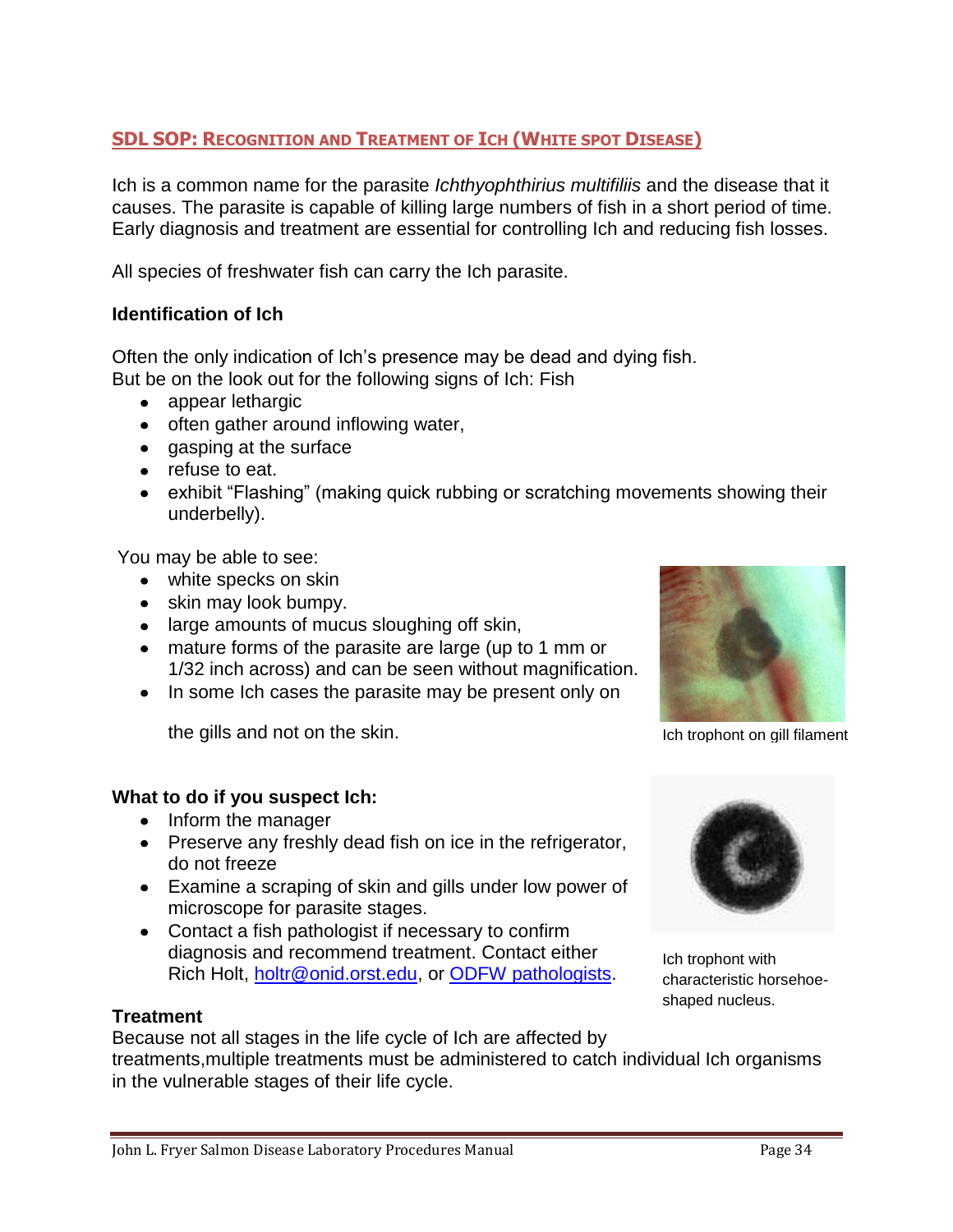| Table 1.                           |                                     |
|------------------------------------|-------------------------------------|
| Water temperature <sup>°</sup> F   | <b>Treatment interval</b>           |
| 24°C and higher                    | Treat every day.                    |
| 18°C to 24°C                       | Treat every other day.              |
| 13 $^{\circ}$ C to 18 $^{\circ}$ C | Skip 2 days between treatments.     |
| $7^{\circ}$ C to 13 $^{\circ}$ C   | Skip 3 or 4 days between treatments |
|                                    |                                     |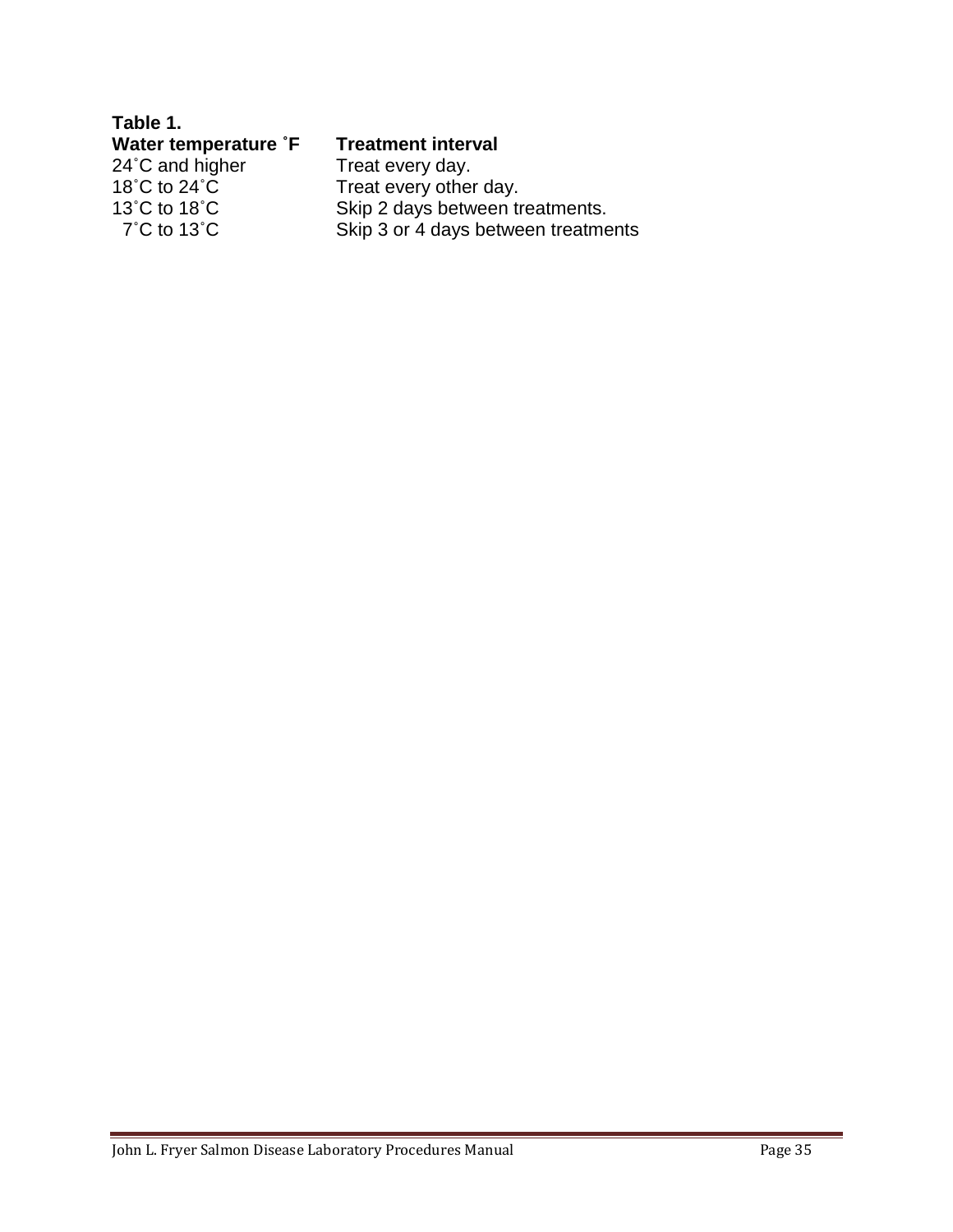# <span id="page-35-0"></span>**SDL SOP: EUTHANASIA AND SEDATION**

All euthanasia and sedation techniques that are utilized must be approved on the researcher's ACUP.

- This procedure details how to prepare and effectively use Tricaine Methanesulfonate (MS-222 Formula NH2C6H4COOC2H5 · CH3SO3H Mol. Weight 261.29) for use as a fish anesthetic. MS-222 is an FDA approved fish anesthetic (FDA ANADA 200-226) used for the temporary immobilization of fish, amphibians, and other aquatic cold-blooded animals (poikilotherms).
- MS-222 is a fine crystalline powder fish anesthetic that is mixed with water prior to use. Wear eye protection, nitrile gloves and lab coat. Preparation of MS 222 stock solution should take place under an extraction hood in Nash 528. Caution: Irritant. Irritating to eyes, respiratory system and skin
- Solution must be buffered to a neutral pH. The SDL has standard stock solutions of MS222 and Sodium Bicarbonate Buffer. Both kept in the Prep Lab refrigerator. Label date made and date to discard. Keep stock solutions for up to one month in refrigerator.

# Reagents and Equipment needed

- □ Finquel® / MS-222® Tricaine Methanesulfonate.
- $\Box$  Buffer: Sodium Bicarbonate NaHCO<sub>3</sub>
- $\Box$  Distilled Water
- $\Box$  Weigh balance to accurate to 1 decimal place.
- $\Box$  Dedicated plastic weigh boats
- $\Box$  Dedicated spatulas
- $\Box$  Measuring cylinders (1 L and 20 ml).
- $\Box$  Dedicated 1 Liter plastic bottles.
- $\Box$  Refrigerator for storage of stock solutions.
- $\Box$  Container for carrying out anesthesia e.g. bucket or beaker (depending on size and number of fish).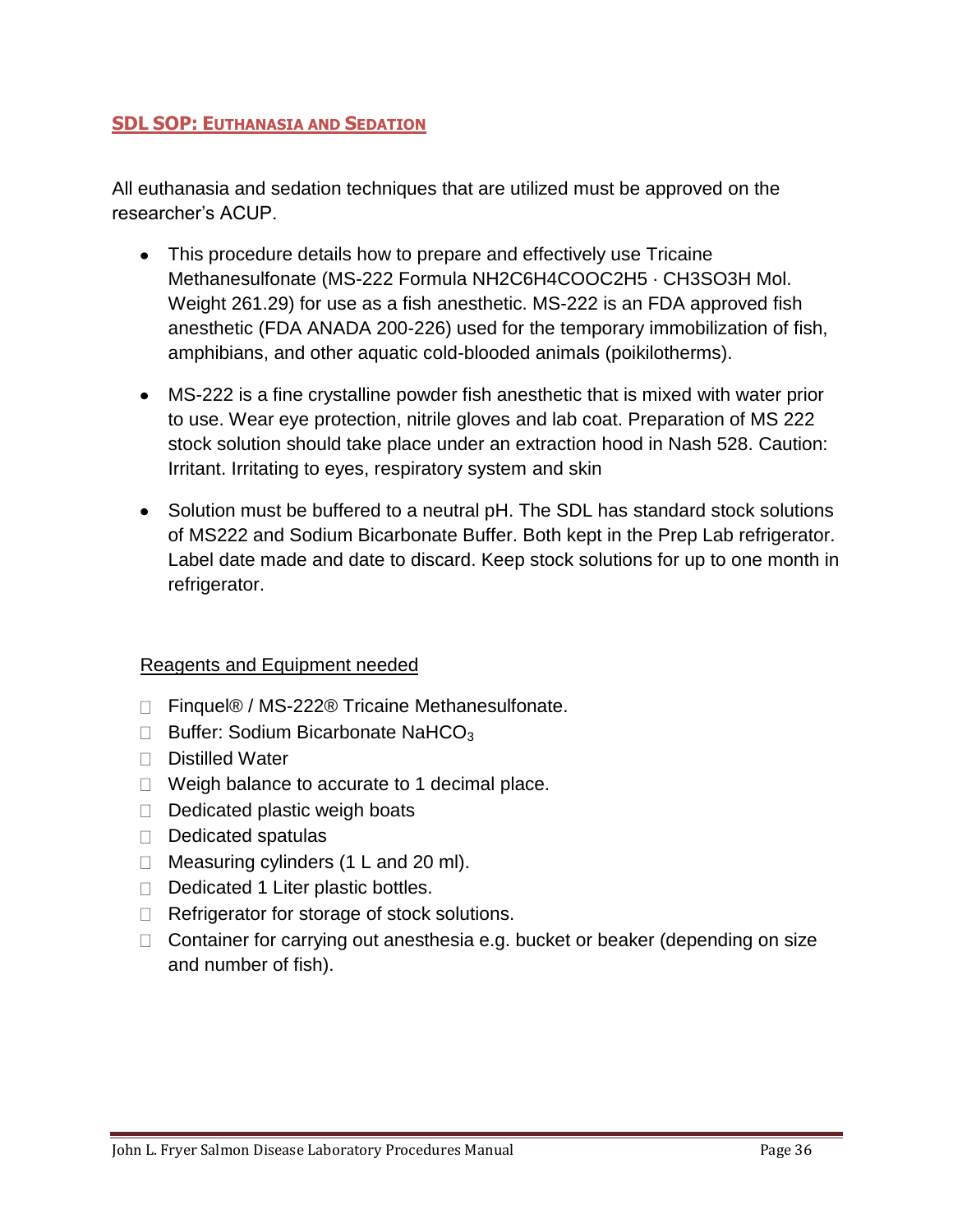# Preparation of Stock solutions:

1) MS 222: 20g/L

Using a 1 liter measuring cylinder, measure 1 liter of distilled water and transfer to the dedicated plastic 1 L bottle. Weigh 20g of Tricaine Methanesulfonate powder into a dedicated weigh boat and transfer to the 1 Liter of water. Cap bottle and shake to dissolve. Label with date made, discard date (if kept in the refrigerator, stock solutions are good for 1 month), your initials and the concentration (20g/L).

2) NaHCO<sub>3</sub> :50 g/L

Using a 1 liter measuring cylinder, measure 1 liter of distilled water and transfer to the dedicated plastic 1 L bottle. Weigh out 50g of sodium bicarbonate into a dedicated weigh boat and transfer to the 1 Liter of water. Cap and shake to dissolve. Label with date made, discard date (if kept in the refrigerator, stock solutions are good for 1 month), your initials and the concentration (50g/L).

|                       | <b>MS222</b>               | NaHCO <sub>3</sub>         |
|-----------------------|----------------------------|----------------------------|
| <b>Stock Solution</b> | 20g ms222/ 1 liter $H_2$ 0 | 50g ms222/ 1 liter $H_2$ 0 |
| Anesthesia (sleep)    | 2.5 ml stock/ Liter $H_2O$ | 2.5 ml stock/ Liter $H_2O$ |
| Euthanasia (kill)     | 10ml stock/ Liter $H_2$ 0  | 10ml stock/ Liter $H_2$ 0  |
| Quick kill            | 20ml stock/ Liter $H_2$ 0  | 20ml stock/ Liter $H_2$ 0  |

The following are the concentrations used for either anesthesia or euthanasia:

# To anesthetize fish (sleep):

- Add a known number of liters of water to an appropriately sized container for the size and number of fish to be anesthetized. Fish should have enough room to be able to swim freely prior to anesthesia without becoming stressed.
- Add the stock solutions of buffer then the MS 222 in equal proportion (2.5 ml stock Buffer per Liter  $H_20$  plus 2.5 ml stock MS 222 per Liter  $H_20$ ).
- Using a net carefully transfer fish from tank to the container of buffered MS 222.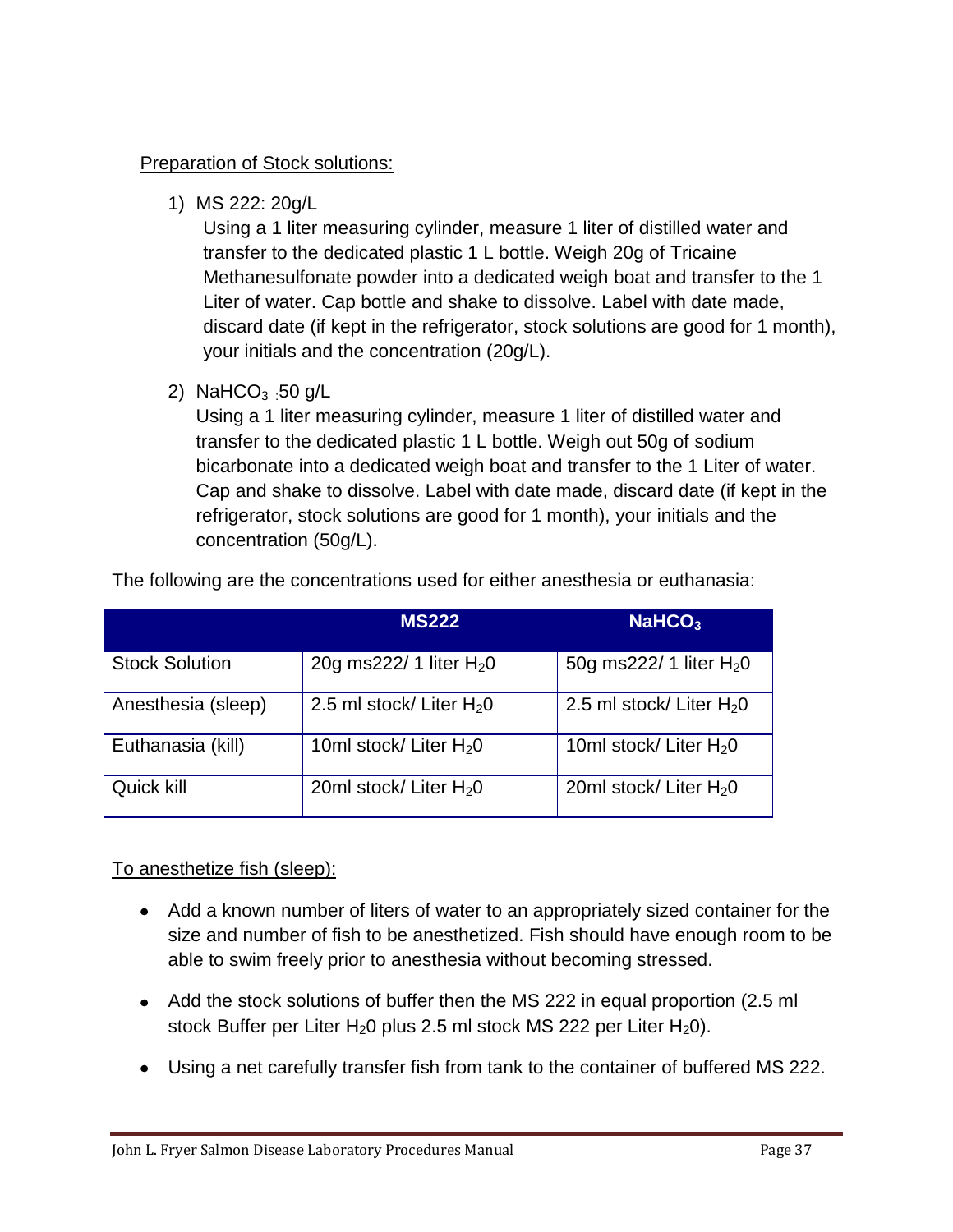For anesthesia, allow enough time for the fish to lose equilibrium before sampling.

# To euthanize (kill) fish showing signs of morbidity:

- Add a known number of liters of water to an appropriately sized container for the size and number of fish to be euthanized. Fish should have enough room to be able to swim freely prior to anesthesia without becoming stressed.
- Add the stock solutions of buffer then the MS 222 in equal proportion (see above).
- Using a net carefully transfer fish from tank to the container of buffered MS 222.
- Allow enough time for fish to stop operculating before necropsy or transferring fish to biohazard freezer for disposal.

# To euthanize a tank of fish when terminating an experiment:

- Drop the water level somewhat in the tank by removing the inner standpipe. Fish should have enough room to be able to swim freely prior to anesthesia without becoming stressed. Estimate the number of liters of water left in the tank.
- Add an appropriate amount of the buffer then the MS 222 in equal proportion (see above).
- Allow enough time for fish to stop operculating before necropsy or transferring fish to biohazard freezer for disposal.

Fish need a higher dose of MS-222 at lower temperatures, but it is safer to use at lower temps. Crowding increases the required dosage. MS-222 causes a decrease in pH and should be buffered in order to prevent acidosis in fish. Stock solutions should not be buffered because this causes chemical dissociation of the sulfonate group. Tricaine solutions are unstable in light and should be discarded when they become yellow or brown. Physical euthanasia must be approved on your ACUP and handlers must be trained in its use. It must be followed by an adjunct method, such as pithing or decapitation, to ensure death.

It is essential that euthanasia be performed by personnel who are skilled in methods for the species in question and that it is performed in a professional and compassionate manner. Death should be confirmed by personnel who can recognize cessation of vital signs in the species being euthanatized. Euthanatizing animals is psychologically difficult for some animal care, veterinary, and research personnel, particularly if they are involved in performing euthanasia repetitively or if they have become emotionally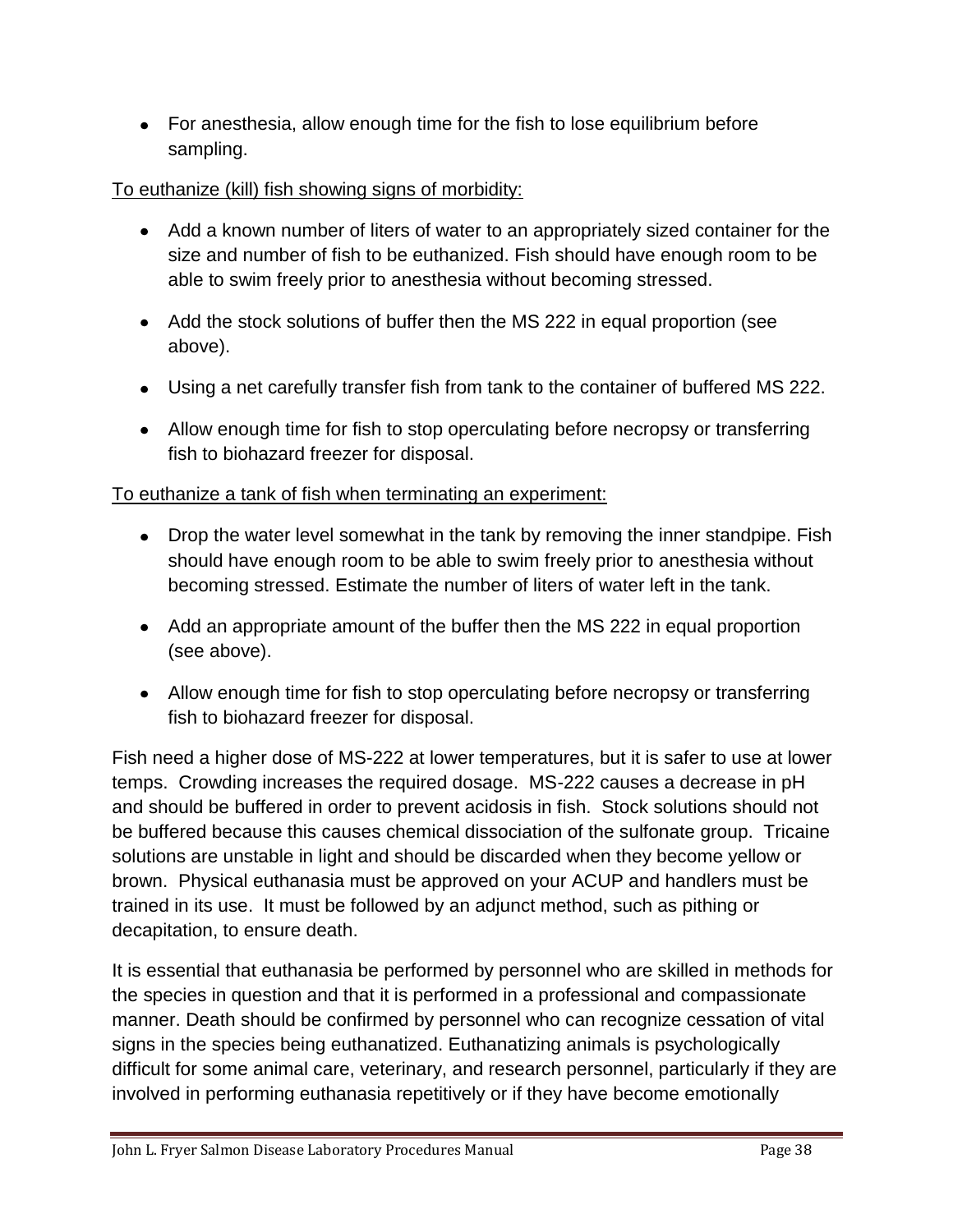attached to the animals being euthanatized. When delegating euthanasia responsibilities, supervisors should be aware of this as a potential problem for some employees or students.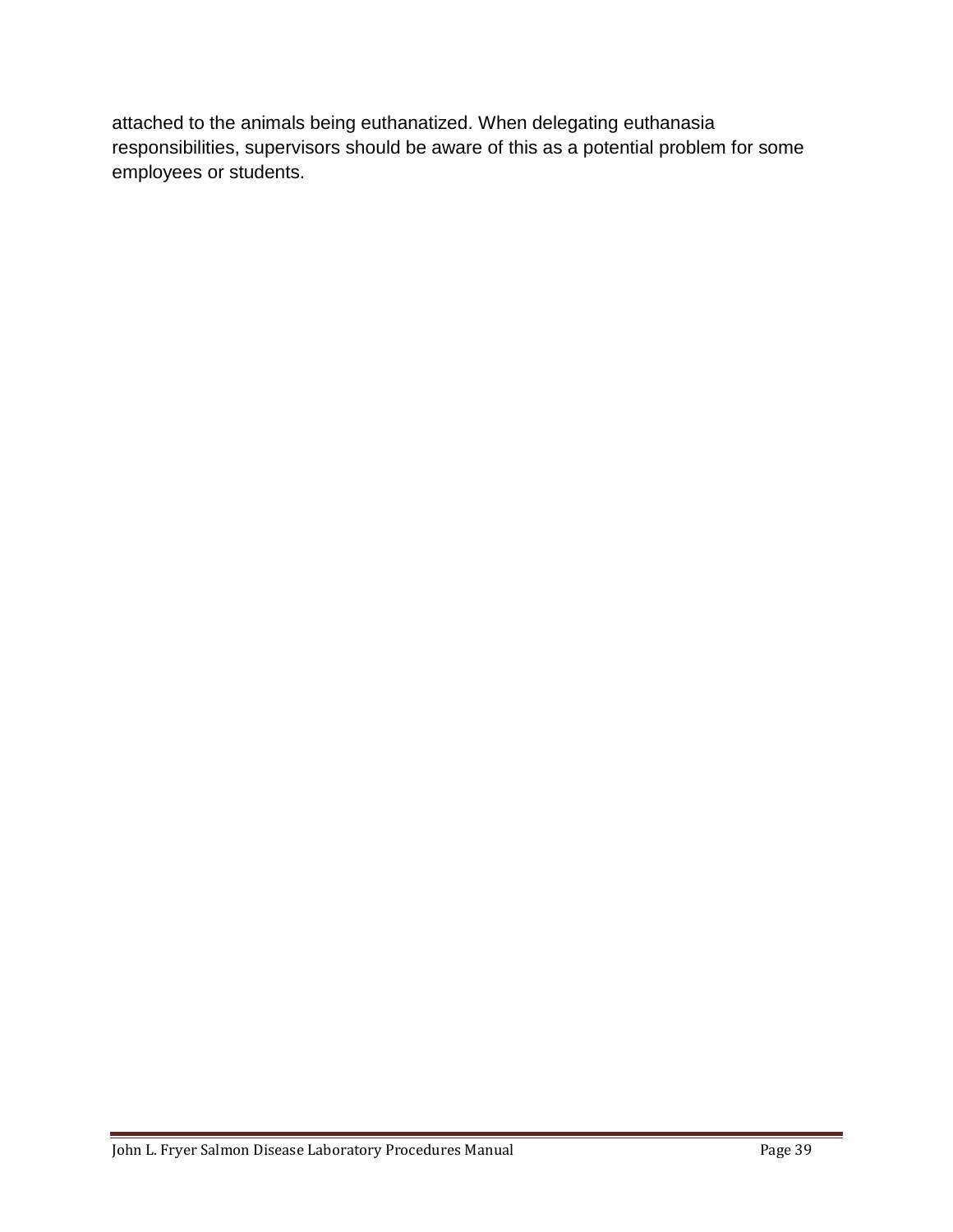# <span id="page-39-0"></span>**SDL SOP: WATER QUALITY**

The laboratory is supplied with specific-pathogen free fresh water from two wells, each with a capacity of more than 300gpm. The water, which has an ambient temperature of 12.8°C, is processed through UV sterilization and a degassing tower to eliminate pathogens, gas supersaturation, and allow oxygen to saturate into the water.

Water is cultured quarterly for bacteria and fungi, using the SOP in Standards Methods for the Examination of Water and Wastewater. 21<sup>st</sup> Ed. Eaton, et al., 2005 pp 9.38-9.40. For testing, samples are taken from four locations in the facility (the well (just inside the building, near sink), from the UV unit in upstairs mechanical room, from the post packed column valve near tank K24, and from an end-of-the-line tank, A8).

Water is tested for temperature, pH, conductivity, alkalinity quarterly, suspended solids. Yearly tests of the well are provided by DEQ and check for pesticides and herbicides in our water source.

Tanks should be checked for dissolved oxygen (DO) using a YSI DO meter whenever a group of fish shows unexpected signs of distress (color change, disease, rapid gilling). DO lower than 5.0 is dangerous. Trout and salmon are healthiest when DO is above 7. Split the fish into additional tanks or reduce numbers through euthanasia to meet DO needs.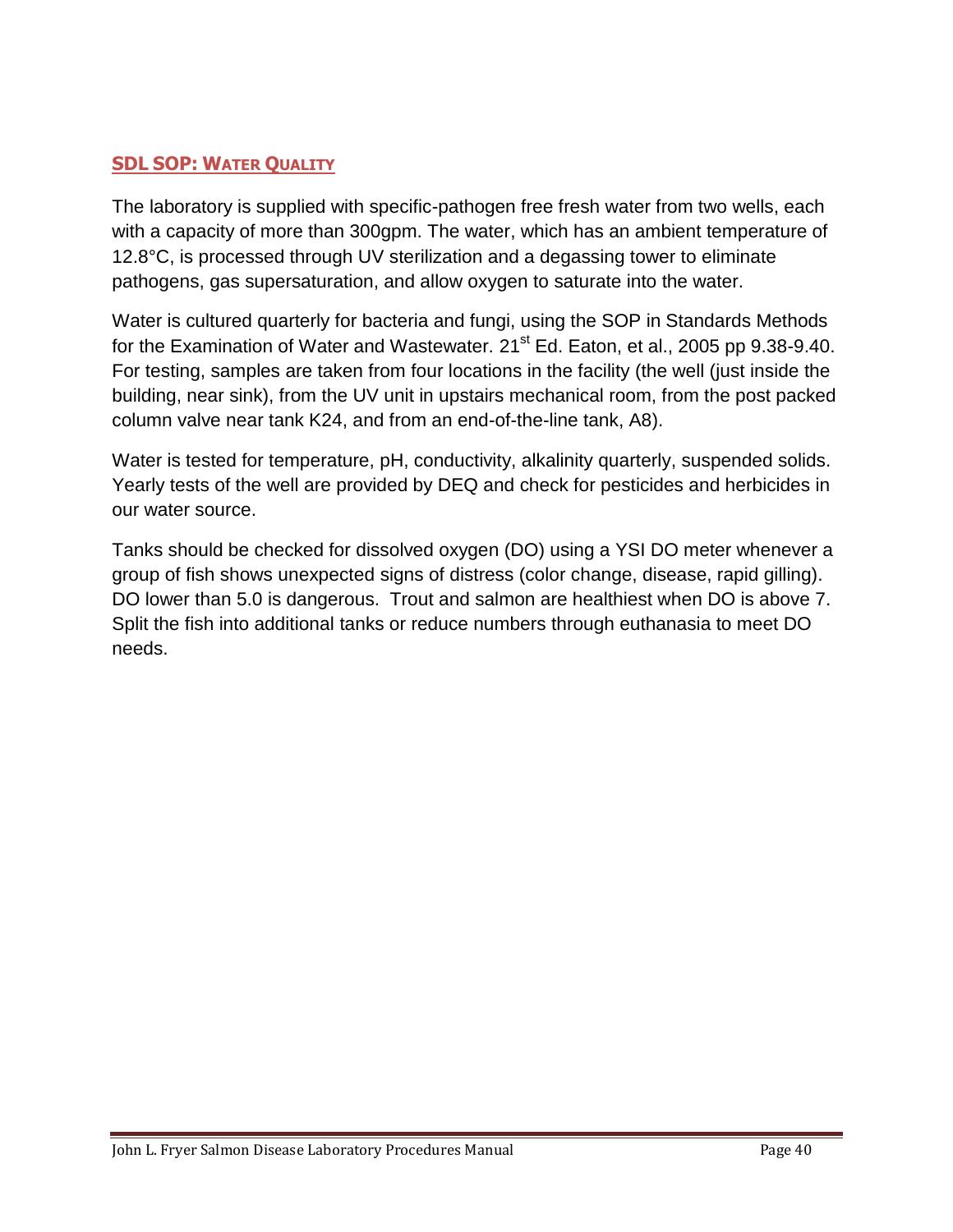| <b>WATER QUALITY</b>              | tropical       | cold        | tropical           | coldwater          |
|-----------------------------------|----------------|-------------|--------------------|--------------------|
| <b>PARAMETERS for FISH</b>        | freshwater     | freshwater  | marine             | marine             |
| <b>TEMPERATURE C/F</b>            | 25/77          | 15/60       | 25/77              | <15/ <sub>59</sub> |
| <b>SPECIFIC GRAVITY</b>           | 1.000          | 1.000       | $1.023 -$<br>1.025 | $1.020 -$<br>1.024 |
| DISSOLVED OXYGEN (ppm)            | >8.0           | >5.0        | >7.0               | >7.0               |
| CARBON DIOXIDE (ppm)              | $<$ 10         | < 5.0       | < 5.0              | < 5.0              |
| pH                                | $6.0 - 8.0$    | $7.0 - 8.5$ | $8.0 - 8.3$        | $8.0 - 8.3$        |
| ALKALINITY (ppm)                  | 100-120        | >25.0       | 125-200            | 125-200            |
| HARDNESS (ppm)                    | >20            | $>20$       | 125-200            | 125-200            |
| <b>UNIONIZED AMMONIA</b><br>(ppm) | < 0.03         | < 0.01      | < 0.02             | < 0.02             |
| NITRITE (ppm)                     | < 0.01         | < 0.01      | < 0.01             | < 0.01             |
| NITRATE (ppm)                     | < 50.0         | < 50.0      | 20.0               | 20.0               |
| CHLORINE/CHLORAMINE<br>(PPM)      | $\overline{0}$ | $\mathbf 0$ | $\mathbf 0$        | 0                  |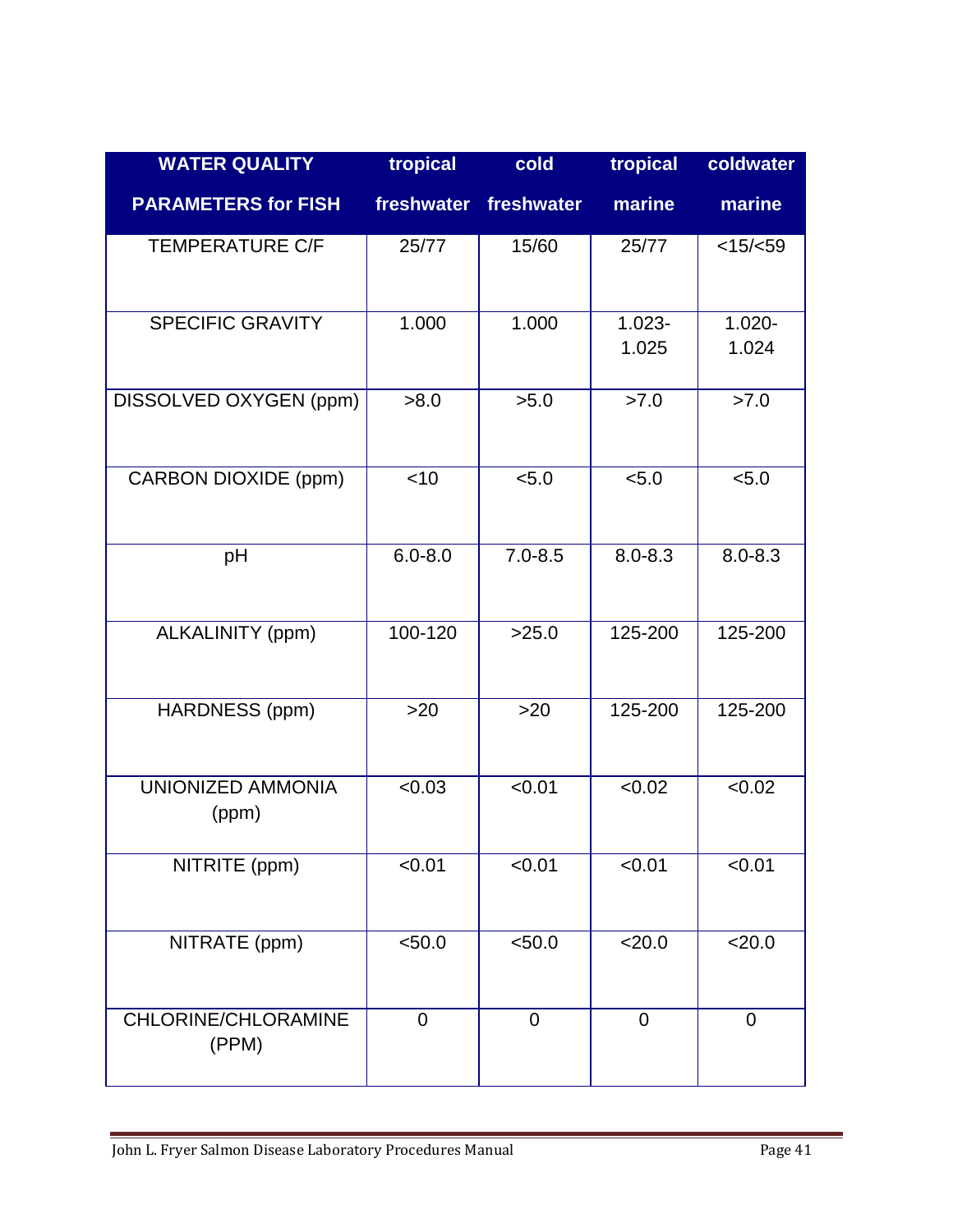# <span id="page-41-0"></span>**SDL SOP: EFFLUENT TREATMENT SYSTEM MAINTENANCE**

1.0 The effluent treatment system at the SDL treats waste water from the research facility. Regular maintenance and monitoring assures accurate dosing and readings, and minimized equipment problems. If equipment isn't working properly, untreated pathogens, excess chlorine or other lab chemicals may be released into the Willamette River.

# 2.0 SCOPE:

1. Maintain effective levels of chlorine by filling reservoir, monitoring Cl levels, maintenance of pumps and other mechanical systems in chlorine room (SDL Rm 123).

2. Disinfection trough cleaning and care. (Adjacent to chlorine room in Outside Holding)

3. Settling pond water testing for DEQ, dike maintenance. (north of SDL, near river)

# 3.0 RESPONSIBILITIES:

Ruth Milston-Clements will have primary responsibility, student workers will assist as requested.

# 4.0 DEFINITIONS:

- $\circ$  Hach CL17: a wall mounted spectrophotometer that monitors our effluent. It takes a reading every three minutes; the intake for the CL17 is near the outflow of the treatment weir. The CL17 will send an alarm if levels are below 1.0 or above 5.0ppt.
- o Treatment weir: A serpentine concrete trough that allows sufficient contact time between chlorine and pathogens.
- $\circ$  The ponds: Two ponds receive our effluent, they are located due north near the river. They serve as settling ponds to remove suspended debris and chlorine is broken down by sun, air, organic materials. Our water then flows into the Willamette.
- o Pulsafeeder peristaltic pumps: Chlorine dosing pump which works by using rollers to squeeze flexible tubing

# 5.0 MATERIALS and/or EQUIPMENT:

Chlorine 12.5% Supplier: Cascade Columbia Customer #81818 503-625- 5293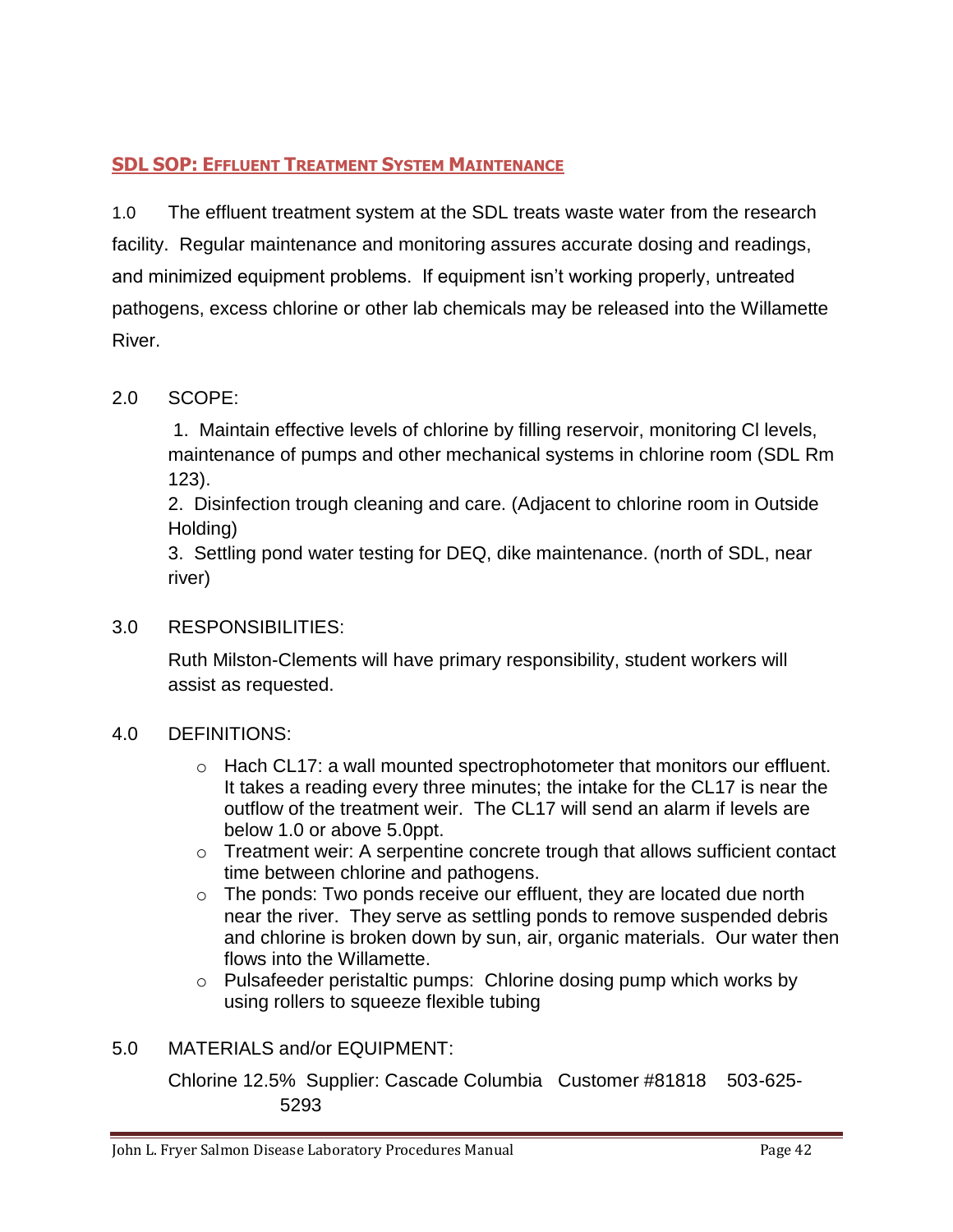Hach Cl17 reagents, hoses Supplier: Hach Pulsafeeder hoses, lubricant, annual maintenance kit Supplier: EngineeredControl Products, 503-656-4880

Instruction manual for Hach Cl17 and chlorine system are in cabinet drawer in room.

# 6.0 PROCEDURES:

# **Weekly:**

Fill chlorine reservoir:

- Put on all safety gear: boots, glove, face shield, plastic apron or rain gear (chlorine we use is 12.5%, twice the strength of household bleach).
- Place the rigid end of the drum pump into a drum of chlorine; place the hose in the reservoir.
- When the pressure comes on, the hose may jump out of the reservoir and spray chlorine everywhere. Make sure the hose isn't going anywhere (hold it, have someone else turn the pump on and off) don't plug the pump in until the pump and the hose are in place, just in case the pump's in the "on" position.
- Fill reservoir with about 2/3 of the volume you need.
- Remove hose from reservoir: allow bleach in hose drain back into drumcareful, it wants to start to siphon out, creating a chemical spill.
- Remove rigid end of drum pump from drum, rinse off the drum pump and hose.
- Fill a bucket with water, stick the hose out to the driveway, run a bucket of water through pump to rinse it.
- Hose off the deck and floor onto the parking lot.
- Fill the remaining 1/3 reservoir with water.
- Stir with length of PVC you found in the bucket.
- Reset peristaltic pumps to about 1/3 of the level they were at (during the week, it takes more and more chlorine to keep levels up. Fresh chlorine is stronger.

# **Potential problems:**

A spill that's hosed into the drains can raise the chlorine level and trigger the alarm and take a long time to equilibrate. Hose spills onto the parking lot.

Rinse yourself and your gear—protect the next person by leaving clean and safe protective equipment.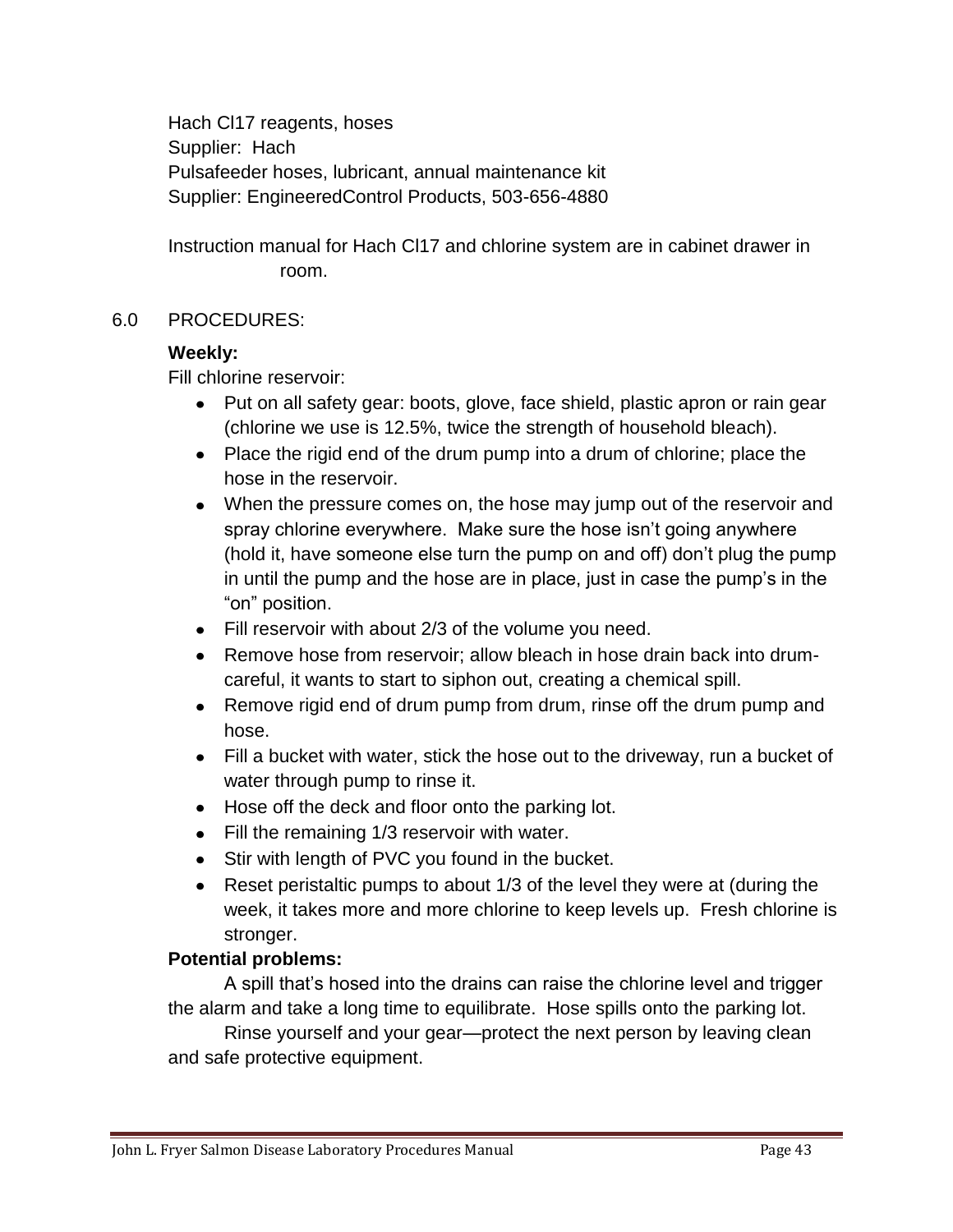# **Maintain monitoring equipment**: The Hach Cl17

Clean spectrophotometer cell:

Clean intake screen: At far end of trough

- remove screen, clean.
- Unscrew inner screen, clean.

Lube Pulsafeeder pumps:

- turn off the pump
- remove cover plate,
- wipe off and lube shaft and gasket,
- use pipe cleaner to place small amount of lube on hose in three places (turn on and off to move rotor).
- Replace cover plate.
- Tighten fully, then back off a couple turns to reduce friction, but don't be loose enough to create wobble.

# **Trough maintenance:**

Vacuum trough about once every **three weeks**. During vacuuming, switch pump to well water until water clears up to prevent debris from entering chlorine sensing system. Shunt alarm to chlorine system (Zone 3).

Clean Y-strainer near pump when flow meter shows reduced flow or after winter weather has dumped pine needles that may have gotten into strainer. Check at least quarterly.

Clean intake screen daily, it will clog with pine needles or other debris.

Use a net to remove leaves and branches after winter storms.

Keep baskets clean **daily**, autoclave material collected from basket at beginning of trough.

# **To switch to well water:**

**Simultaneously** 

**Close valve 1**—supply line from disinfection trough, then

**Open valve 2**—supply line from lab carrying well water

**Turn off pump**-- switch right above pump, labeled 'Chlorine Pump'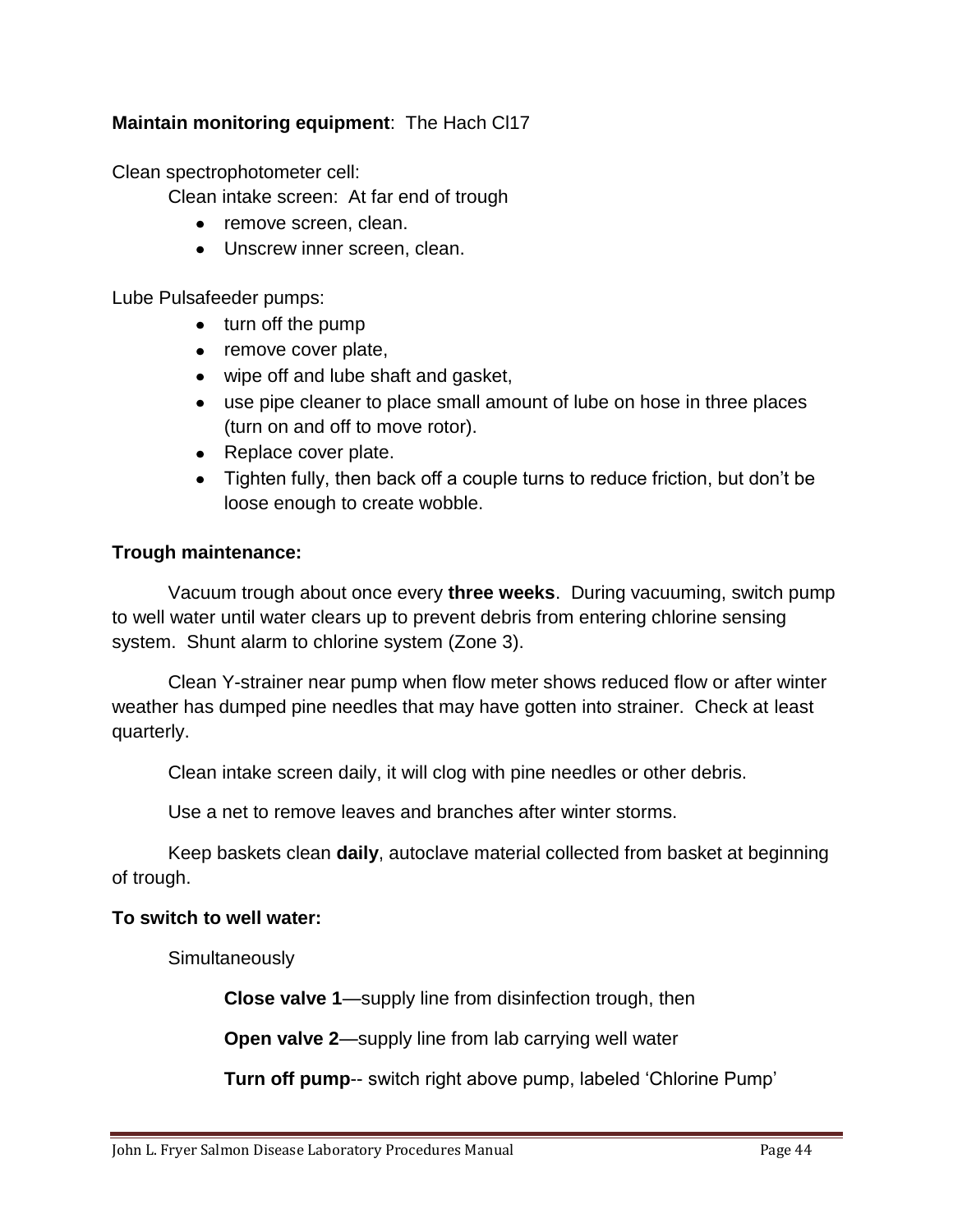To switch back to disinfection trough water:

**Close valve 2**—supply line from lab carrying well water

**Open valve 1**—supply line from disinfection trough

# **Turn on pump**

If the above sequence is done in the wrong order or too slowly the pump may lose its prime.

# **To clean Y-strainer:**

Close valve, turn off pump, remove Y-strainer and clean out pine needles and other debris, replace, turn on pump, open valve 1. Check pump pressure (should be 25-40psi)and prime if necessary.

# **To restore prime:**

Turn pump off

Remove intake screen (intake is near outflow at end of trough),

Hold charged garden hose on intake,

Turn on pump, hold hose in place until pressure gauge on pump indicates 25-

40psi.

Check intake with finger, will be able to feel suction. Replace intake screen.

# **Monthly:**

Change Hach Cl17 reagents.

- New materials are delivered every six months on a repeating order; supplies are in the cabinet in the chlorine room.
- In the Hach Cl17, the Buffer is on the left hand side and the Indicator is on the right hand side
- Unscrew the cap (with tubes attached) from the old buffer bottle and remove the bottle from the Hach Cl17.
- Replace with new buffer, insert tubes into the bottle (attached to the cap), screw the cap on and write the date on the bottle with sharpie
- Unscrew the cap off the indicator bottle in the Hach 17 and remove from the Hach Cl17
- Add the indicator powder to the new Indicator solution bottle using a plastic funnel. Cap the bottle and shake to mix.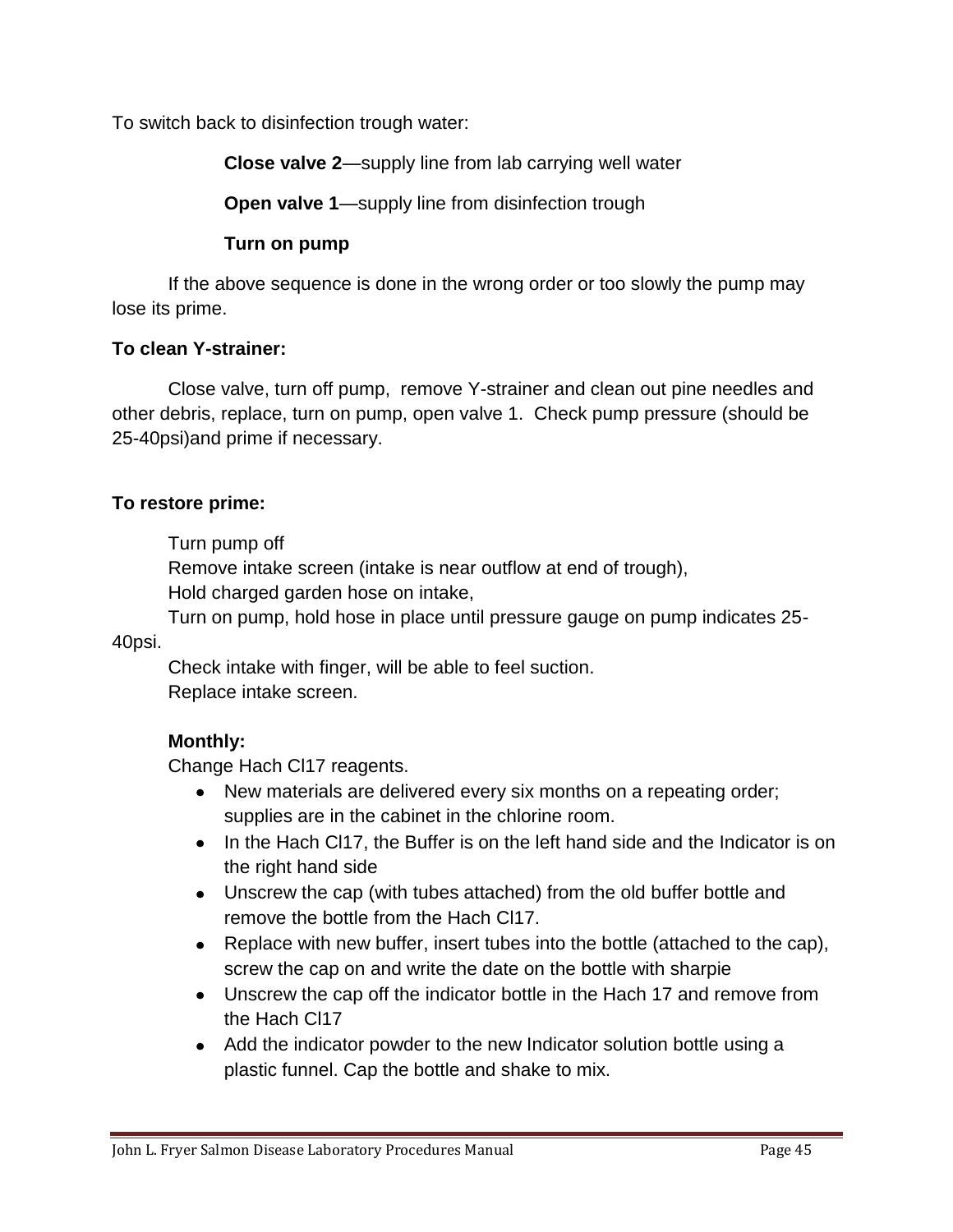• Remove the cap and put the new indicator in the Hach Cl17, insert the tubes (attached to the cap), screw the cap on and write the date on the bottle with a sharpie.

# **Quarterly:**

Replace Pulsafeeder hoses. Instructions are in book on counter in chlorine room.

Replace Hach Cl17 hoses, materials are in cabinet in chlorine room.

# 7.0 REPORTING AND DOCUMENTATION:

Document your work by initialing and dating the record sheet posted in the chlorine room.

8.0 REVIEWS AND REVISIONS:

This procedure shall be reviewed for compliance and effectiveness and revised as necessary

ATTACHMENT A. Effluent treatment system maintenance record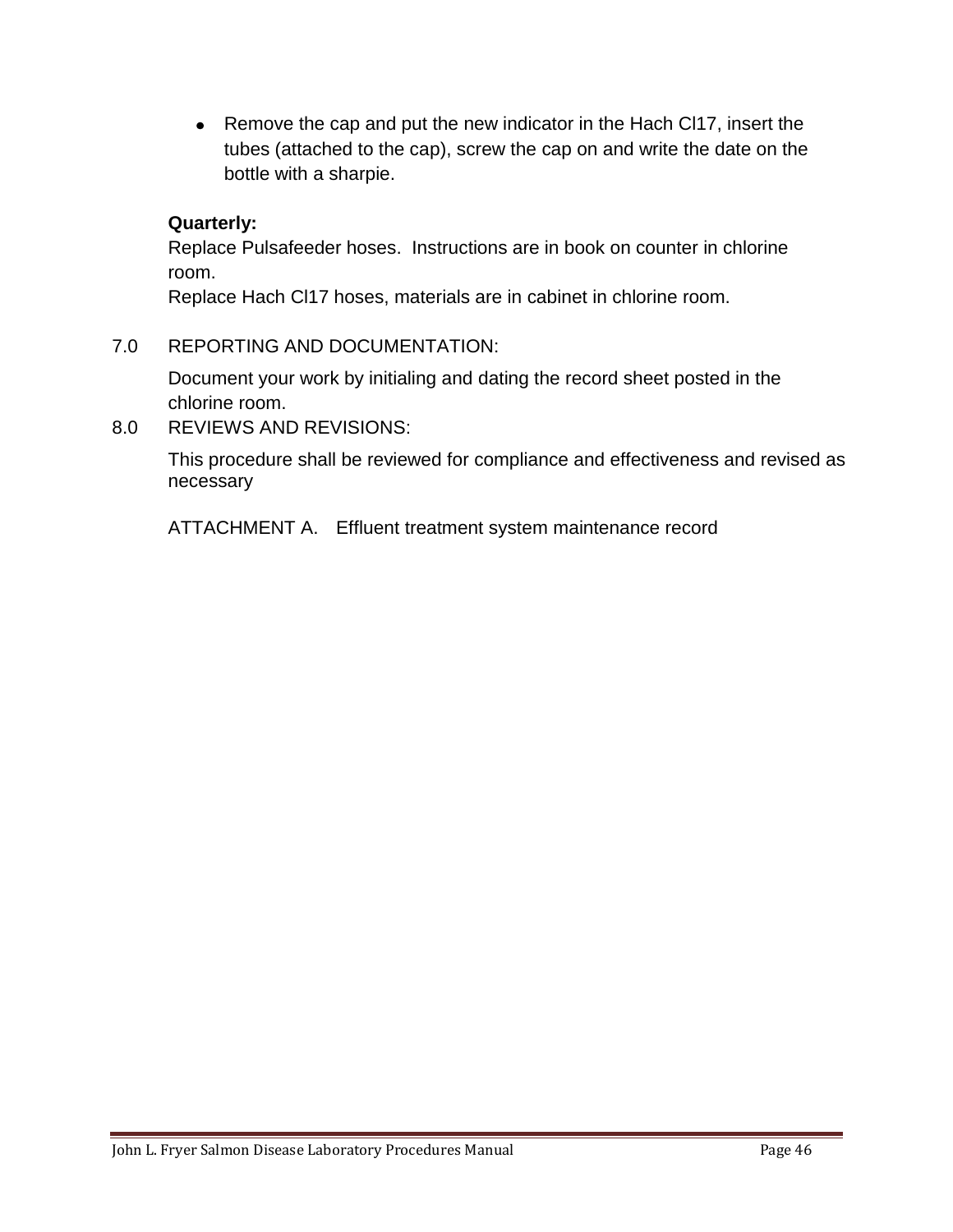# <span id="page-46-0"></span>**SDL FORM: EFFLUENT TREATMENT SYSTEM MAINTENANCE RECORD**

| <b>Task</b>               | <b>Freq</b> | <b>Date</b> | <b>Date</b> | <b>Date</b> | <b>Date</b> | <b>Date</b> | <b>Date</b> | <b>Date</b> | <b>Date</b> | <b>Date</b> |
|---------------------------|-------------|-------------|-------------|-------------|-------------|-------------|-------------|-------------|-------------|-------------|
| Chlorine ordered          | As req.     |             |             |             |             |             |             |             |             |             |
| Chlorine delivered        | As req.     |             |             |             |             |             |             |             |             |             |
| Clean CL17                | /wk         |             |             |             |             |             |             |             |             |             |
| Clean intake screen       | /d          |             |             |             |             |             |             |             |             |             |
| Fill reservoir            | /wk         |             |             |             |             |             |             |             |             |             |
| Lube peristaltic          | /wk         |             |             |             |             |             |             |             |             |             |
| tubes                     |             |             |             |             |             |             |             |             |             |             |
| Vacuum trough             | $/3$ wk     |             |             |             |             |             |             |             |             |             |
| Replace CL17 tubes        | /Qt         |             |             |             |             |             |             |             |             |             |
| Replace peristaltic       | /Qt         |             |             |             |             |             |             |             |             |             |
| tubes                     |             |             |             |             |             |             |             |             |             |             |
| Replace reagents          | /Mnth       |             |             |             |             |             |             |             |             |             |
|                           |             |             |             |             |             |             |             |             |             |             |
| <b>Task</b>               | <b>Freq</b> | <b>Date</b> | <b>Date</b> | <b>Date</b> | <b>Date</b> | <b>Date</b> | <b>Date</b> | <b>Date</b> | <b>Date</b> | <b>Date</b> |
| Chlorine ordered          | As req.     |             |             |             |             |             |             |             |             |             |
| <b>Chlorine delivered</b> | As req.     |             |             |             |             |             |             |             |             |             |
| Clean CL17                | /wk         |             |             |             |             |             |             |             |             |             |
| Clean intake screen       | /d          |             |             |             |             |             |             |             |             |             |
| Fill reservoir            | /wk         |             |             |             |             |             |             |             |             |             |
| Lube peristaltic          | /wk         |             |             |             |             |             |             |             |             |             |
| tubes                     |             |             |             |             |             |             |             |             |             |             |
| Vacuum trough             | $/3$ wk     |             |             |             |             |             |             |             |             |             |
| Replace CL17 tubes        | /Qt         |             |             |             |             |             |             |             |             |             |
| Replace peristaltic       | /Qt         |             |             |             |             |             |             |             |             |             |
| tubes                     |             |             |             |             |             |             |             |             |             |             |
| Replace reagents          | /Mnth       |             |             |             |             |             |             |             |             |             |
|                           |             |             |             |             |             |             |             |             |             |             |
| <b>Task</b>               | <b>Freq</b> | <b>Date</b> | <b>Date</b> | <b>Date</b> | <b>Date</b> | <b>Date</b> | <b>Date</b> | <b>Date</b> | <b>Date</b> | <b>Date</b> |
| Chlorine ordered          | As req.     |             |             |             |             |             |             |             |             |             |
| Chlorine delivered        | As req.     |             |             |             |             |             |             |             |             |             |
| Clean CL17                | /wk         |             |             |             |             |             |             |             |             |             |
| Clean intake screen       | /d          |             |             |             |             |             |             |             |             |             |
| Fill reservoir            | /wk         |             |             |             |             |             |             |             |             |             |
| Lube peristaltic          | /wk         |             |             |             |             |             |             |             |             |             |
| tubes                     |             |             |             |             |             |             |             |             |             |             |
| Vacuum trough             | $/3$ wk     |             |             |             |             |             |             |             |             |             |
| Replace CL17 tubes        | /Qt         |             |             |             |             |             |             |             |             |             |
| Replace peristaltic       | /Qt         |             |             |             |             |             |             |             |             |             |
| tubes                     |             |             |             |             |             |             |             |             |             |             |
| Replace reagents          | /Mnth       |             |             |             |             |             |             |             |             |             |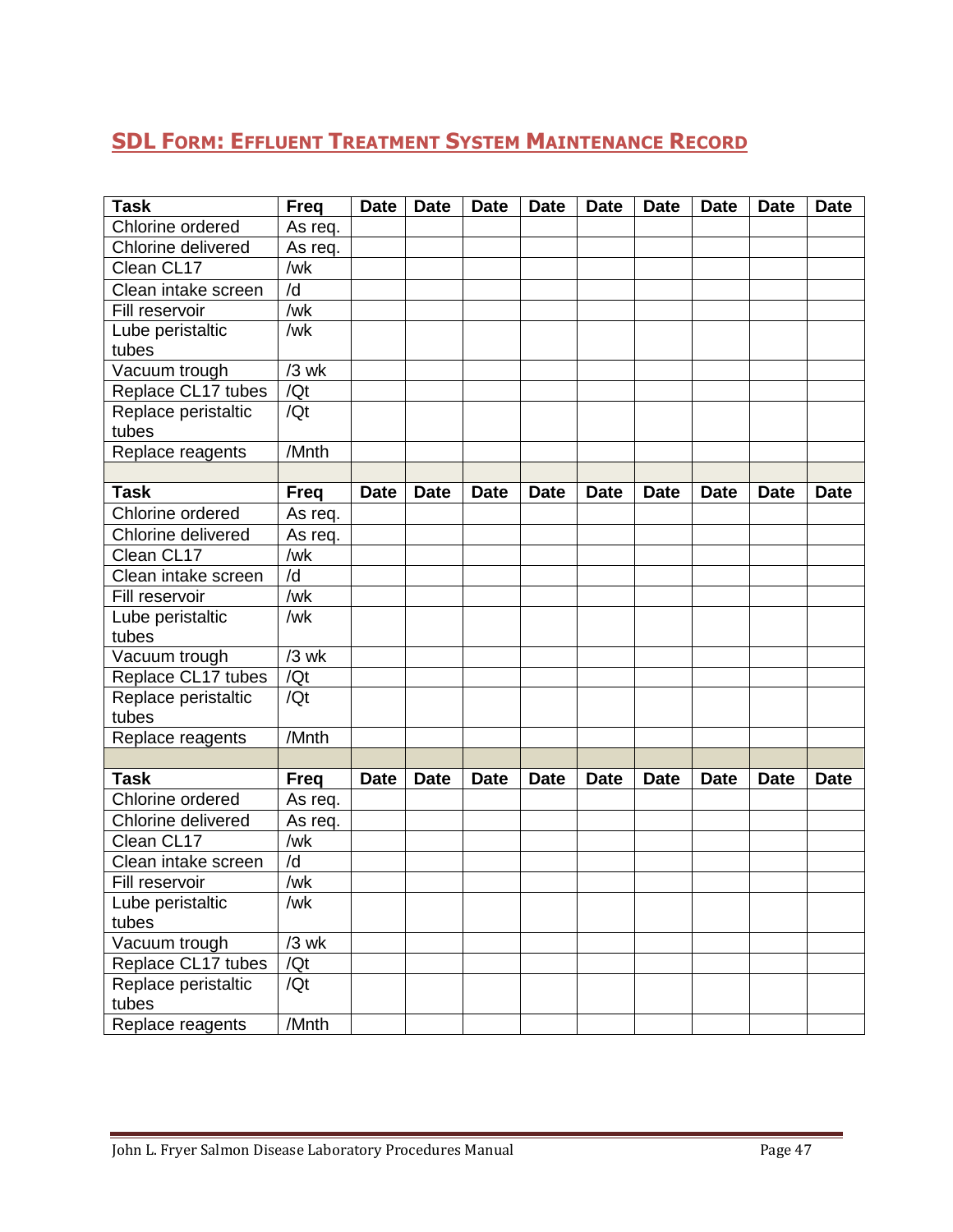# <span id="page-47-0"></span>**SDL SOP: DAILY, WEEKLY, QUARTERLY, YEARLY TASKS**

#### **Daily**

- $\Box$  Health checks
- $\Box$  Input health report on computer
- □ Feed fish <10" big
- MWF feed all fish, large and small
- □ Check chlorine level in pond and trough
- □ Clean strainer basket
- □ Flush tanks 2-4 times a week as needed
- $\Box$  Clean tanks, all must be cleaned 1x week
- □ Check room and water temps, record
- Record morts, feeding, cleaning

#### **Monday:**

- □ Autoclave biohazard waste,
- □ Check pond pH, TSS, well output,
- □ Service chlorine system: fill chlorine reservoir, clean chlorine intake, lube peristaltic tubes,
- □ Check eyewash,
- □ Check disinfectant levels and replace or refresh as needed
- □ Blow off air compressors

#### **Thursday:**

- □ Blow off air compressors
- $\Box$  Check disinfectant levels and replace or refresh as needed

#### **Weekend:**

- $\Box$  Health checks
- □ Submit health report on computer
- □ Check water and chlorine levels
- D Feed fish

#### **Monthly**

- $\Box$  Vacuum disinfection trough (may need to be done 2x month)
- DEQ report
- $\Box$  Tank charges
- □ DEQ water tests: alkalinity, TSS, formalin, NH3
- □ Purge sand filter

#### **Quarterly**

 $\Box$  Disinfect wet lab floor with chlorine

#### **Yearly**

- □ Change UV tubes in both units
- $\Box$  Make sure compressors, generator, and chlorine pumps have been serviced
- $\Box$  By end of June, submit updated chemical inventory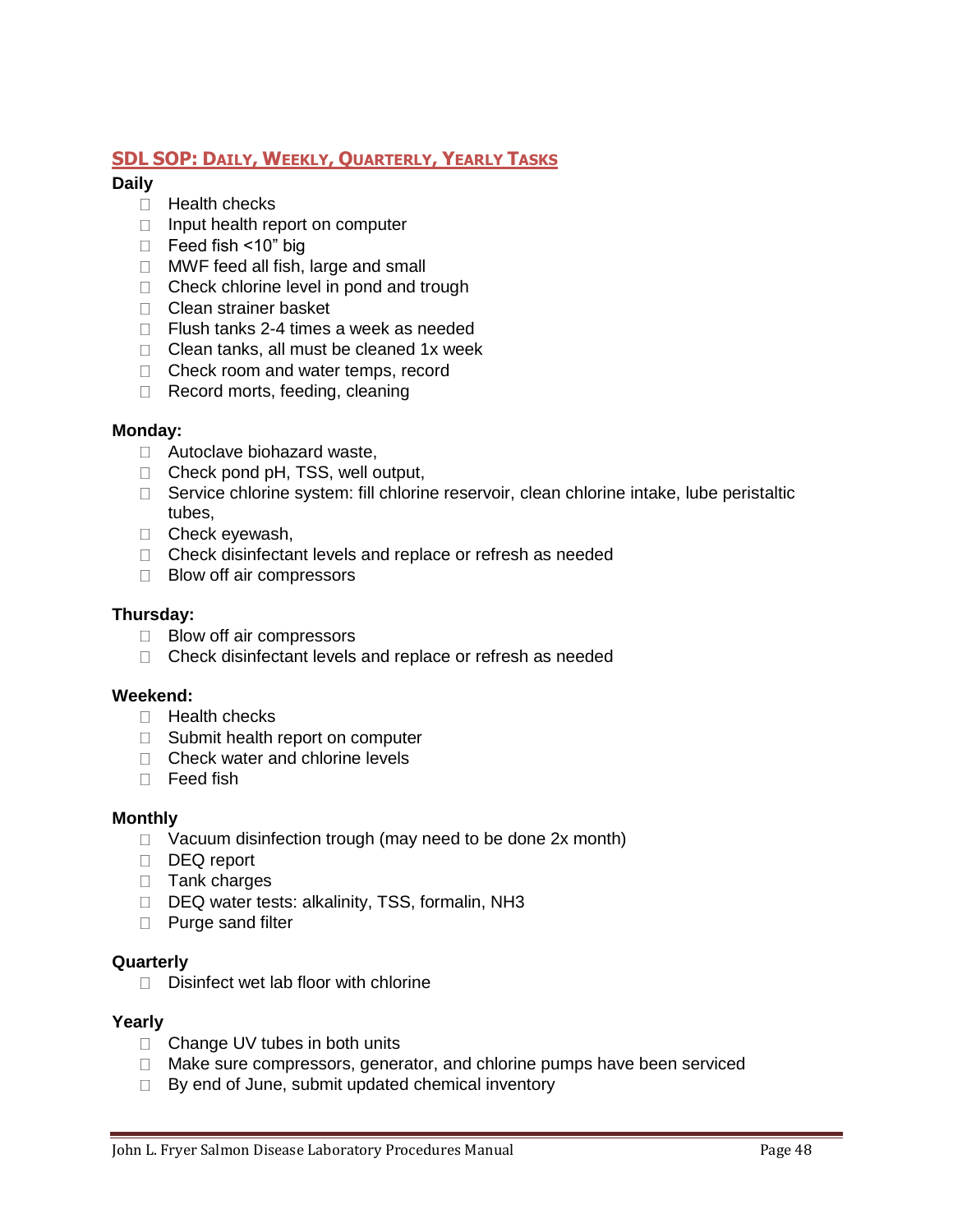# <span id="page-48-0"></span>**SDL SOP: AUDIT FOR BIOSECURITY AND TO PREPARE FOR IACUC INSPECTIONS**

- $\Box$  Limited entry signs
- $\Box$  Public entry limited to low risk areas
- □ Foot and hand baths functional
- $\Box$  Doors locked to outside entry when not in use
- □ Separate or disinfected equipment for each tank, trough, room.
- $\Box$  Disinfection troughs functional
- Feeding procedure:
	- o On time
	- o Gloves
	- o Separate buckets
- $\Box$  Fish treatment chemical storage
- $\Box$  Treatment regimes and chemical/ drug concentration recorded
- □ Vector exclusion fencing, lids operational
- □ Mortality and diagnosis recorded
- Densities monitored and adjusted, dates noted
- □ Fixtures scrubbed and disinfected
- Disinfection protocols posted
- □ Water tested for bacterial count
- $\Box$  Logs for husbandry and mortality up-to-date
- □ SOPs current and available
- □ SOP for routine husbandry and care, including weekend, holidays, emergency
- □ Husbandry logs current and available; husbandry, feeding, cleaning,
- $\Box$  Identification on all occupied tanks with ACUP number
- □ All active ACUPs available
- □ Medications labeled and stored properly, no outdated materials
- $\Box$  Information available regarding animal handler safety, zoonotic disease, reporting abuse
- □ Prep Lab clean
- □ Wet Lab clean
- D Outside Holding clean
- □ Animal waste and mortality disposal available
- $\Box$  All tanks clean
- $\Box$  Food dated with mill date and pull date. Size marked. All food covered and stored in vermin proof containers
- $\Box$  Security and emergency contact information posted
- Emergency generator functional $\Box$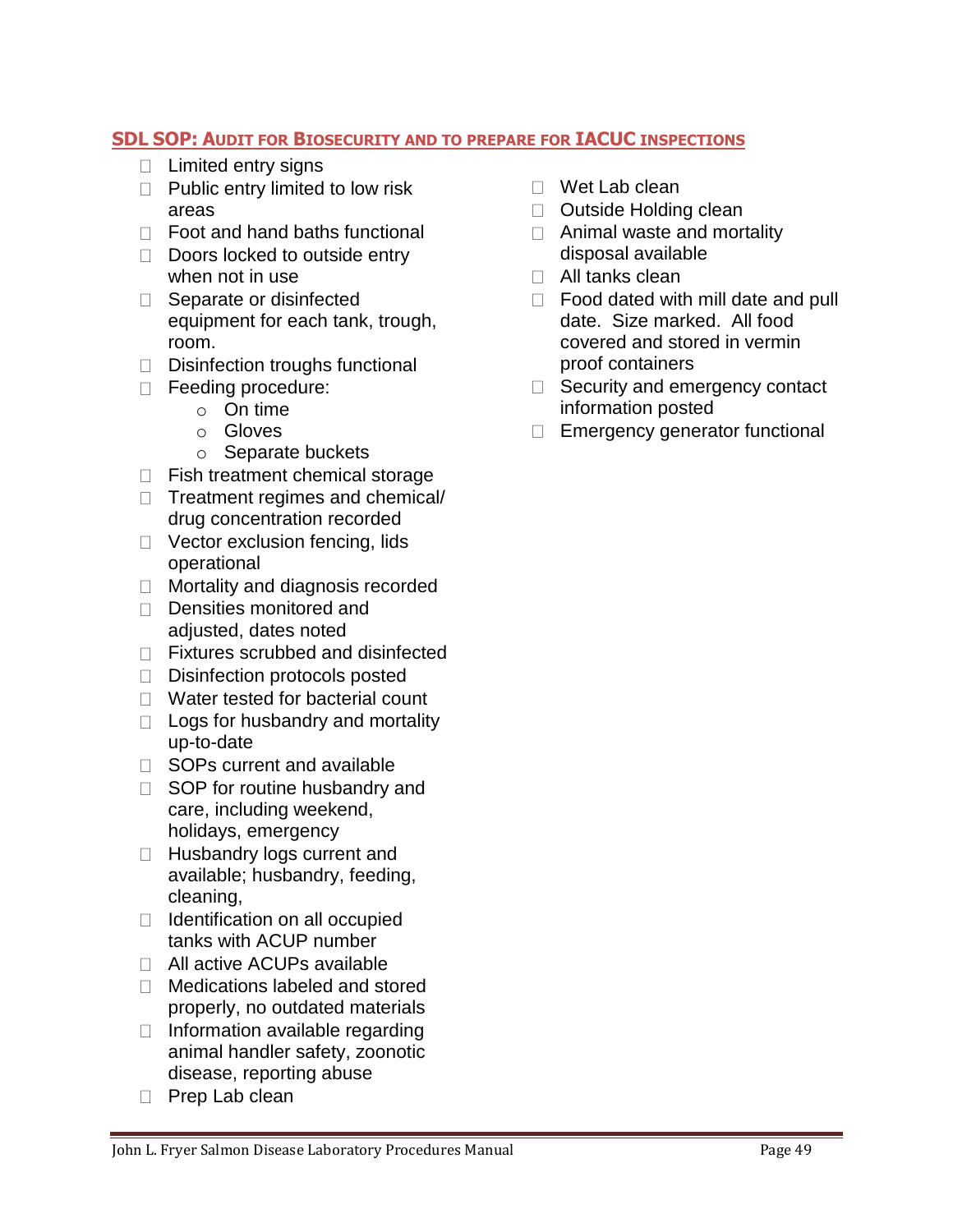# <span id="page-49-0"></span>**SDL SOP: VERMIN MONITORING AND CONTROL**

A monitoring and control program for vermin must be an ongoing part of every animal housing facility. Monitoring for insects and wild rodents is vital to research animal and human health.

- Rodent poison bait is set out in likely thorough-fares quarterly even if no vermin are evident.
- If insects are found in a food area, all food is disposed of and Facilities is called in for vermin control.
- If burrowing animals are present in pond, contact Facilities for pest control.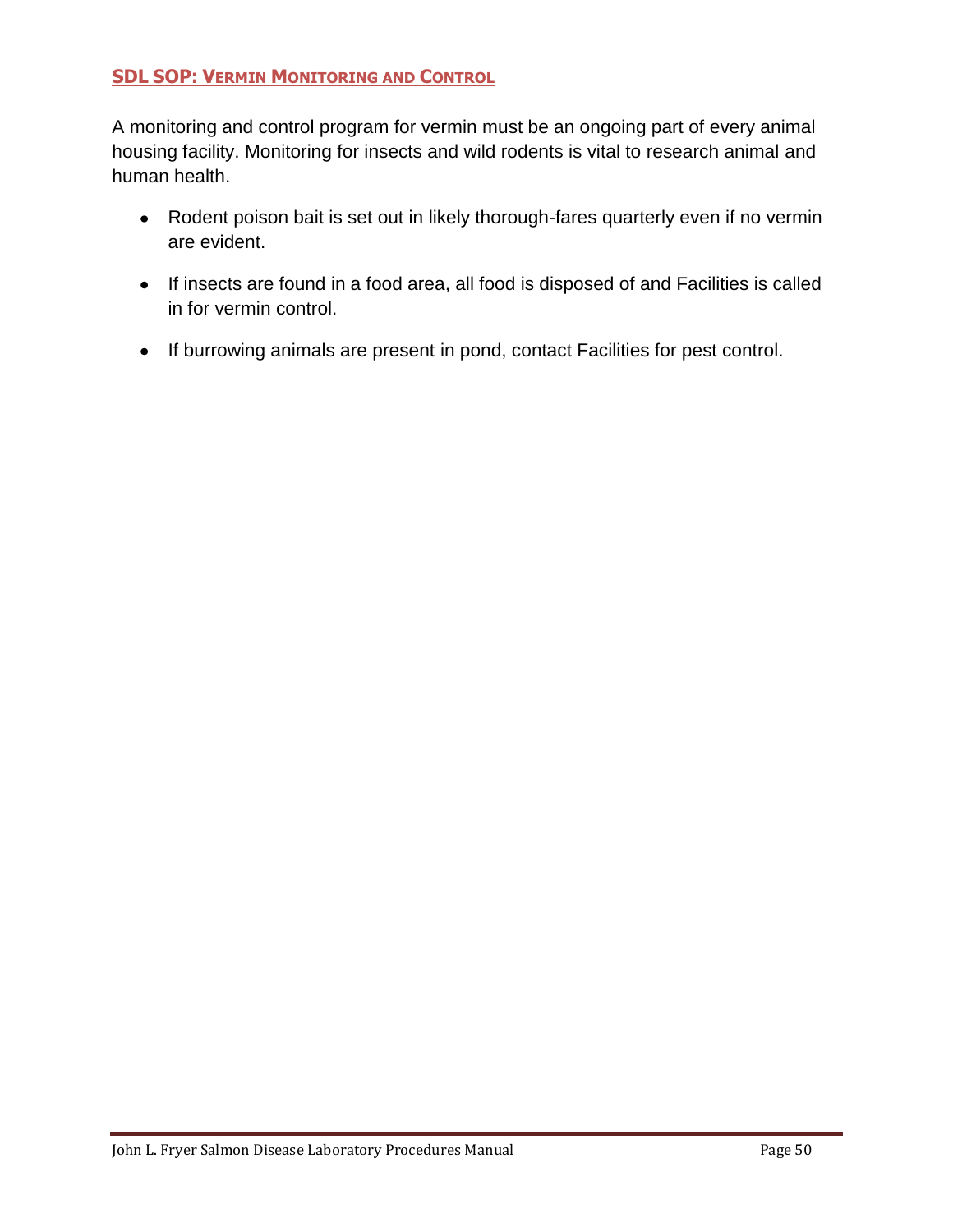# **SDL FORM: ANIMAL CARE LOG**

<span id="page-50-0"></span>

| Researcher |              |                 |          |                 |            |    |    | ACUP# |    |    |    |    | Month |    |    |    |    | Year |       |              |    |    |    |    |    |
|------------|--------------|-----------------|----------|-----------------|------------|----|----|-------|----|----|----|----|-------|----|----|----|----|------|-------|--------------|----|----|----|----|----|
| Date 1     | $\mathbf{v}$ | $3 \mid 4 \mid$ | $5 \mid$ | $6\overline{7}$ | $8 \mid 9$ | 10 | 11 | 12    | 13 | 14 | 15 | 16 | 17    | 18 | 19 | 20 | 21 | 22   | 23 24 | $25 \mid 26$ | 27 | 28 | 29 | 30 | 31 |
|            |              |                 |          |                 |            |    |    |       |    |    |    |    |       |    |    |    |    |      |       |              |    |    |    |    |    |
|            |              |                 |          |                 |            |    |    |       |    |    |    |    |       |    |    |    |    |      |       |              |    |    |    |    |    |
|            |              |                 |          |                 |            |    |    |       |    |    |    |    |       |    |    |    |    |      |       |              |    |    |    |    |    |
|            |              |                 |          |                 |            |    |    |       |    |    |    |    |       |    |    |    |    |      |       |              |    |    |    |    |    |
|            |              |                 |          |                 |            |    |    |       |    |    |    |    |       |    |    |    |    |      |       |              |    |    |    |    |    |
|            |              |                 |          |                 |            |    |    |       |    |    |    |    |       |    |    |    |    |      |       |              |    |    |    |    |    |
|            |              |                 |          |                 |            |    |    |       |    |    |    |    |       |    |    |    |    |      |       |              |    |    |    |    |    |
|            |              |                 |          |                 |            |    |    |       |    |    |    |    |       |    |    |    |    |      |       |              |    |    |    |    |    |
|            |              |                 |          |                 |            |    |    |       |    |    |    |    |       |    |    |    |    |      |       |              |    |    |    |    |    |
|            |              |                 |          |                 |            |    |    |       |    |    |    |    |       |    |    |    |    |      |       |              |    |    |    |    |    |
|            |              |                 |          |                 |            |    |    |       |    |    |    |    |       |    |    |    |    |      |       |              |    |    |    |    |    |
|            |              |                 |          |                 |            |    |    |       |    |    |    |    |       |    |    |    |    |      |       |              |    |    |    |    |    |
|            |              |                 |          |                 |            |    |    |       |    |    |    |    |       |    |    |    |    |      |       |              |    |    |    |    |    |
|            |              |                 |          |                 |            |    |    |       |    |    |    |    |       |    |    |    |    |      |       |              |    |    |    |    |    |
|            |              |                 |          |                 |            |    |    |       |    |    |    |    |       |    |    |    |    |      |       |              |    |    |    |    |    |
|            |              |                 |          |                 |            |    |    |       |    |    |    |    |       |    |    |    |    |      |       |              |    |    |    |    |    |
|            |              |                 |          |                 |            |    |    |       |    |    |    |    |       |    |    |    |    |      |       |              |    |    |    |    |    |
|            |              |                 |          |                 |            |    |    |       |    |    |    |    |       |    |    |    |    |      |       |              |    |    |    |    |    |
|            |              |                 |          |                 |            |    |    |       |    |    |    |    |       |    |    |    |    |      |       |              |    |    |    |    |    |
|            |              |                 |          |                 |            |    |    |       |    |    |    |    |       |    |    |    |    |      |       |              |    |    |    |    |    |
|            |              |                 |          |                 |            |    |    |       |    |    |    |    |       |    |    |    |    |      |       |              |    |    |    |    |    |
|            |              |                 |          |                 |            |    |    |       |    |    |    |    |       |    |    |    |    |      |       |              |    |    |    |    |    |
|            |              |                 |          |                 |            |    |    |       |    |    |    |    |       |    |    |    |    |      |       |              |    |    |    |    |    |
|            |              |                 |          |                 |            |    |    |       |    |    |    |    |       |    |    |    |    |      |       |              |    |    |    |    |    |
|            |              |                 |          |                 |            |    |    |       |    |    |    |    |       |    |    |    |    |      |       |              |    |    |    |    |    |

**Indicate care and feeding for each tank with the following:**

**F= Fed, H= Health Check, C= Cleaned, S = Standpipe raised/flushed**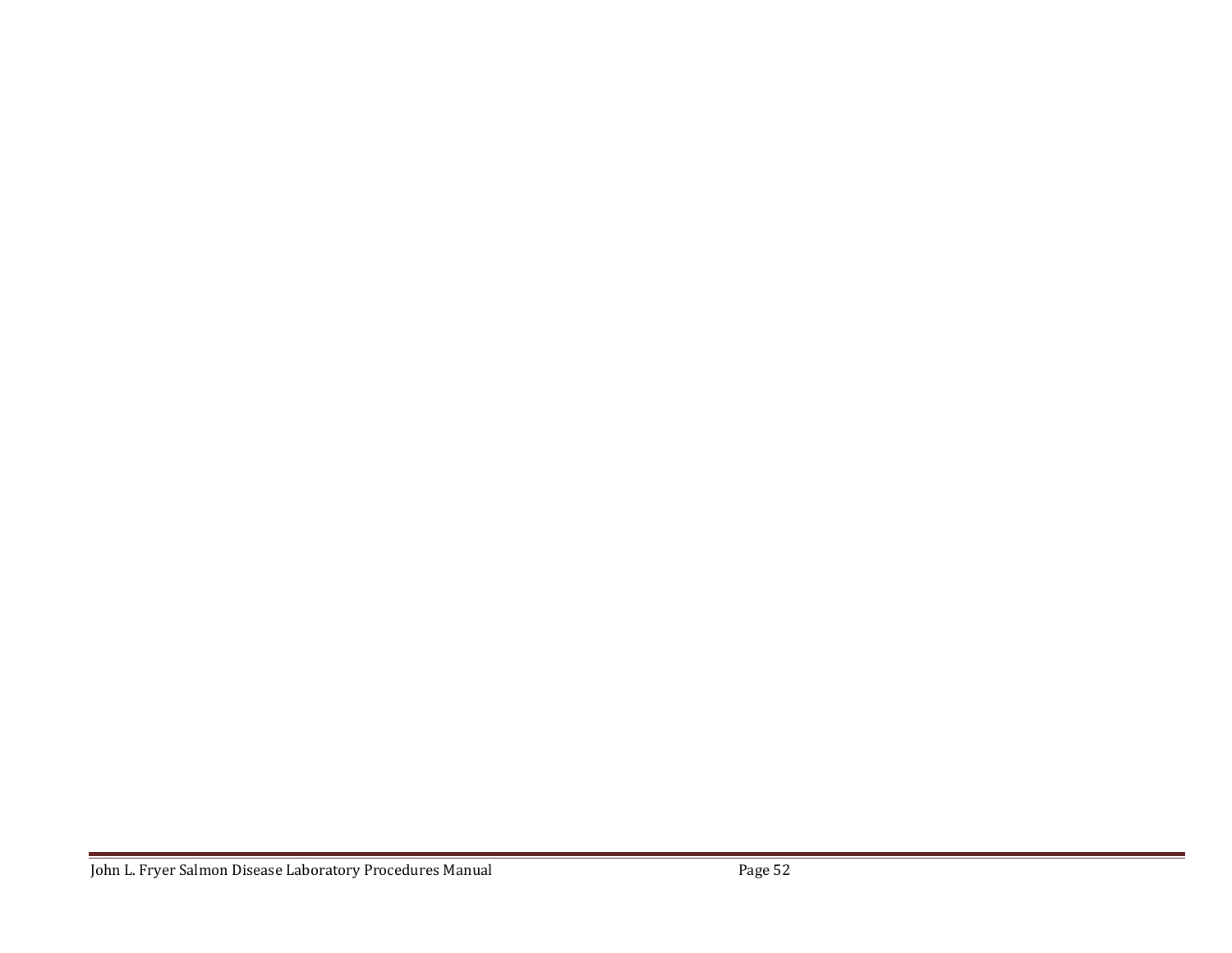# <span id="page-52-0"></span>**OREGON PROHIBTED SPECIES APPLICATION**



| Oregon Department of Fish and Wildlife   FOR OFFICIAL USE ONLY |             |
|----------------------------------------------------------------|-------------|
|                                                                |             |
| 406 Cherry Ave., NE                                            |             |
| Salem, OR 97303                                                | Date        |
|                                                                |             |
| $(503)$ 947-6300                                               |             |
|                                                                | Approved By |

# **Oregon Prohibited Species Application For Universities and Colleges**

Name of University or College

Name of Department:

Name of Person Responsible For Permit:

Address:

City: State: Zip Code:

Telephone:

Email:

Prohibited Species Common Name:

Prohibited Species Scientific Name: Please use taxonomic nomenclature from source identified in OAR 635-056-0000

Time Period during which prohibited species will be held:

Beginning:

Ending:

**Important**: Please attach a written description of your project which includes:

- a) How the facility is constructed to minimize escape of prohibited species,
- b) Short description of security programs, equipment and procedures which minimize the possibility of escape,
- c) Short discussion of record keeping to aid in tracking of confined animals or recovery of escaped animals,
- d) Short description of veterinary care used to identify and minimize the spread of diseases, and
- e) What the final disposition of the specimen(s) will be once the study is over.

Signature: \_\_\_\_\_\_\_\_\_\_\_\_\_\_\_\_\_\_\_\_\_\_\_\_\_\_\_\_\_\_\_\_ Date: \_\_\_\_\_\_\_\_\_\_\_\_\_\_\_\_\_\_\_\_\_\_\_\_\_\_\_\_\_\_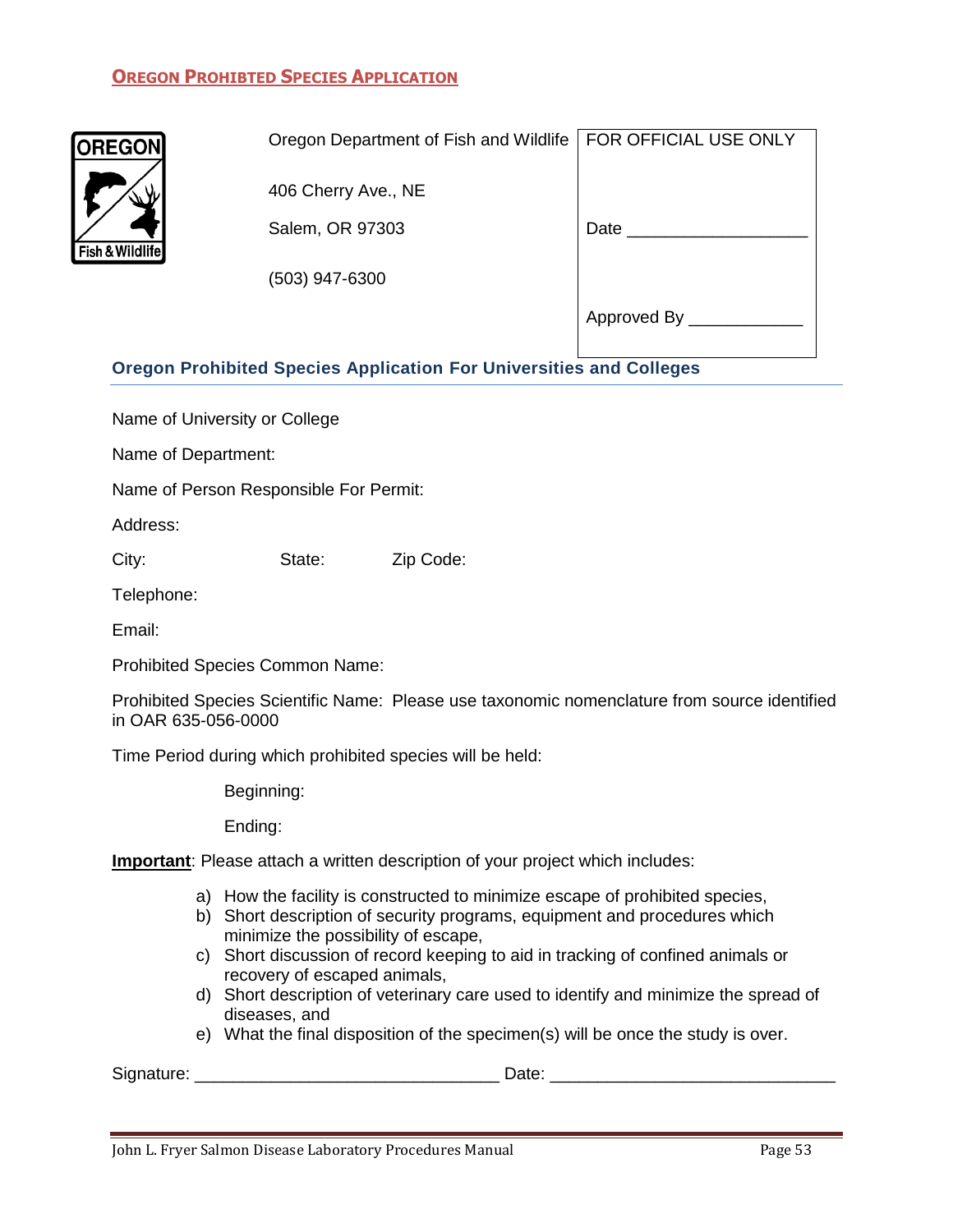# <span id="page-53-0"></span>**SDL FORM: TANK LABELS**

 $\Gamma$ 

| Investigator:                   | Tank#  | Investigator:                   | Tank # |
|---------------------------------|--------|---------------------------------|--------|
| Disease Agent:                  |        | Disease Agent:                  |        |
| <b>Initiation Date:</b>         |        | <b>Initiation Date:</b>         |        |
| <b>Termination Date:</b>        |        | <b>Termination Date:</b>        |        |
| <b>Fish Species and Number:</b> |        | <b>Fish Species and Number:</b> |        |
| ACUP#                           |        | ACUP#                           |        |
| After-hours contact#            |        | After-hours contact#            |        |
| Investigator:                   | Tank#  | Investigator:                   | Tank#  |
| Disease Agent:                  |        | Disease Agent:                  |        |
| <b>Initiation Date:</b>         |        | <b>Initiation Date:</b>         |        |
| <b>Termination Date:</b>        |        | <b>Termination Date:</b>        |        |
| <b>Fish Species and Number:</b> |        | <b>Fish Species and Number:</b> |        |
| ACUP#                           |        | ACUP#                           |        |
| After-hours contact#            |        | After-hours contact#            |        |
| Investigator:                   | Tank # | Investigator:                   | Tank#  |
| Disease Agent:                  |        | Disease Agent:                  |        |
| <b>Initiation Date:</b>         |        | <b>Initiation Date:</b>         |        |
| <b>Termination Date:</b>        |        | <b>Termination Date:</b>        |        |
| <b>Fish Species and Number:</b> |        | <b>Fish Species and Number:</b> |        |
| ACUP#                           |        | ACUP#                           |        |
| After-hours contact#            |        | After-hours contact#            |        |

Τ

\*Print labels on Rite in the Rain Paper (available at SDL). At the start of the experiment, fill in the label for each tank and place above the tank. When tank is no longer in use, note "out" date on label and turn it in to the manager.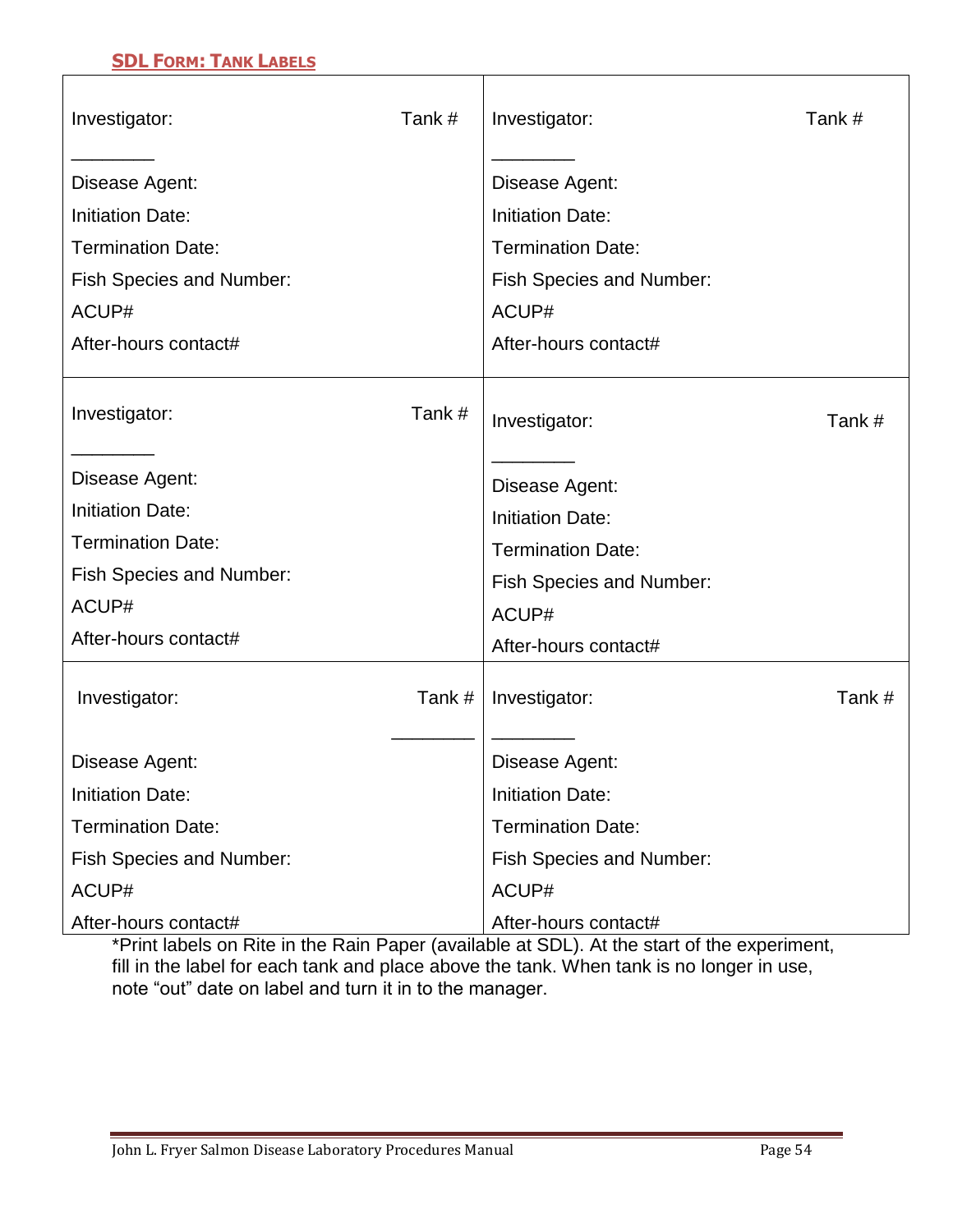# <span id="page-54-0"></span>**SDL SOP: EMERGENCY AND ALARM RESPONSE**

Go to alarm panel at rear of wet lab.

| Red constant light | Armed and ready (it should always be in this mode) |
|--------------------|----------------------------------------------------|
|                    | Green constant light Disarmed (will not send)      |
| Red flashing       | Alarm at zone shown – sending                      |
| Green flashing     | Alarm at zone shown – not sending                  |
| Fire-trouble       | smoke and heat detectors                           |

If alarm is sounding, enter the disarm code 3654 slowly. Repeat after five seconds if necessary.

Security Alarm will call when an alarm occurs. Identify yourself and indicate if you can handle the alarm or want them to call others.

After the problem that triggered the alarm has been addressed clear the alarm by holding down 9 for two seconds, then re-arm the alarm system by pressing 3654.

Make a note of the alarm on the record sheet near the alarm panel in the wet lab. Alarm zones:

- 1. Power failure, very low water, control air pressure
- 2. Air blower no longer in use
- 3. Chlorine levels
- 4. Isolation building
- 5. Temperature control equipment (heated water set-up in mechanical room)

To call 911, simultaneously push \* and # on the control panel. Then the response list is called.

When an alarm occurs, Security Alarm Company (541-967-6200, Acct 10771) is dialed and they call the following response list:

- 1. BENTON COUNTY SHERIFF Global
- 2 LINN COUNTY SHERIFF Global

- 3. OSU Salmon Disease Lab 541-737-0743
- 4. Lab Manager \*If you can't reach the manager during the week, contact someone on the weekend call list
- Call the lab manager for guidance.
- Do not call out with the phone at back of wet lab during an alarm event; the line is used for alarm system calling.
- Phone numbers for professional services are posted near each telephone at the lab.
- There are lanterns and flashlights in the prep lab and a flashlight near the mechanical room door.
- The disaster plan and equipment (lanterns, airstones & hose) are in the prep lab.

Zone 1: Power failure, very low water, control panel air pressure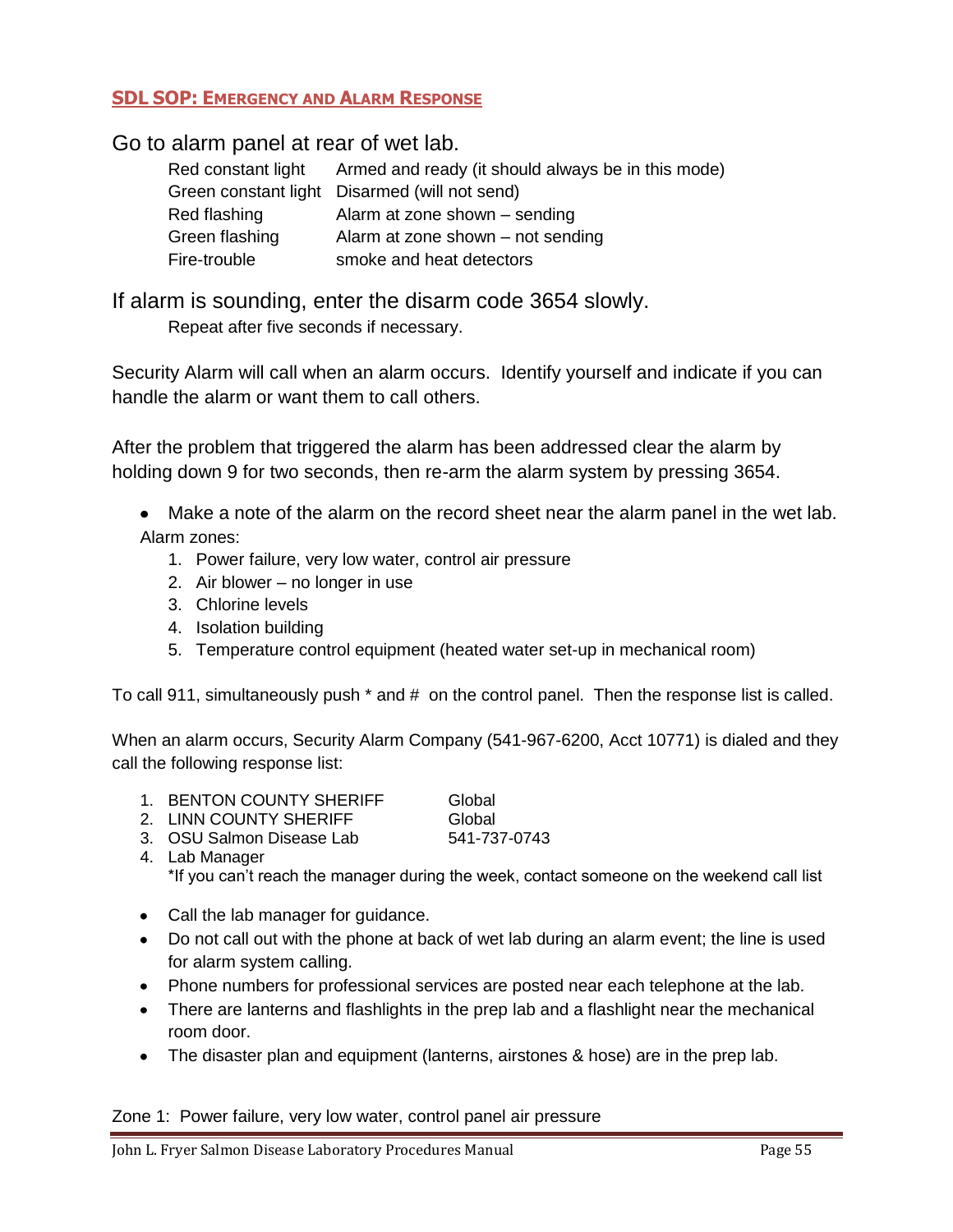Don't delay in getting to the lab or getting help solving the problem. A loss of water flow will cause fish death in 20 minutes

# Power failure:

If only part of the system is dead, first check breakers, especially the E panel. Call the electric company; they may not know that we've lost power: 541-888-221-7070.

- 1. If the lights come on, then the generator is running. It has a 3.5 second delay after power fails. If generator fails to start, check instrument panel inside south door of generator. To respond to trouble light or start it manually, see manual in file drawer under microscopes. Call security 7-7000 to get facilities to come get it running if you can't or don't want to try.
	- a. If the generator is running but water is no flowing, proceed to well pump panel on east wall of mechanical room and note pumps in on position. The well pumps may need to be reset or a fuse replaced. The fuses are inside the cabinet. To reset:
		- i. Turn off the hand-off-auto switch
		- ii. Pull the disconnect lever down to the off position
		- iii. Press the reset button
		- iv. Go to panel C and check the breaker #15 and #21, reset if necessary
		- v. Turn on the disconnect lever
		- vi. Switch the hand-off-auto switch to "Hand. Be sure breaker #16 in panel C and #1 in panel E are on.
		- vii. If this fails to supply water, call Mainline Pump 541-929-3870 and tell them we need emergency pump service.
		- viii. This same procedure may be needed to reset pressure pumps behind the head tank. They can be heard if they are running. The disconnects are inside the pressure pump panel, breakers are in panel C, #27 and #33.
	- b. If generator is running, check heated water pump, which will not be supplied with emergency power. If in use, check tanks using heated water to be sure they are getting adequate air. If necessary, turn on lab water or put in airstones.
	- c. Turn off or unplug anything that may be pulling power unnecessarily: incubator and fridge in dry lab, fridge in prep lab, freezer near rain gear, freezer in chlorine building, upstairs fridge. Don't open freezers while the power is out; plug them back in when power is restored.
	- d. Turn off the intake pump from the Willamette (the switch is on a pole near the pump, down by the river, just north of the far pond). Turn off the other Willamette pump inside the isolation room using the switch right above it. Unplug the UV lights next to the pump. UV will overheat if no water is going through them. When power comes back on the pump will start back up, but will have lost its prime and be dry. If the pump runs with no water going through it, the pump will burn out. The pump will need to be re-primed, which you don't need to worry about. Tell SDL staff that the pump is off so that they can get it running again the next morning.
	- e. Stay at the lab until power is restored. When it comes back on, check all systems.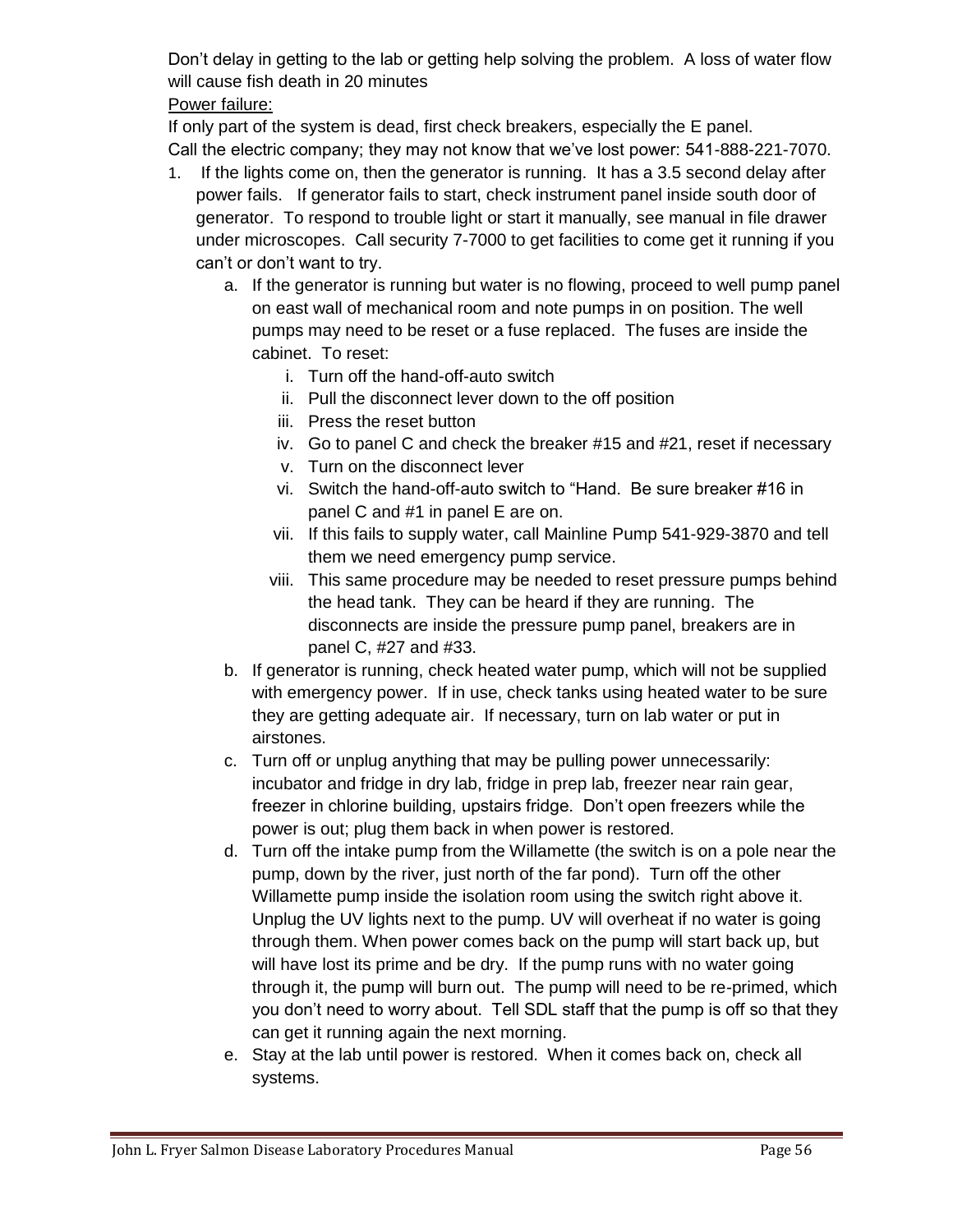- 2. Does it look like everything is running properly? We may have had a power surge, which will trigger all the alarms.
	- a. Check to see that everything is running properly. Check breaker boxes to and reset tripped breakers. If a breaker won't reset and you can't figure out why, decide if it's crucial to have that equipment running. If it's a vital piece of equipment, call security 7-7000 and have facilities called in to get it running. Once the place is running functionally for the fish and the chlorine has stabilized, reset the alarm. Shunt an area if you know it's working properly but the alarm panel won't reset.
	- b. Check the outside 12' round to see if water coming in through the spray bar. If it's not, go to the river and turn off the intake pump from the Willamette- the switch is on a post nearby, close the valve closest to the river. If the pump is in the on position when power resumes it may have lost its prime. If the pump runs with no water going through it, the pump will burn out. The pump will need to be re-primed, which you don't need to worry about. Tell SDL staff that the pump is off so that they can get it running again the next morning. The 12' round of Willamette water will be depleted in 6-8 hours, so turn off the Willamette pump in the isolation room if the river intake pump will be off for an extended period you'll need to shunt this area on the alarm panel). If fish are on the Willamette water, supplement with airstones or lab water.
- 3. Is it dead quiet and/or dark? A breaker may be tripped in the E panel (check E1) check the panel and reset, or the E panel itself may be tripped,- call facilities. You probably need help, so call in someone else now. You may need to supply air to all tanks with fish in them, and you have 20 minutes before they start to suffocate.
	- a. Call the power company and tell them it's urgent that they restore power to us: 877-548-3768.
	- b. If generator fails to start, check instrument panel inside south door of generator. To respond to trouble light or start it manually, see manual in file drawer under microscopes.
	- c. Call OSU security and have them contact facilities services to tell them it's urgent that they come get the generator running: 7-7000.

Low and very low water warning lights:

- 1. Lights are mounted on the air control panel door (west wall of mechanical room), indicating water level in the head tank. When the water drops in the head tank, the alarm is triggered. This alarm indicates an excessive use of water or the loss of water to the head tank.
	- i. Check breaker boxes to and reset tripped breakers (probably E1 in the very corner of the mechanical room). If it's a vital piece of equipment and you can't get it running, call security 7-7000 and have facilities called in to get it running if the breaker won't reset.
	- ii. If it's mid to late summer, the water table may have fallen and we need an additional well pump to get adequate water. Go to gray box on the east wall of the mechanical room; turn on pump 1 with the big hand lever. Check gauge on the control panel and if water levels are back to normal in a short time, you've solved the problem.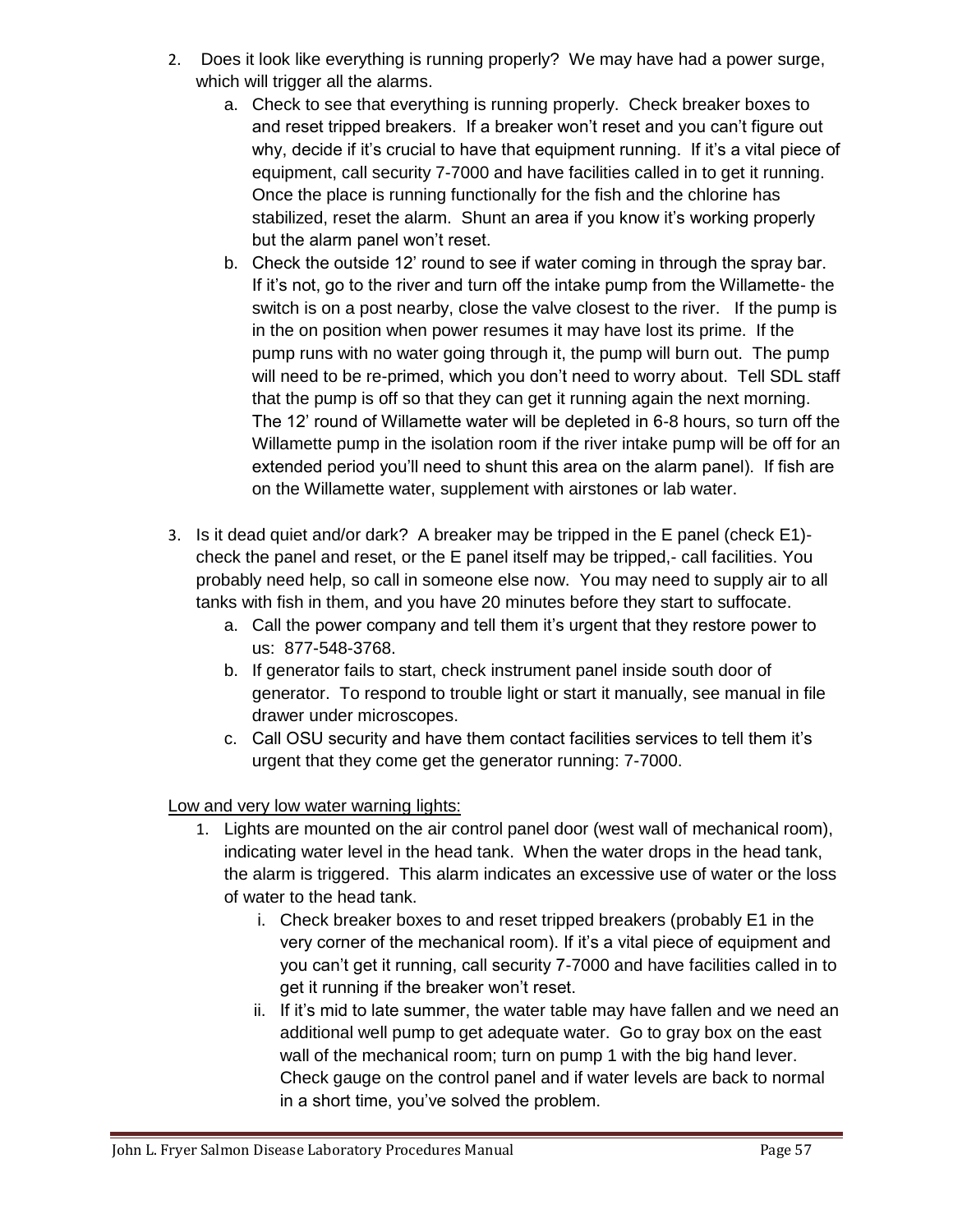- iii. If the valve position gauge on the air control panel door is wide open, overuse or pump failure may be the problem (valves open wide in an attempt to increase flow). Reduce demand or put another pump online.
- 2. The well pump may have failed. You can tell if the pump is working by putting your hand on top and feeling for vibration; well pumps are outside, #2 is near generator and #1 is across the driveway towards Fish Performance Lab. Put another pump online by turning on well pump #1, monitor gauges, and put airstones in tanks if you still can't get enough water (low or very low water light will be on) Call Mainline Pump 541-929-3870 and have them come fix or replace the broken pump right away.
	- i. Turn on the aeration blower, the big blue machine in the mechanical room. It will supply air pressure throughout the lab.
	- ii. Get airstones and airline from under the counter in the prep lab, additional line and airstones are behind the walk-in cooler in the wet lab. Connect to air supply lines above the fish tanks both inside and outdoors. Use oxygen cylinders if you need air to fish tanks that don't have air supply from the blower.

# Control panel malfunction:

- 1. If you've got power and the pumps are running, the control panel or the compressor that runs it may be malfunctioning and be the cause of low water alarms. The control panel is the box on the west wall. Gauges should be steady, mid range. If they fluctuate erratically, water levels will be low or unstable, valves on the ceiling over the exterior door may be shrieking. Call security 7-7000 and have them contact facilities to come fix it right away. The facilities guy that knows this odd system is Scott Williamson, so ask that he be contacted.
- 2. Check the pressure gauges on the control compressor, it should read 20psi. Check circuit breaker panel C #28. Check for a disconnected hose.
- 3. The big valves over the exterior door can be adjusted manually if the air control panel is totally out of commission or the compressor that supplies it is on the fritz.

# Zone 2: Aeration blower

If this fails and you have running water then you are ok. Get Facilities out to service or repair it as soon as you can.

If there is no running water and no aeration blower, you will need to hook up the oxygen cylinders and smaller aeration units to critical tanks.

# Zone 3: Chlorine level

This is the most common alarm and is not a threat to fish in the facility. Go to chlorine room by back gate; look at the digital readout on the Hach CL17 on the wall. CL17 should read between 1.5 and 2.0 ideally and the alarm sounds when levels are below 1.0 or above 5.0.

a. Usually alarms are for chlorine too low, which is often a false alarm and settles in a few minutes back to normal levels with no action required other than resetting the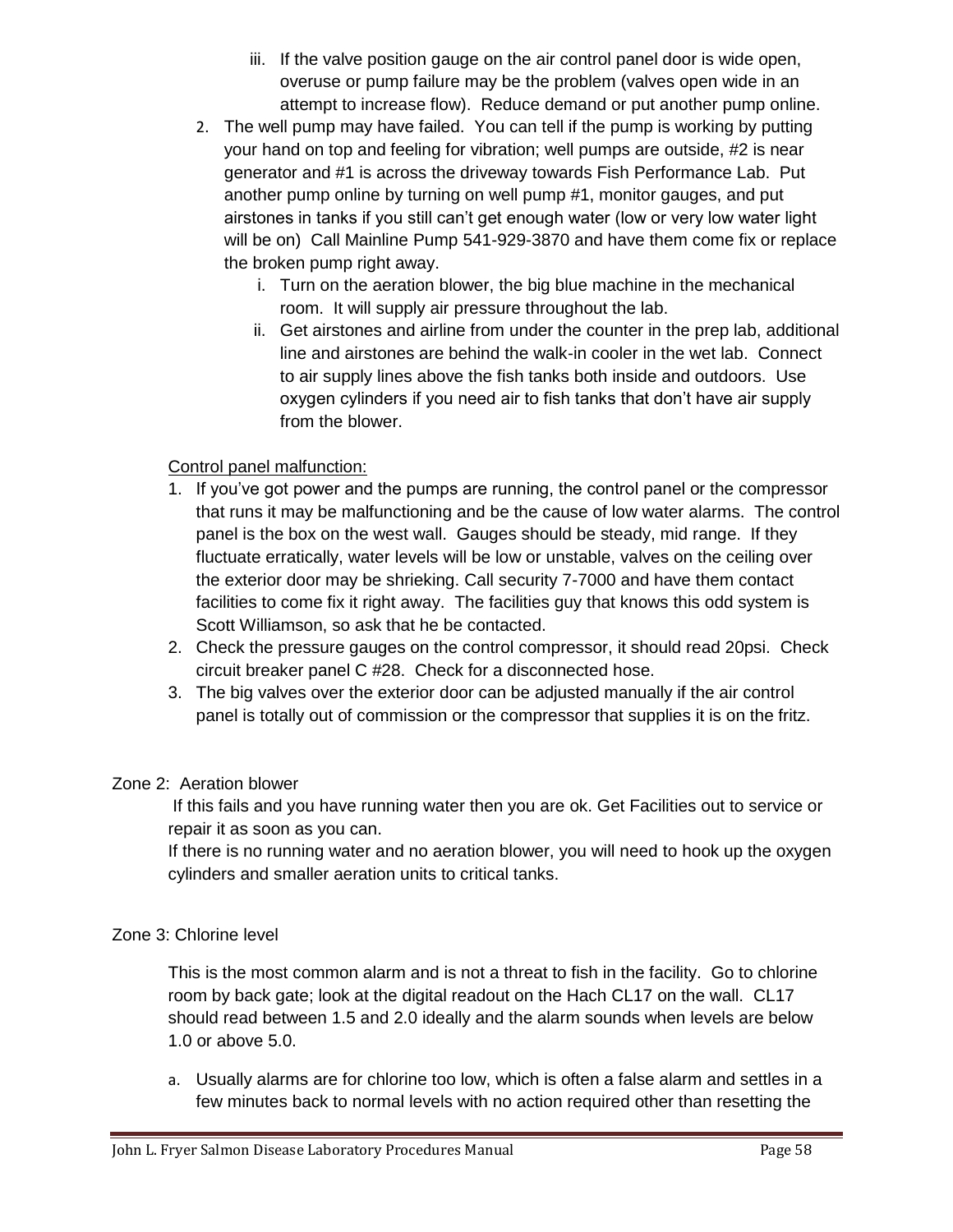alarm. If it's above 1.0, things are ok and you can return to the alarm panel at the back of the lab, clear the alarm by pressing 9, and reset by inputting 3675. A hot sunny day can degrade the chlorine in the trough, and you may need to increase input of chlorine.

- b. If levels are hovering around 1.0 or dropping below, increase the flow of chlorine by adjusting the dials on the blue pumps on the wall to your right. Only turn them up one tick mark each, wait a couple hours, and then turn up one more tick mark if needed.
- c. If it's above 5.0, there's too much chlorine going into the system. If the cause is not found and addressed, we may end up putting chlorine into the river with serious repercussions from DEQ and EPA. Find out how the excess chlorine got into the effluent system, (usually an accidental spill during reservoir filling); stop the input of excess chlorine. If the cause is a spill, hose it onto the parking lot, not into the drains. Be careful, chlorine can be deadly: use protective boots, gloves, face shield, apron or rain gear. Sodium thiosulfate neutralizes chlorine instantly but shouldn't go into the effluent system.
- d. If you don't believe the CL17, take a water sample and check the chlorine level using the LaMotte 1200 colorimeter located in the chlorine room. A sample taken near the outflow will tell you exactly what the CL17 is seeing, a sample taken near the chlorine building will tell you what the current level is and will reflect recent adjustments about 20 minutes after you've changed chlorine input.
- e. Other problem sources: chlorine reservoir nearly empty, chlorine concentration too low in reservoir, Hach CL17 reagents empty, clogged intake screen at far side of chlorine weir, the pump in the chlorine room on the floor breaker E2—pressure gauge should be 25-35.
- Zone 4: Isolation building
	- 1. Is there water on the floor? Find out why, stop the source, and use the shop vac to get the water off the floor. If there's quite a bit of water, use the trash pump located under the sink in the isolation room to pump out most of the water.
	- 2. Is the floor dry?
		- a. Probably the E3 breaker has been tripped by overloading the circuit. Go to the mechanical room, check the small breaker box in the back corner, and reset the breaker. Sometimes this breaker is tripped by plugging the shop vac into the E3 outlets, so if you're vacuuming water out a flooded room, don't use the outlet marked E3.
		- b. The pump in the isolation room may be off. Check the breaker and see if the pump restarts (it won't need to be primed). If it won't restart it may need repair. This pump supplies Willamette water from the 12' tank to worms and may be supplying water to fish. See if any fish tanks are getting this water, supply them with air until water is restored, or supply them with well water. Check with the researcher to see what they want you to do. Worms can go a day or two without water, so don't worry about them.
		- c. Important: Unplug the UV lights next to pump in isolation room. Without water running through them, they'll overheat and burn out. Plug them back in when water is restored.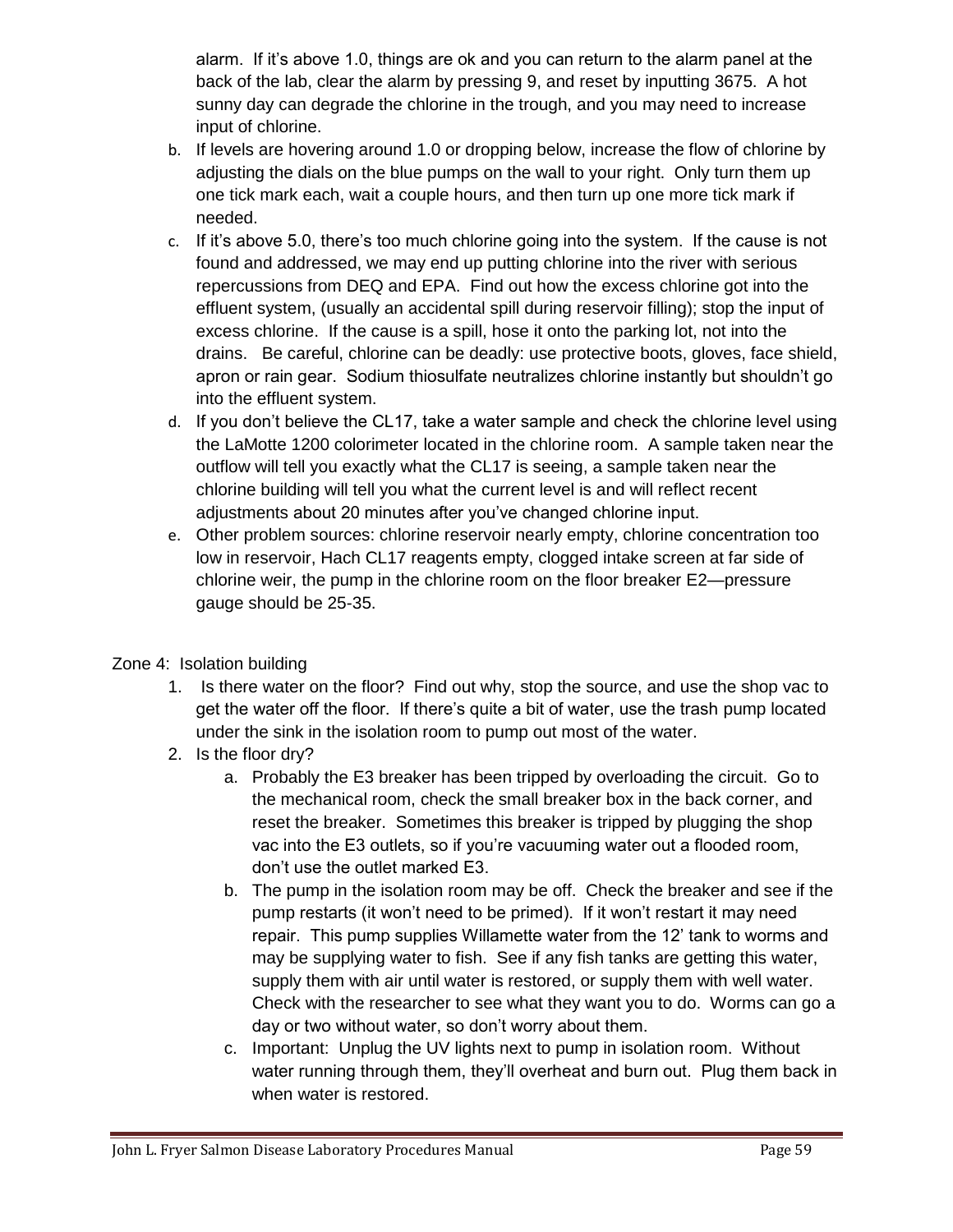- Zone 5: Temperature control equipment (heated water set-up in mechanical room) The alarm will sound if water temperature goes outside 21-25C. There are three reasons that this can happen:
	- a. Too much demand has been placed on the heating system and it can't keep up. Some fish tanks will have to be taken off the heated water or temps in tanks reduced. The researchers with fish on heated water will need to be contacted (their number in on the card above each tank) and decisions made about temperature requirements. Reduce the demand on the system; when the digital readout near the heated water tank is back to normal range, you can reset the alarm.
	- b. Too little demand has been placed on the heating system and it doesn't have enough flow to equilibrate. Open up a valve that will move water through the system, the 3' round near the door to the mechanical room is a good choice if there are no fish in it.
	- c. The fuse may be blown in the disconnect boxes on wall. Circuit breakers for the heaters and control unit are in panel "A". If circuit breakers are not tripped, call facilities or security 7-7000 to send out an electrician. We will not have heated water until this unit is running. Shunt the alarm, notify researchers.

If you've got everything settled but you still can't get the alarm to reset, shunt the area causing the problem. When would you do this? If chlorine level is good (between 1 and 5ppm) but Hach CL17 is giving incorrect readings; if the Willamette pump is off and it will be awhile before river water can be restored; during repairs if a system has been shut down intentionally.

To shunt an area, see instruction book near alarm panel.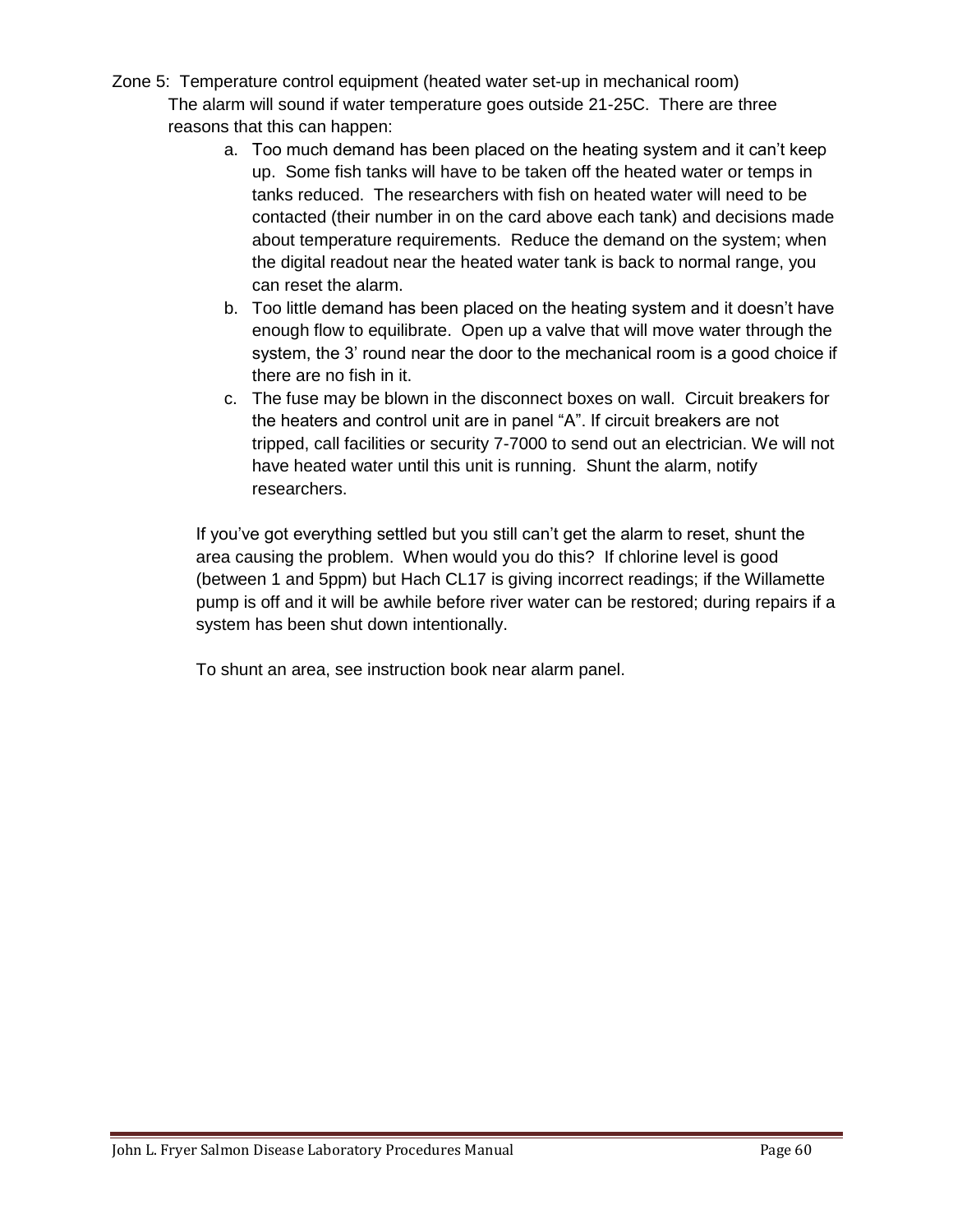# <span id="page-60-0"></span>**ODFW Hatchery assignments for Fish Health Services personnel**



<span id="page-60-1"></span>Oregon Department of Fish and Wildlife

Hatchery assignments for Fish Health Services personnel. Please note that there have been some reassignments. As you have done in the past, please call or email any of us if you cannot contact the person assigned to a specific facility or area.

| Tony Amandi - 541-737-1855 | amandia@onid.orst.edu |
|----------------------------|-----------------------|
|----------------------------|-----------------------|

| <b>Marion Forks Hatchery</b> | South Santiam Hatchery McKenzie Hatchery |  |
|------------------------------|------------------------------------------|--|
| Dexter Ponds                 | <b>Willamette Hatchery</b>               |  |

Craig Banner —541-737-1857 bannerc@onid.orst.edu

| Alsea Hatchery                    | <b>Roaring River Hatchery</b> | <b>Wizard Falls Hatchery</b> |
|-----------------------------------|-------------------------------|------------------------------|
| <b>Round Butte Hatchery</b>       | <b>Fall River Hatchery</b>    | <b>Rock Creek Hatchery</b>   |
| <b>Klamath Hatchery</b><br>Center | Oak Springs Hatchery          | Oregon Hatchery Research     |

Lead for the Naturally Reared Fish Health Investigations project

# **Sarah Bjork — 541-737-1863 [bjorksa@onid.orst.edu](mailto:sharon.m.vendshus@state.or.us)**

Parkdale Hatchery Clackamas Hatchery Sandy Hatchery

Bonneville Hatchery captive brood ChS

Jerry Jones - 541-737-6041 jonesge@onid.orst.edu

John L. Fryer Salmon Disease Laboratory Procedures Manual Page 61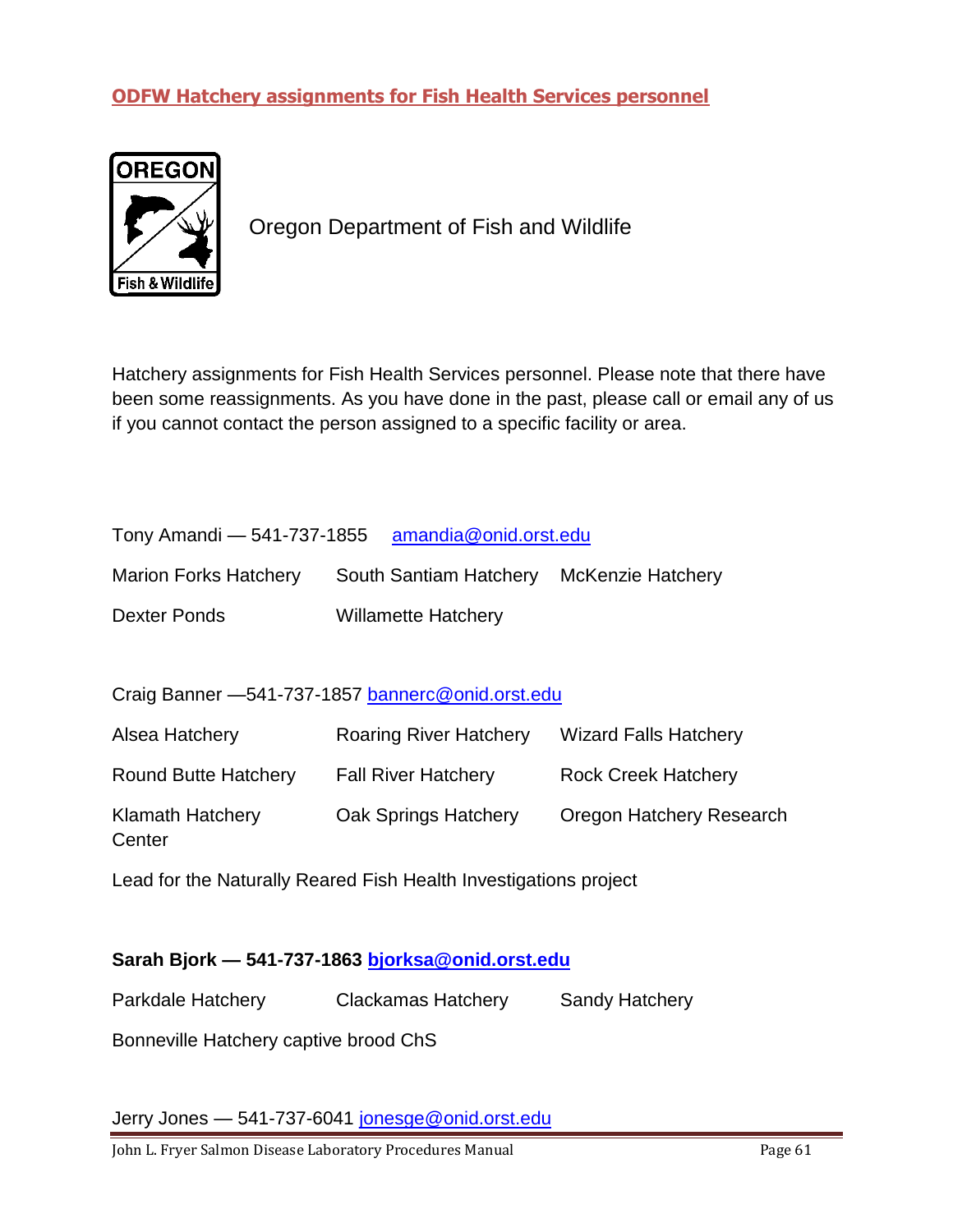| <b>Bandon Hatchery</b>       | <b>Big Creek Hatchery</b>     | <b>Gnat Creek Hatchery</b>    |
|------------------------------|-------------------------------|-------------------------------|
| <b>Nehalem Hatchery</b>      | <b>Elk River Hatchery</b>     | <b>Klaskanine Hatchery</b>    |
| <b>Leaburg Hatchery</b>      | <b>Cole Rivers Hatchery</b>   | <b>Trask Hatchery</b>         |
| <b>Trask Pond</b>            | <b>CFC Complex</b>            | <b>Tuffy Creek Pond</b>       |
| <b>Indian Creek</b>          | Morgan Creek                  | Noble Creek                   |
| Coquille High School         | <b>Letz Creek</b>             | <b>Gardiner Reservoir</b>     |
| <b>Munsel Creek</b>          | <b>Daniels Creek</b>          | Astoria High School           |
| <b>Warrenton High School</b> | <b>Whiskey Creek Hatchery</b> | Millicoma Interpretive Center |

# John Kaufman - 541-737-1853 kaufmanj@onid.orst.edu

| <b>Bonneville Hatchery</b>    | Cascade Hatchery             | <b>Oxbow Hatchery</b>      |  |  |
|-------------------------------|------------------------------|----------------------------|--|--|
| <b>Cedar Creek Hatchery</b>   | <b>Salmon River Hatchery</b> | Rhoades Pond               |  |  |
| Depoe Bay                     | Siletz School                | Mt. Hood Community College |  |  |
| Lhuuke Ilahee (Siletz Nation) |                              |                            |  |  |

Fish Virologist and erythromycin INAD coordinator.

# Sam Onjukka — 541-962-3823 sam.t.onjukka@state.or.us

| Irrigon Hatchery                | Umatilla Hatchery               | Lookingglass Hatchery           |
|---------------------------------|---------------------------------|---------------------------------|
| <b>Wallowa Hatchery</b>         | South Fork Walla Walla Hatchery |                                 |
| <b>Little Sheep Creek</b>       | Imnaha facility                 | <b>Minthorn Ponds</b>           |
| <b>Threemile Dam</b>            | <b>Big Canyon facility</b>      | <b>Lostine River</b>            |
| <b>Catherine Creek</b><br>ponds | Thornhollow ponds               | <b>Upper Grande Ronde River</b> |
| River Mile 56 facility          | Imeques C-mem-ini-kem facility  |                                 |